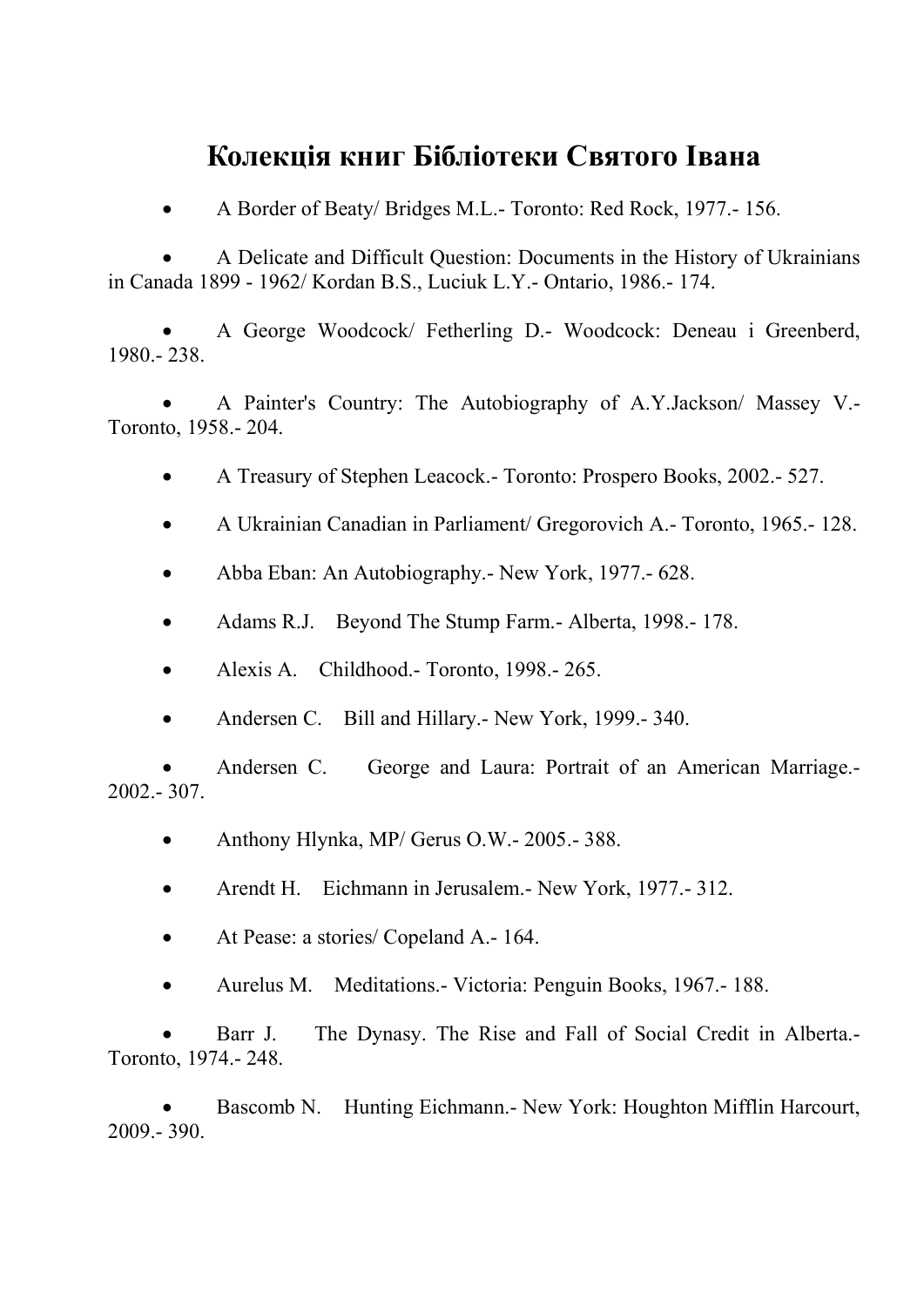• Beasant J. Stalin's Silver. - London: Bloomsbury, 1995. - 216.

- Bergman I. Ingrid Bergman. My Story.- New York, 1980.- 504.
- Bessette G. Not for Every Eye. Toronto, 1962. 98.
- Beyond Tish/ Barbour D.- Edmonton: West Coast Line, 1991.- 236.
- Bird W.R. So Much to Record.- Toronto: The Ryerson Press, 1951.- 318.

• Birney E. Ghost in the Wheels: selected poems.- Toronto: McClelland and Stewart, 1977.- 160.

• Blanche H. The Immortal Soul of Edwin Carlysle.- Toronto: McClelland, 1977.- 234.

• Blicker S. Shmucks.- Toronto, 1972.-128.

• Blodgett E. Elegy.- Edmonton, 2005.-84.

• Bodnarchuk I. The Generations Will Get Together: Novel.- Edmonton, 1986.- 132.

• Boomerang: The Works of Valentyn Moroz/ Bigun Y.- Toronto: Smoloskyp, 1974.- 272.

• Bowering G. The Mask in Plase. - Winnipeg: Turnstone Press, 1982. - 164.

• Bowling T. The Paperboy's Winter.- Toronto: Penguin Canada, 2003.- 278.

- Bragg M. Richard Burton: a Life. Toronto, 1987. 533.
- Brigadier B. The Story of the Alberta Field Force.- Toronto, 1959.- 1955.

• Broadfoot B. Ten Lost Years 1929 - 1939: Memories of Canadians Who Survived The Depression.- Toronto, 1973.- 390.

• Bromide D. Birds of the West.- Toronto, 1973.- 100.

• Brook-Shepherd G. The Storm Birds: Soviet Post-War Defectors.- London, 1988.- 303.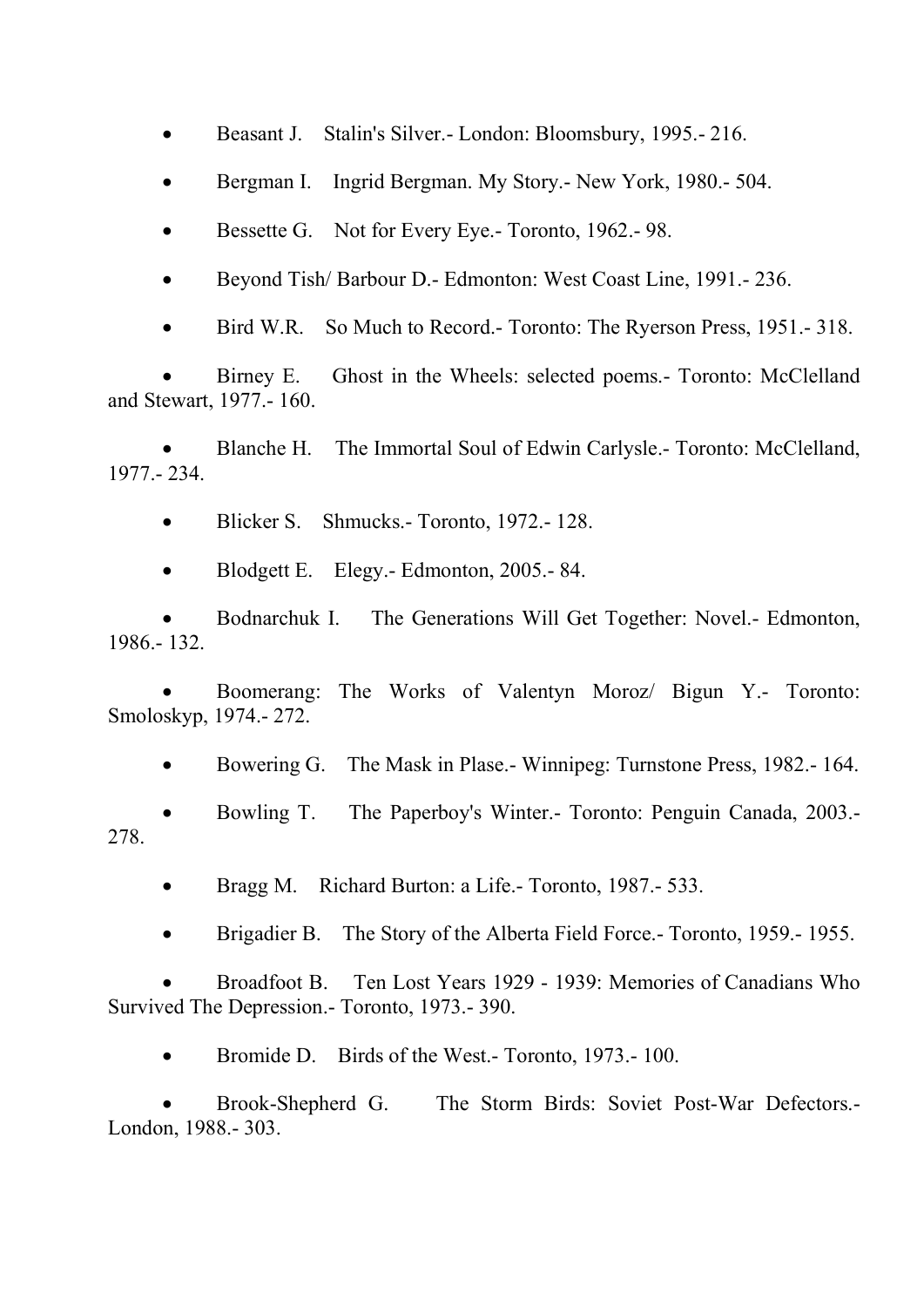• Brown A. Winter Journey. - Kingston: The Quarry Press, 1984. - 86.

• Buchan J. Sick Heart River.- London, 1964.- 254.

• Bucker E. Whirligig: Selected Prose and Verse.- Toronto: McClelland, 1977.- 128.

• Buckler E. Ox Bells and Firefiles. - Toronto, 1968. - 302.

• Budde R. Misshapen.- Edmonton: NeWest Press, 1997.- 187.

• Bugnet G. Poemes.- Edmonton, 1978.-106.

• Burland C. Eskimo Art.- London: Hamlin, 1973.- 96.

• Callaghan M. A Wild Old Man on the Road.- Toronto: Stoddart, 1988.- 181.

• Callaghan M. Close to the Sun Again.- Toronto, 1977.- 169.

• Callagnan B. Raise You Ten: Essays i Encounters 1964 - 2004. 2.- Toronto: McArthur i Company, 2006.- 370.

• Canadian anthology: revized editon/ Klinck C.F.- Toronto: W.J.Gage Limited, 1996.- 626.

• Canadian short stories/ Weawer R.- Toronto: Oxford University press, 1968.- 378.

• Canadian Slavonic Papers VIII/ Bromke A., Strong J.W.- Toronto, 1966.- 277.

• Canadian Writers/ Silvestre G., Conron B., Klinck C.F.- Toronto: The Ryerson Press, 1967.- 186.

• Capturing Jonatan Pollard/ Olive R.J.- Naval, 2006.- 300.

• Carnegie D. How to Stop Worring and Start Living.- New York, 1984.- 304.

• Carter S. Capturing Women.- London, 1997.- 247.

• Cashman T. The Best Edmonton Stories.- Edmonton, 1976.- 207.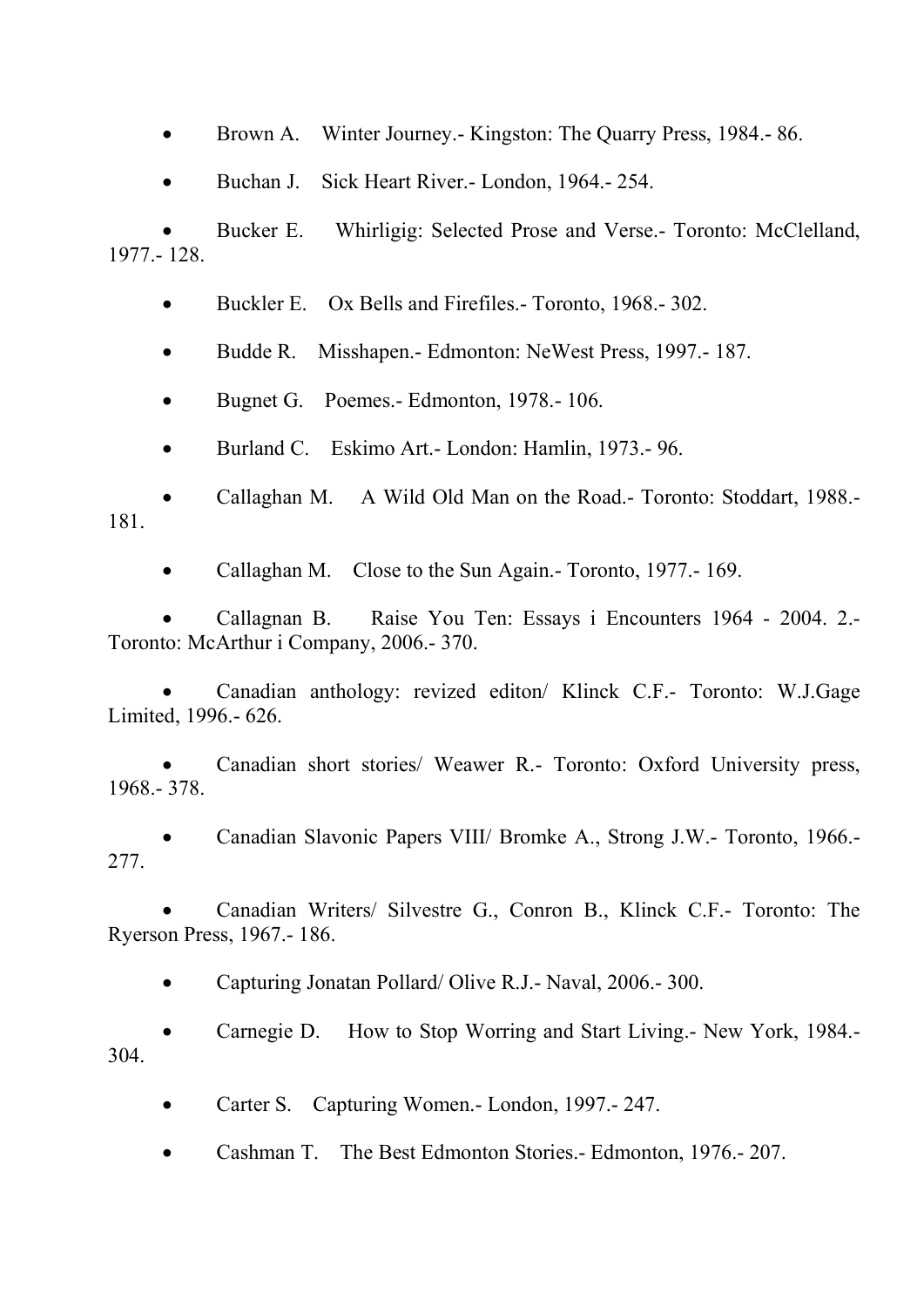• Chalmers J.W. Schools of the Foothills Province: The Story of Public Education in Alberta.- Toronto: University of Toronto Press, 1967.- 489.

• Chalmers J.W. The Alberta Diamond Jubilee Anthology.- Edmonton, 1979.- 335.

• Champions of Philantropy: Peter and Doris Kule and Their Endowmens/ Cipko S., Kononenko N.- Edmonton, 2009.- 173.

• Choquette R. Oeuvres Poetiques. II. Suite Marine. - Montreal, 1958. - 291.

• Clark G. May Your First Love Be Your Last.- Toronto, 1969.-224.

- Clarke G.E. Beatrice Chancy.- Toronto: Polestar, 1999.- 158.
- Contend with Horses/ Irwin C.- Toronto: M i S, 1969.-285.
- Costello J. Deadly Illusions.- New York, 1993.- 538.

• Criticism the Silent-Speaking Words/ Mandel E.- Toronto: Canadian Broadcasting Corporation, 1966.- 73.

• Dagg M. The Women on the Bridge.- Winnipeg: Thistedown Press Ltd, 1992.- 112.

- Dancers at Night: stories/ Richards D.A.- 1978.- 150.
- Dennis T.P.S. Fair days Along the Talbert.- Don Mills, 1976.- 199.
- Descant. 10. XXV XXVI/ Mulhallen K.- Toronto, 1979.- 96.
- Descant. X/ Mulhallen K.- Toronto, 1974.-96.
- Descant: 100. 29. 1/ Mulhallen K.- Toronto, 1998. 304.
- Descant: 43. 14. 5/ Mulhallen K.- Toronto, 1984.- 130.
- Deverell of the Globe/ Deverell R.- Alberta: NeWest, 1989.- 276.

• Dictionnaire Des Oeuvres Litteraires du Quebec/ Lemire M.- Montreal: Fides, 1978.- 918.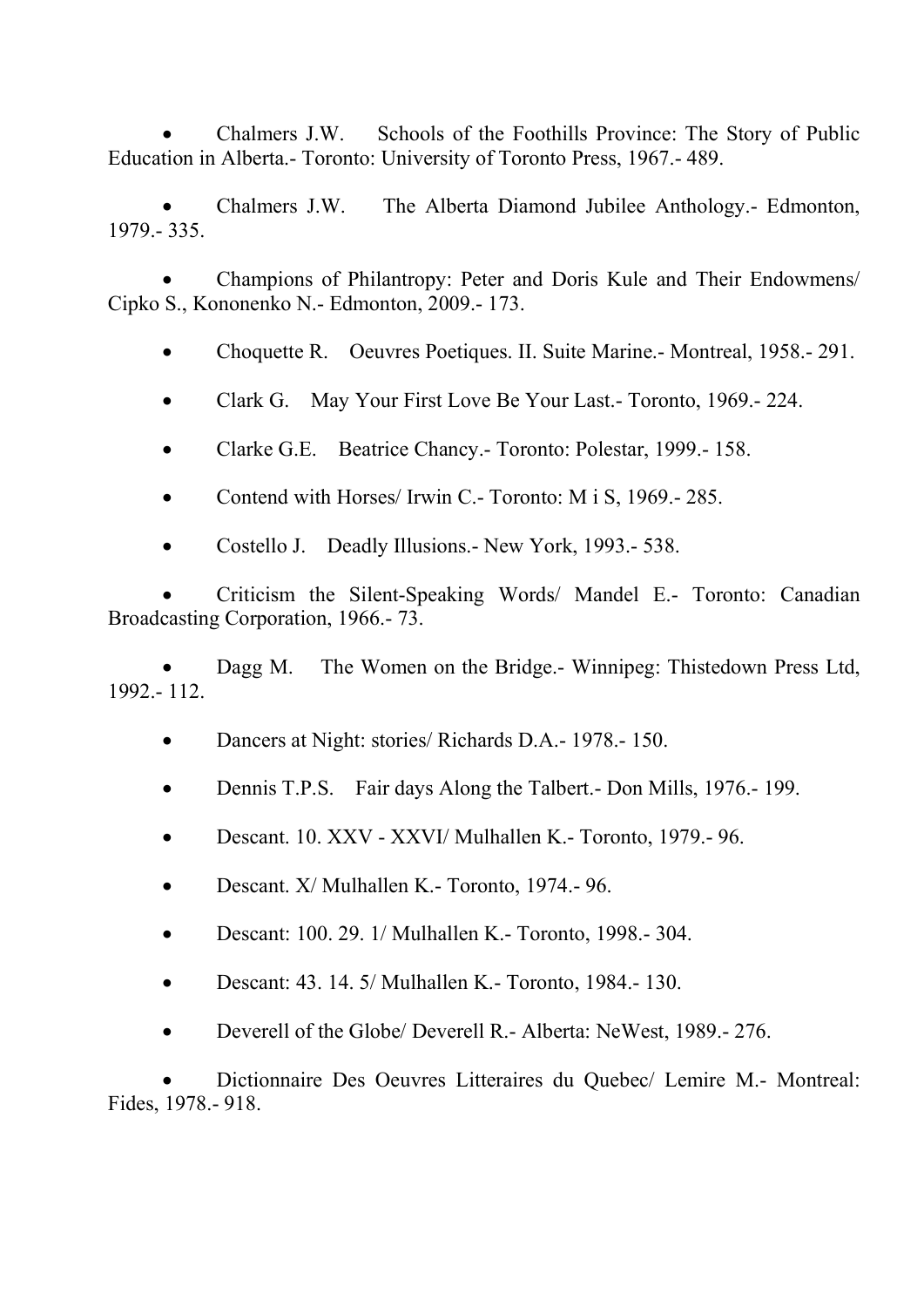• Dionne R. Antoine Cerin-Lajoine Homme de Lettres.- Quebec, 1978.- 434.

• Diplomacy of Double Morality: Europe's Crossroads in Carpato-Ukraine 1919-1939/ Stercho P.G.- New York: Carpatian Research Center, 1971.- 496.

• Dmytryshyn B. Moscow and The Ukraine 1918 - 1953: A Study of Russian Bolshevik Nationality Policy.- New York: Bookman Associates, 1956.- 310.

• Doroshenko D. History of the Ukraine. - Edmonton, 1939. - 702.

• Down Sterling Road: novel/ Kelly A.M.- Toronto: Coach House Books, 2005.- 221.

• Dudek L. Collected Poetry.- Montreal: Delta Canada, 1971.- 325.

• Dutka J. The Grace of Passing. - Edmonton, 2000. - 124.

• Dzhirkvelov I. Sekret Servant = My Life with the KGB and the Soviet Elite.- New York, 1987.- 315.

- Dzyuba I. Internationalism or Russification.
- Earley P. Compade J.- New York, 2007.-340.
- Eban A. Personal Witness: Israel Through My Eyes.- New York, 1992.- 672.
	- Edvards C. The Lion's Mouth.- Edmonton: NeWest Press, 1982.- 180.
	- Elizabeth and Philip/ Hidhan C., Moseley R.- New York, 1991.- 516.

• Encyclopedia of Ukraine. 1. A - F.- Kubijovyc V.- Toronto: University of Toronto press, 1985.- 952.

• Engagements the proze of Irving Layton/ Mayne S.- Toronto, 1972.- 336.

• Evans P. Ari: The Life and Times of Aristotle Onassis.- New York, 1986.- 368.

• Ewanchuk M. Spruce, Swamp and Stone: a History of the Pioneer Ukrainian Settlements in the Gimli Area.- Winnipeg, 1977.- 320.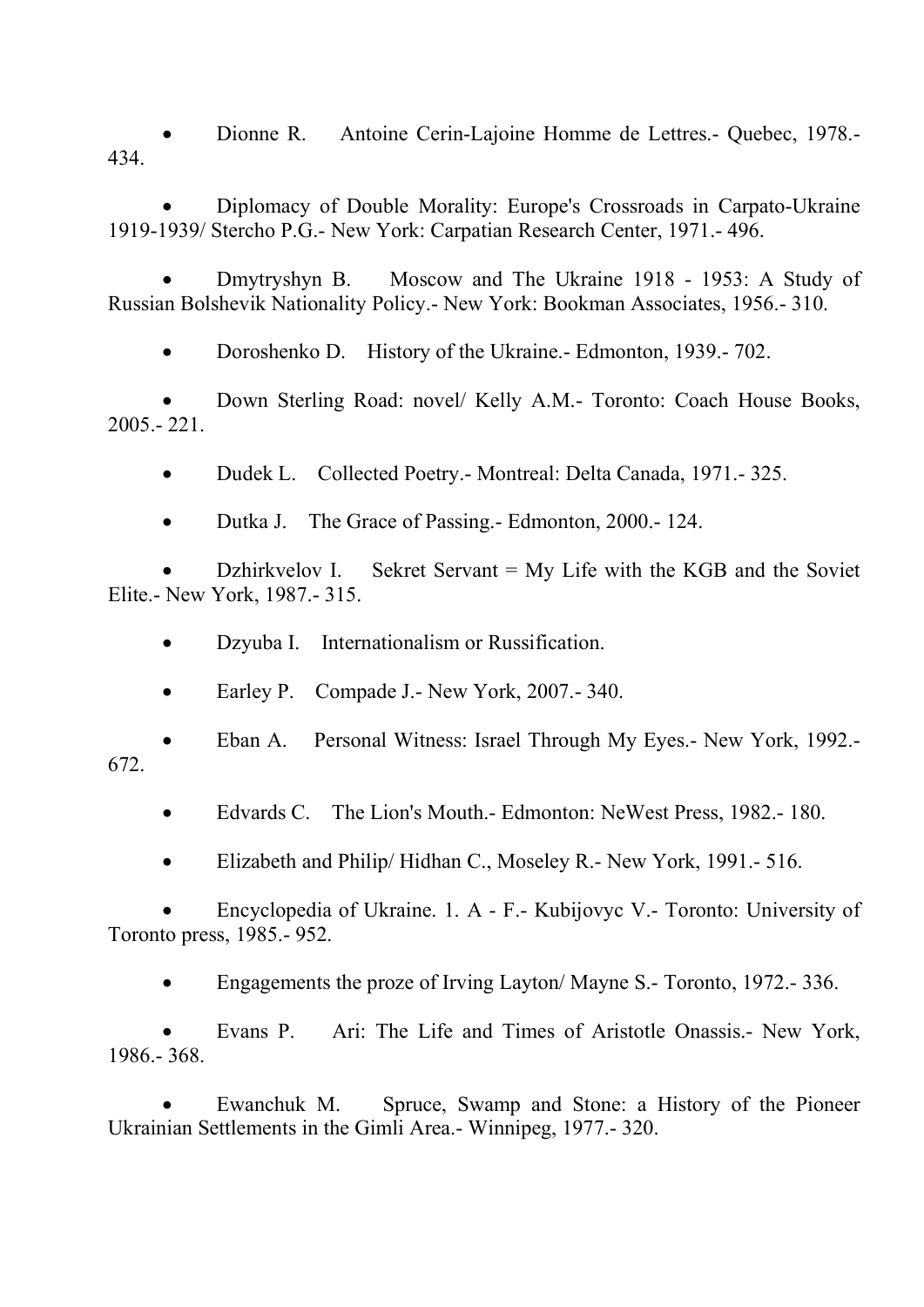• Ferment in the Ukraine/ Hayward M., Browne M. - 1971. - 267.

• Ferron J. Wild Roses: followed by a love letter.- Montreal: McClelland Stewart Limited, 1976.- 124.

Fetherling D. Way Down Deep in the Belly of the Beast: A Memoir of the Seventies.- Toronto: McArtur & Company, 1996.- 258.

• Findlay D.K. Search for Amelia. New York: Lippincott, 1958. - 255.

Findley T. The Newcomers Inhabiting a New Land/ T. Findley, G.Fournier, D.Humphreys.- 227.

• Forer M. The Humback.- Toronto: McClelland, 1969.- 315.

• Fotheringham A. Malice in Dlunderland or How the Crits Stole Christmas.- Toronto, 1980.- 223.

• Fraser K. As For Me and My Body: A Memoir of Sinclair Ross.- Toronto: ECW Press, 1997.- 96.

• Fraser S. A Basual Affair. - Toronto, 1978. - 287.

- Fraser S. The Candy Factory. Toronto, 1975. 294.
- Freed J. Sign Language.- Montreal, 1990.-159.
- Frey C. Breakaway.- Toronto: Macmillan, 1974.- 183.
- Gage N. Greek Fire.- New York, 2000.-422.

• Gallant M. Home Truths: Selected Canadian Stories.- Toronto: Macmillan, 1981.- 330.

- Gardner A. Ava: my story. New York: Bantam Books, 1990. 315.
- Gariepy R. Voice Storm.- Edmonton, 1980.-79.

• Garnett G.Z. Visible Amazement: A Novel.- Toronto: Stoddart, 1999.- 285.

• Geddes G. Letter of the Master of Horse. - Oberon Press, 1973. - 40.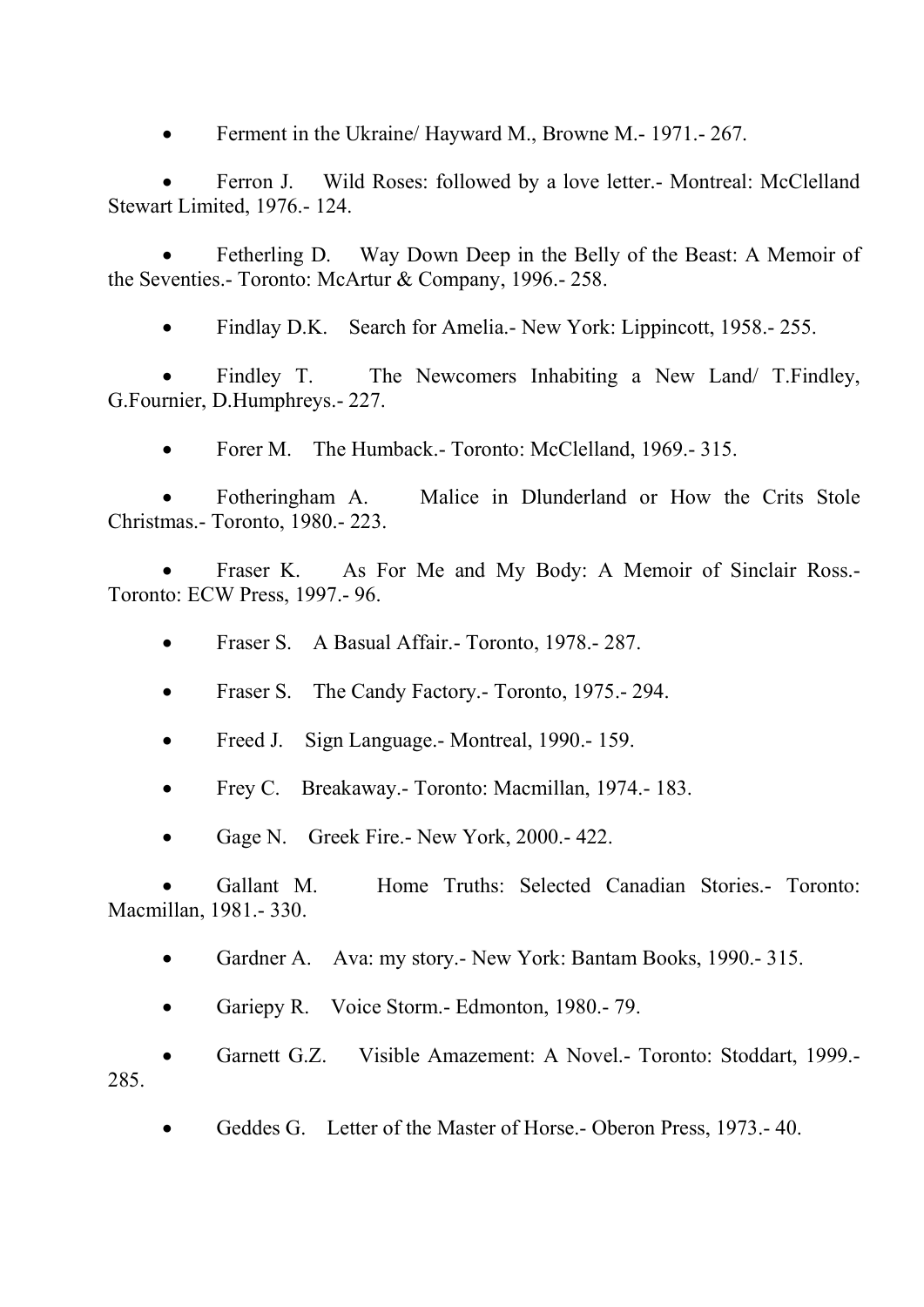- Gilbert M. Shcharansky.- London: Macmillan, 1986.-467.
- Gill R. Julius Caesar.- New York, 1979.- 113.
- Ginzburg E. Within the Whirlwind.- 1979.- 423.
- Ginzburg E.S. Info the Whirlwind.- London, 1967.- 316.
- Giquere D. Winds in the Wind.-1979.-110.
- Glass Canyons/ Adam I.- Alberta: NeWest Press, 1985.- 190.
- Gorbachev M. Perestroika.- New York, 1987.- 255.

Gotlieb P. Red Blood Black ink White Paper: New and Selected Poems 1961 - 2001.- Toronto: Exile Editions, 2002.- 135.

- Gouzenko I. The Fall of a Titan.- New York, 1954.- 629.
- Grabowicz G.G. Toward a History of Ukrainian Literature.- 1981.- 102.
- Graham G.S. A Concise History of Canada.- New York, 1968.- 192.

• Grant G. Technology and Empire: Perspectives on North America.- Toronto: House of Anansi, 1969.- 143.

• Great Canadian War Stories/ Whitaker M., Stusberg P.- Edmonton: The University of Alberta Press, 2001.- 272.

- Green H.G. Goodbye Little Yown.- Toronto: M i S, 1970.-142.
- Gretzky W. Gretzky: an Autobiography. New York, 1990. 258.
- Grigorenko P.G. Memoris.- New York, 1982.- 462.
- Gwyn R. The northern Magus.- Toronto, 1980.- 400.
- Haig-Brown R. Captain of the Discovery. Ottawa, 1956. 156.
- Haley S. A Nest of Singing Birds. Edmonton, 1984. 227.
- Hammer A. Hammer.- New York, 1987.- 544.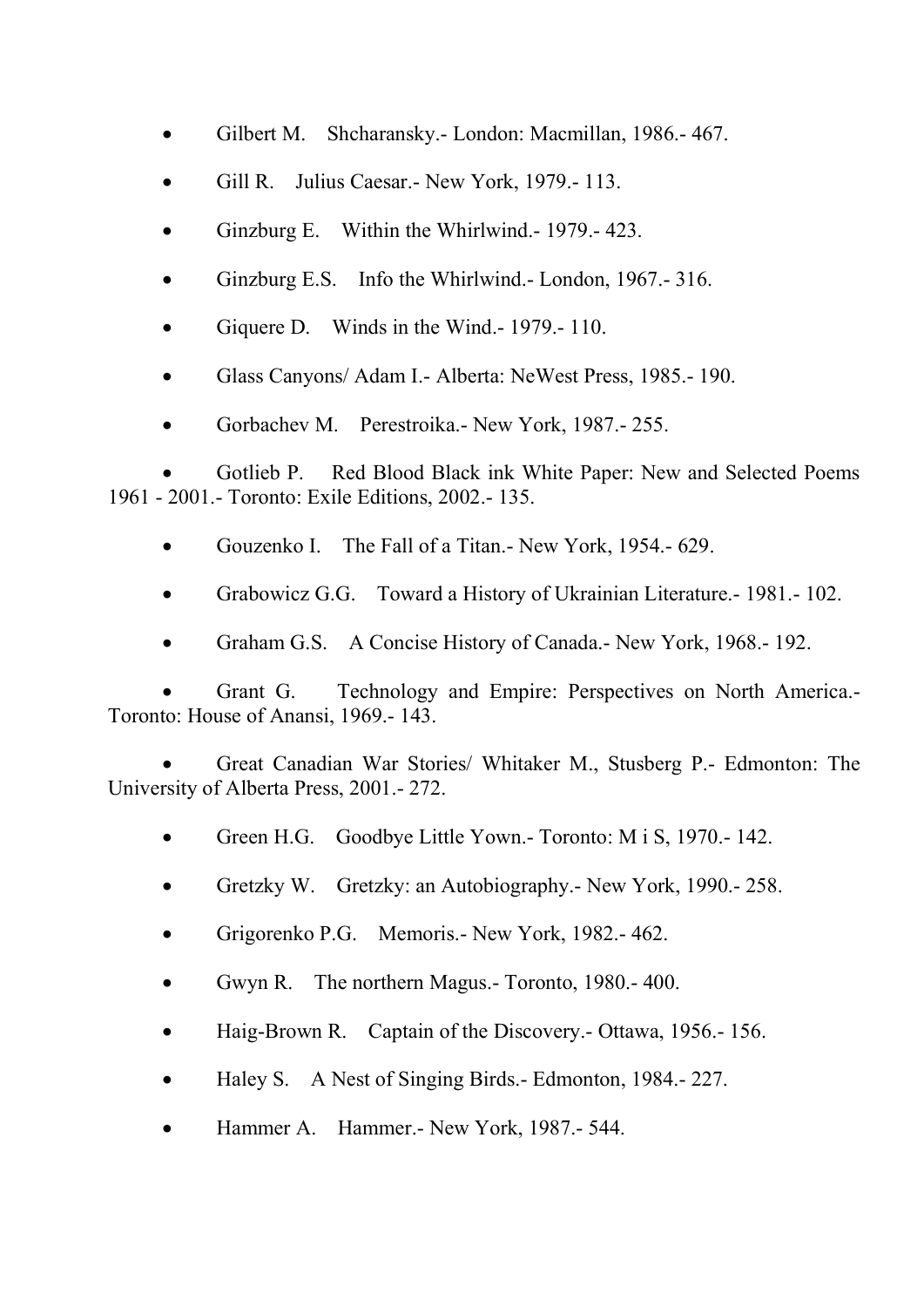• Harron D. Charlie's a Broad.- Toronto: Macmillan, 1994.- 170.

• Heike W.D. The Ukrainian Divizion "Galicia" 1943 - 45.- Toronto, 1988.- 160.

• Helwig D. The Streets of Summer.- Oberon Press, 1969.- 188.

• Heroes of Their Day: The Reminiscences of Bohdan Panchuk/ Luciuk L.Y.- Ontario, 1983.- 170.

• Higham C. The Duchess of Windsor: The Sekret Life.- New York, 1988.- 482.

• Hilles R. An Angel in the Works.- Lantzwille: Oolichan books, 1983.- 62.

• Hill-Top Tales/ McCowan D.- Toronto: The Macmillan Company, 1948.- 266.

• Hollingshead G. The Roaring Girl: stories.- New York: G.P. Putnam's Sons, 1995.- 196.

• Hong S. Ukrainian Canadian Weddings as Expressions of Ethnic Identity Contemporary Edmonton Traditions.- Edmonton, 2005.- 312.

• Hood H. The Fruit Man, the Meat Man and the Manager.- Canada, 1971.- 207.

• Horman H.J. Knights of the Air.- Ottawa, 1959.- 158.

• How i Spent My Summer Holidays: novel/ Mitchell W.O.- Toronto: Macmillan of Canada, 1981.- 224.

• Howes M. Lying in Bed.- Edmonton: Longspoon Press, 1981.-70.

• Hrushevsky M. A History of Ukraine. Archon Books, 1970. - 629.

• Hryhorijiv N.Y. The War and Ukrainian Democracy.- Toronto, 1945.- 206.

• Hubert A. Prochain Episode.- Toronto: McClelland, 1972.-126.

• Huffington A.S. Picasso: Creator and Destroyer. - New York, 1988. - 559.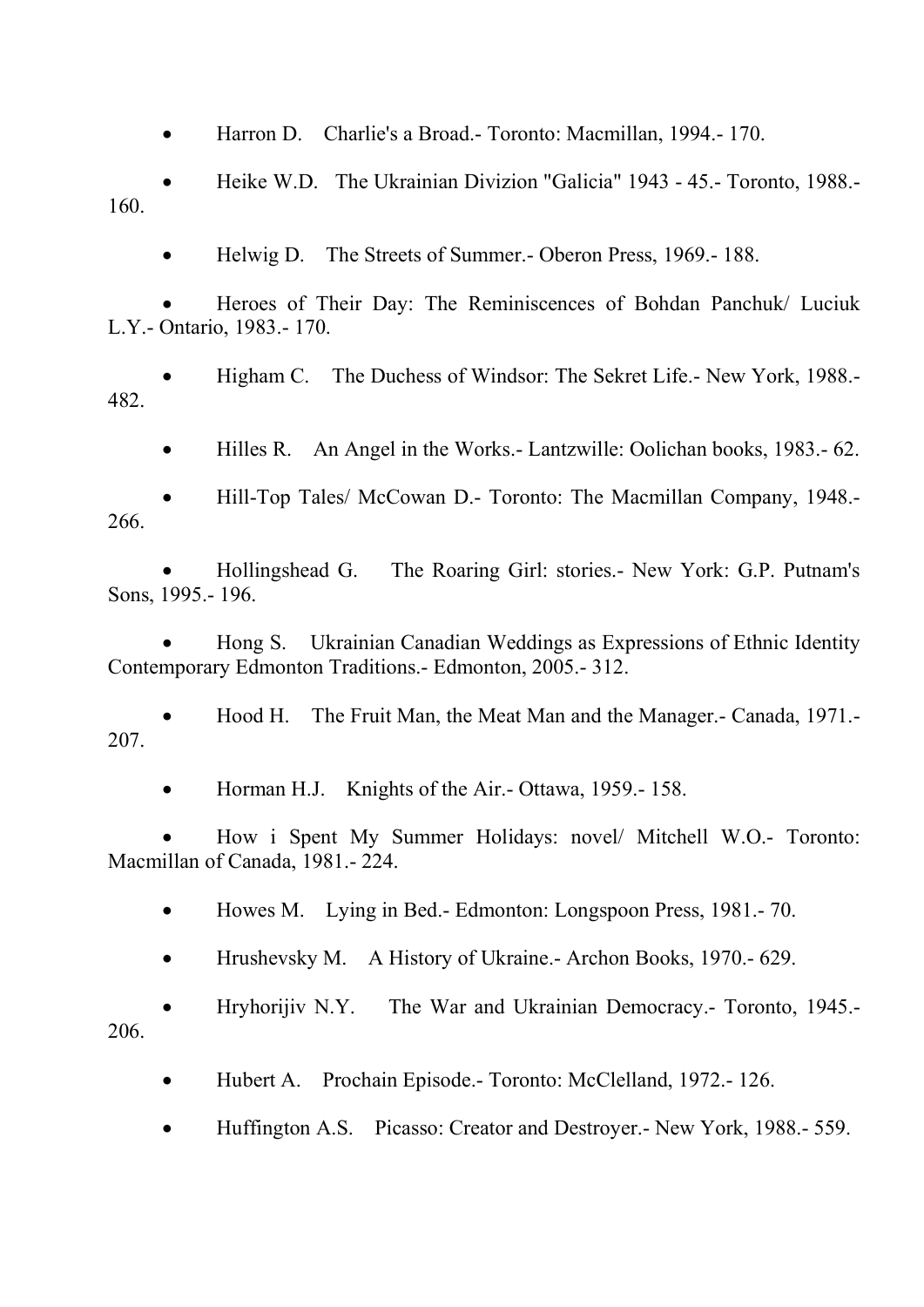• Huggan I. The Elizabeth stories. - Ontario, 1984. - 184.

• Huston M.J. Gophers Don't Pay Taxes.- Edmonton: Tree Frog Press, 1981.- 261.

• Hutchison B. Western Windows.- Toronto: Longmans Canada Limited, 1967.- 164.

• Incubation: a novel/ Bessete G.- Toronto: Mcmillan Company of Canada, 1967.- 143.

• Index Lectionum Semestre Aestivum 1973.- Munchen, 1973.- 77.

• Irwin C. The Best of Peter McArtur.- Toronto, 1967.-268.

• Ispahani M.Z. Roads and Rivals: The Politicfl Uses of Access in the Borderlands of Asia.- London, 1989.- 286.

• Ivan Franko: poems/ Manning C.A.- New York, 1948.-265.

• Joachimsthaler A. The Last Days of Hitler. Last Days of the Reich/ Lucas J.- 1986.- 255.

Jones R. Community in Crisis.- Toronto: McClelland and Stewart Limited, 1967.- 192.

Kamboureli S. On the Edge of Genre.- Toronto: University of Toronto Press, 1991.- 244.

• Kattan N. Paris Interlude. Toronto, 1977. - 209.

• Kelley K. Nancy Reagan: The Unauthorized Biography.- New York, 1991.- 604.

• Kennedy W. Ironweed: a novel. - New York: Viking, 1983. - 228.

• Kern G. The Kravchenko Case: One Man's War on Stalin.- New York, 2007.- 650.

• Keywan Z. A Turbulent Life: Biography of Josaphat Jean O.S.B.M. (1885 - 1972).- Verdun, 1990.- 156.

• Kissinger/ Kalb M., Kalb B.- Toronto, 1974.- 577.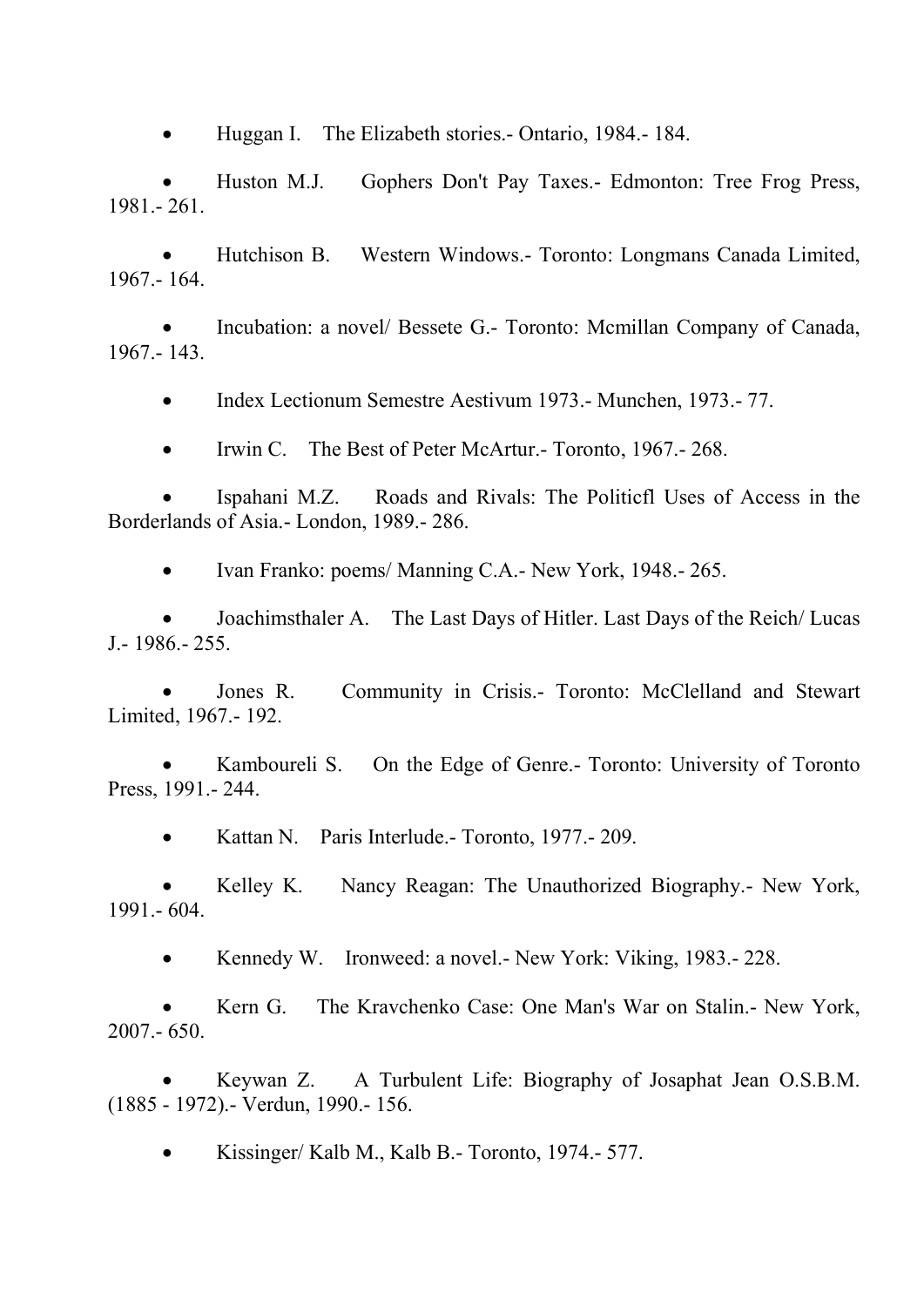- Klabunde A. Magda Goebbels. 2007. 367.
- Knopf A.A. In Search of Greatines.- New York, 1962.- 210.
- Knopp G. Hitler's Women.- 2001.- 328.
- Kolasky J. Prophets and Proletarians.- Edmonton, 1990.- 482.
- Kolasky J. Two Years in Soviet Ukraine.- Toronto, 1970.-264.

• Kostash M. All of Baba's Children.- Edmonton: Hurtig Publishers, 1977.- 414.

- Kostash M. All of Baba's Children.- Edmonton: Ne West Press, 1992.- 445.
	- Kotsyubinsky M. Chrysalis and other stories. Moscow,  $\frac{6}{p}$ . 257.

• Kovacs M.L. Roots and Realities Among Eastern and Central Europeans.- Edmonton, 1983.- 334.

• Krawchuk P. Our History: The UkrainianLabour-Farmer Movement in Canada 1907 - 1991.- Toronto, 1996.- 488.

- Kreisel H. Another Country. 7. Edmonton: Ne West Press, 1985. 362.
- Kroetsch R. Alberta.- Toronto: Macmillan of Canada, 1968.- 233.
- Kuropas M. The Ukrainians in America. Minnesota, 1972. 86.
- Layton I. A Red Carpet for the Sun.- Toronto: Publishers, 1959.- 211.

Leacock S. Hellements of Hickonomics.- New York: Dodd, Mead Company, 1936.- 84.

Lee D. Savage Fields. - Toronto, 1977. - 125.

• Lewytzkyj B. Politics and Society in Soviet Ukraine 1953 - 1980.- Edmonton, 1984.- 220.

• Life Sentense: memoris of a Ukrainian Political Prisoner/ Shumuk D.- Edmonton, 1984.- 401.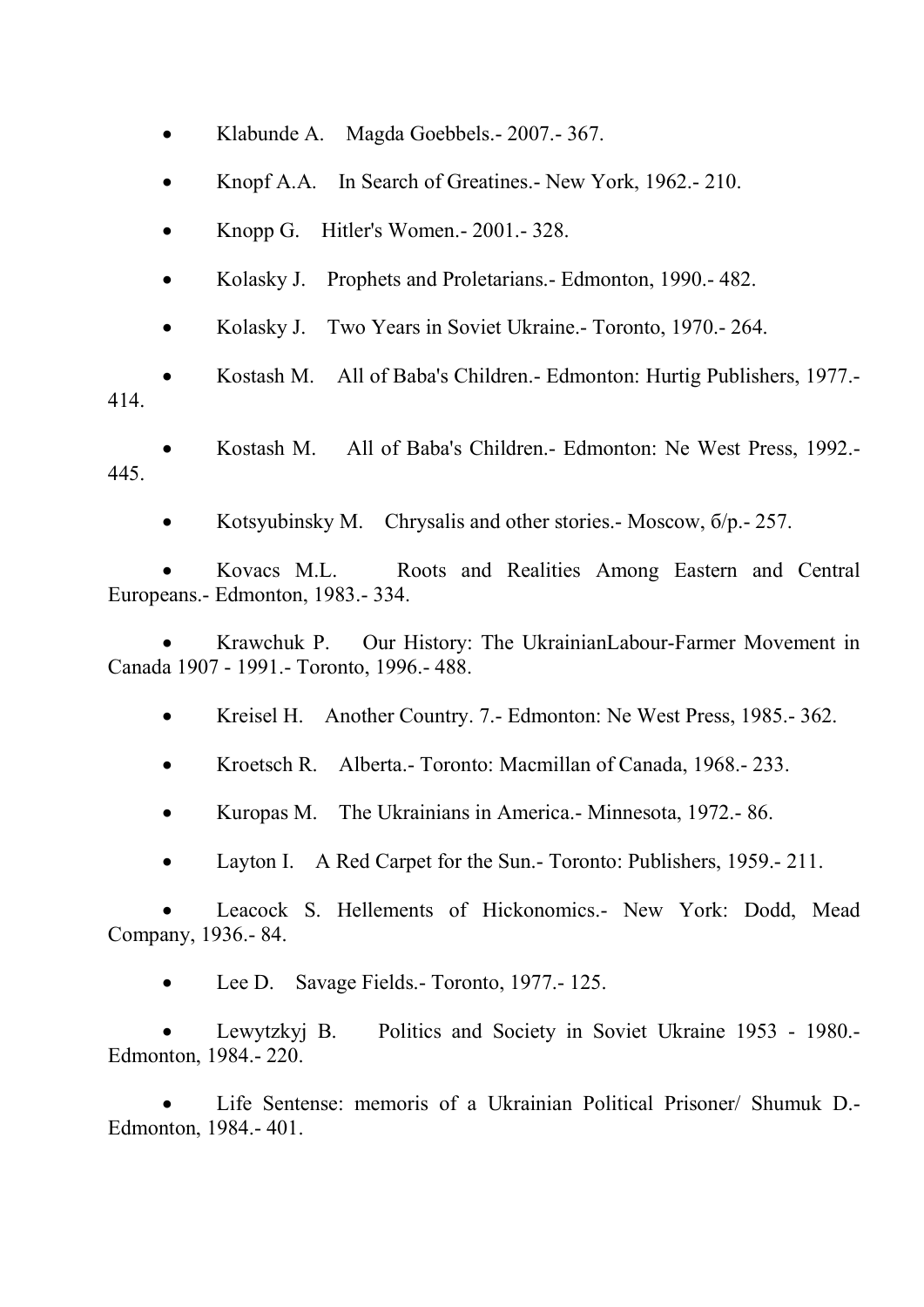• Limbo River: stories/ by Hillis R. - 1990. - 142.

• Literary Experiences. 1. Stories. Poems. Essays. Plays.- Toronto, 1989.- 494.

• Literary History of Canada: Canadian Literature in English. 4/ New W.H.- Toronto: University of Toronto Press, 1990.- 492.

• Literature in Canada. 2/ Daymond D., Monkman L.- Toronto: Gage, 1978.- 761.

• Little Taras: The Story of Taras Shevchenko's Boyhood/ Polowy H.- Toronto: The Ukrainian Canadian, 1961.- 111.

Lorne Pierse: a profile/ Dickinson C.H.- Toronto: The Ryerson Press, 1965.- 80.

• Lovell J.B. Anastasia.- Washington, 1991.- 512.

• Loyalties in Conflict: Ukrainians in Canada During the Great War/ Swiripa F., Thompson J.H.- Edmonton, 1983.- 213.

• Lubomyrsky S. Under the Hammer of War.- 724.

• Luchkovich M. Their Land. An Anthology of Ukrainian Short Stories.- New York, 1964.- 325.

• Lysenko V. Yellow Boots.- Edmonton, 1954.- 355.

• Mackinnon S. The Intervals.- Canada.- 45.

• Maclennan H. Seven Rivers of Canada.- Toronto, 1961.-170.

• MacNeil R. Wordstruck: f memoir.- New York: Viking, 1989.- 230.

• MacSkimming R. For Men Tera.- Toronto: New Press, 1972.- 188.

• Manchester W. The Arms of Krupp: 1587 - 1968.- Toronto, 1968.-942.

• Manning C. Outline of Ukrainian History. - Winnipeg, 1964. - 102.

• Manning C.A. History of Slavic Studies in the United States.- Wisconsin, 1957.- 117.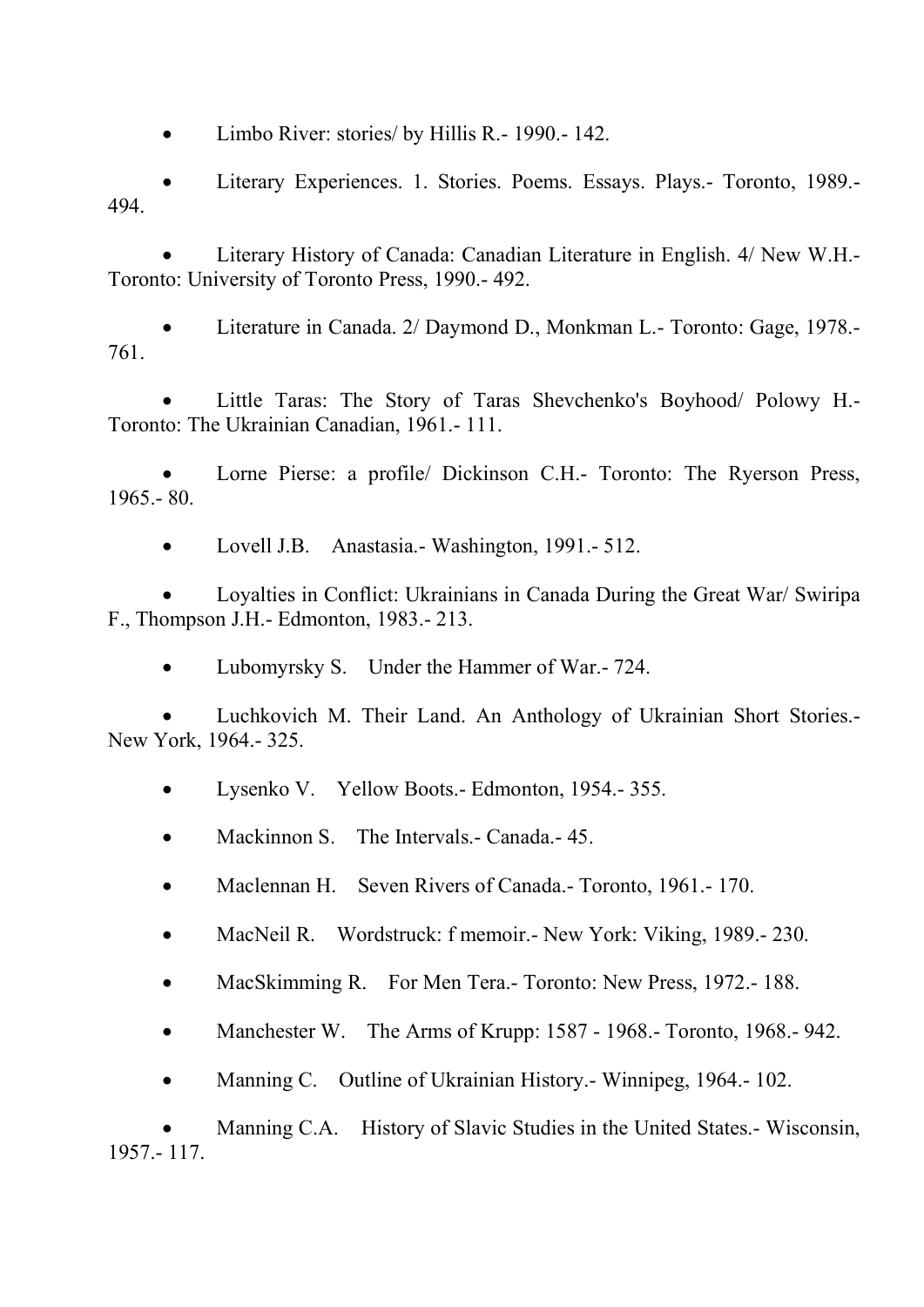• Manning C.A. Twentieth-Century Ukraine. New York, 1951. - 343.

• Many-Mouthed Brds: Contemporary Writing by Cinese Canadians/ Lee B., Wong-Chu J.- Toronto, 1991.- 184.

• Martovych O. Ukrainian Liberation Movement in Modern Times.- Edinburgh.- 177.

• McCillis I. A Tourist's Guide to Glengarry: a novel.- Montreal: The Porcupine's Quill, 1962.- 186.

• McCormack P. Understanding Ken.- Toronto, 1998.-242.

• McDonald J.G. My Mission in Israel 1948 - 1951.- New York, 1951.- 303.

• McKendry J. With Our Past Before Us: Nineteenth-Century Architecture in the Kingston Area.- Toronto: University of Toronto Press, 1995.- 242.

• McLean S. Home from the Vinil Cafe: a year of stories.- Viking, 1998.- 256.

• McLugan M. Laws of Media: The new science/ M.McLugan, E.McLugan.- Toronto: University of Toronto Press, 1988.- 250.

• McNamee J. Them Damn Canadians Hanged Louis Riel!.- Toronto, 1971.- 133.

• McNamee S. Seven for the Road.- Ontario: A Longmans Book, 1968.- 154.

- McTeer M. Residences: Homes of Canadas Leades. Ontario, 1982. 135.
- Meir G. My Life. New York, 1975. 480.
- Memoris by Harry S. Truman. 2. Years of Trial and Hope.- 1956.- 594.

• Mike. 3. 1957 - 1968/ Munro A., Inglis A.I. - Toronto, 1975. - 338.

• Miller O. Reiders of the Mohawk. - Ottawa, 1959. - 147.

• Mitchell W.O. Ladybug, Ladybug....- Toronto: A Douglas Gibson Book, 1988.- 276.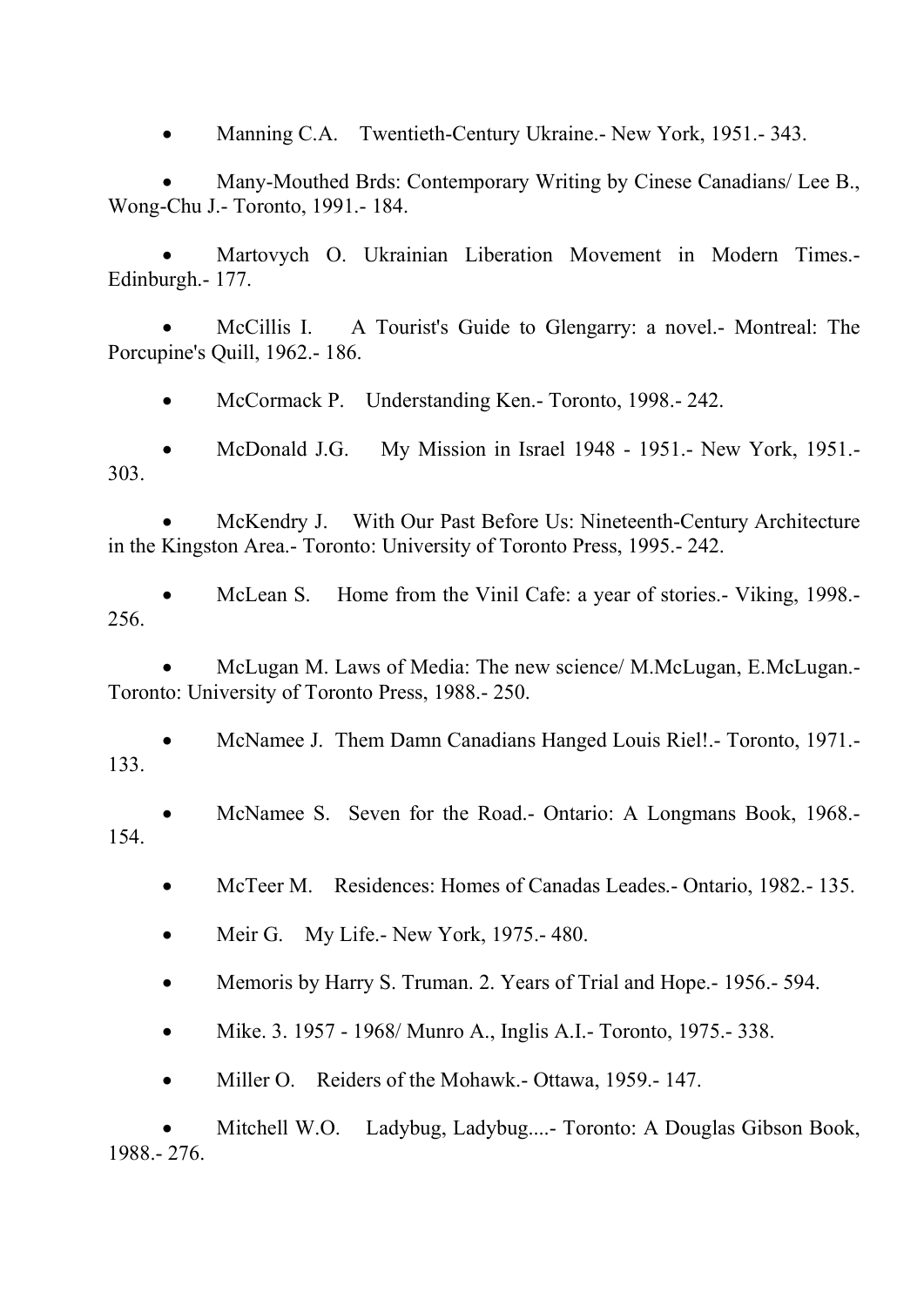• Moore B. Temptation of Eileen Hughes.- Toronto: McClelland and Stewart, 1981.- 211.

• Moore B. The Doctor's Wite.- McClelland, 1976.-277.

• Moore B. The Statement. - Victoria: Dutton, 1996. - 250.

Moroz V. Report from the Beria Reserve. - 1974. - 162.

• Mowat C. Outport People.- Toronto: McCelland Stewart, 1983.-271.

• Mowat F. My Discovery of America.- Toronto: McClelland and Stewart, 1985.- 125.

• Mowat F. The Boat who Wouldn't Float. Toronto, 1969. - 242.

• Murphy S. Comic Book Heroine and other stories.- Edmonton: NeWest, 1990.- 223.

• My Mother Golda Meir/ Meir M. - New York: Arbor House, 1983. - 254.

• Needham R. The Garden of Needham. Toronto: Macmillan, 1968. - 208.

• Needham's Inferno/ Needham R.J.- Toronto: Macmillan of Canada, 1966.- 196.

• New Found Land Poets/ Fowler A.- Breakwater, 1979.-158.

• Nicol E. Canadide a Patriotic Satire.- Toronto: Macmillan, 1983.- 183.

• Nietzsche F. Thus Spoke Zarathustra/ A new translation bu Parkes G.- Oxford: Universiti Press, 2005.- 335.

• Noble J. I Found God in Soviet Russia. - New York, 1959. - 192.

• Noble J. I Was a Slawe in Russia.- New York, 1959.- 183.

Odyssey Northwest  $= A$  trilogy of poems on the northwest passage/ St. Maur G.- Edmonton, 1983.- 123.

• Osadchy M. Cataract.- New York, 1976.- 240.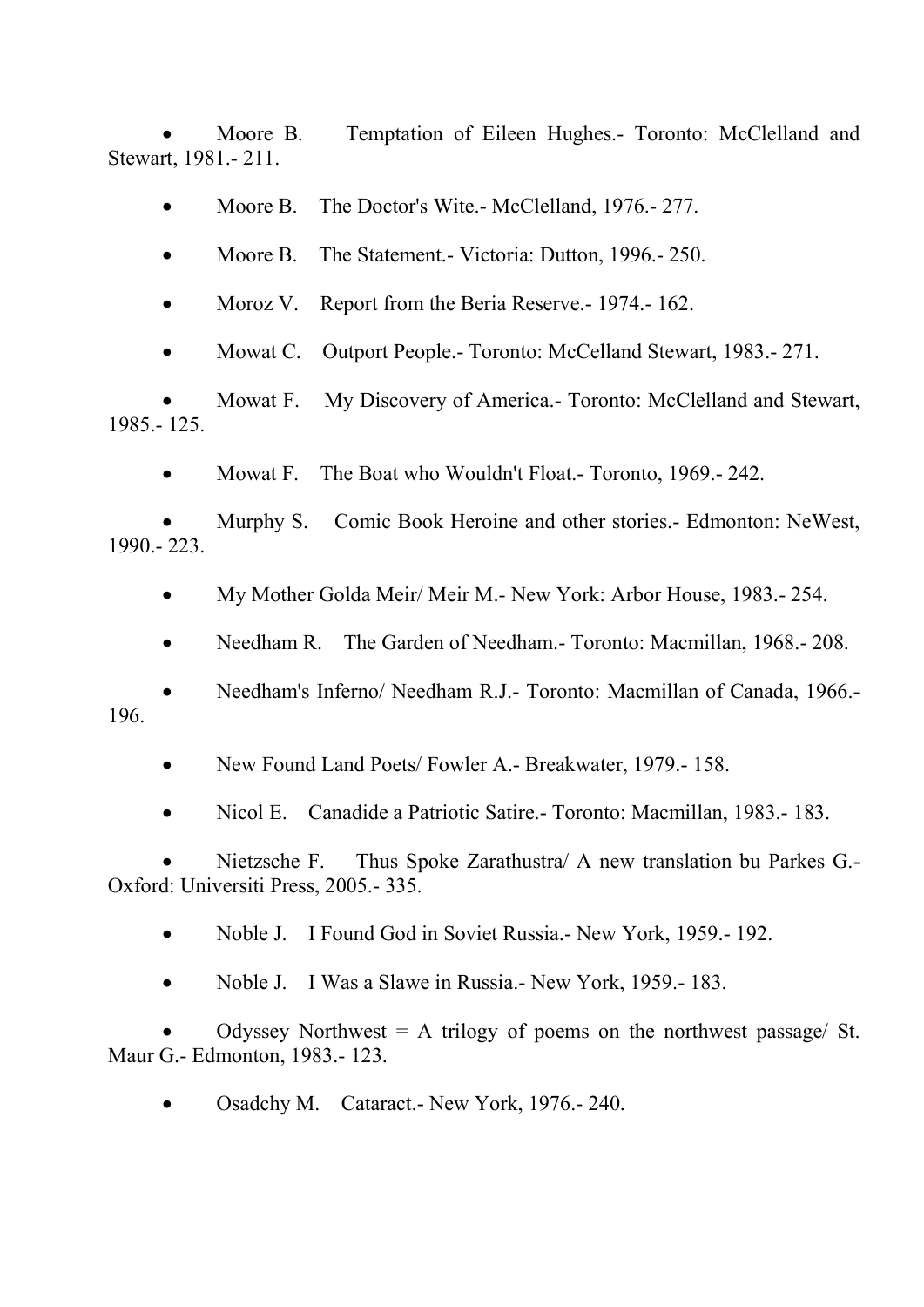• Ostrovsky V. By Way of Deception/ V.Ostrovsky, C.Hoy.- New York: St.Martin's Press, 1990.- 372.

• Outline of Ukrainian history/ Manning C.A.- Winnipeg, 1964.-102.

• Owls in the Family/ Mowat F.- Boston: Little, Brown and Company, 1961.- 105.

• Panchuk J. Shevchenko's Testament: annotaded commentaries.- New York, 1965.- 146.

• Parker J. King of Fools.- New York, 1988.- 312.

• Pawarotti. My World/ Pawarotti L., Wright W. - New York, 1995. - 346.

• Perlmutter A. The Life and Times of Menachem Begin.- New York, 1987.- 444.

• Petryshyn R. Social Trends Among Ukrainian Canadians.- Edmonton, 1980.- 250.

• Phelan J. The Bold Heart. - Ottawa, 1959. - 160.

• Pidhaini O.S. The Ukrainian-Polish Problem in the Dissolution of the Russian Empire 1914 - 1917.- Toronto, 1962.- 126.

Pierre V. White Niggers of America.- Toronto: McClelland and Stewart Limited, 1972.- 282.

• Plutarch Fall of the Roman. - Victoria: Penguin Books, 1966. - 320.

• Plyushch L. History's Carnival. - Toronto, 1960. - 429.

• Political Refugees and "Displased Persons", 1945 - 1954/ Boshyk Y., Balan B.- Edmonton, 1982.- 424.

• Ponedilok M. Funny Tears: short stories.- Jersey City: Svoboda, 1982.- 230.

• Potvin L. White Lies. - Edmonton: NeWest, 1992. - 215.

• Prairie Performance: a Collection of Short Plays/ Bessai D.- Edmonton, 1980.- 192.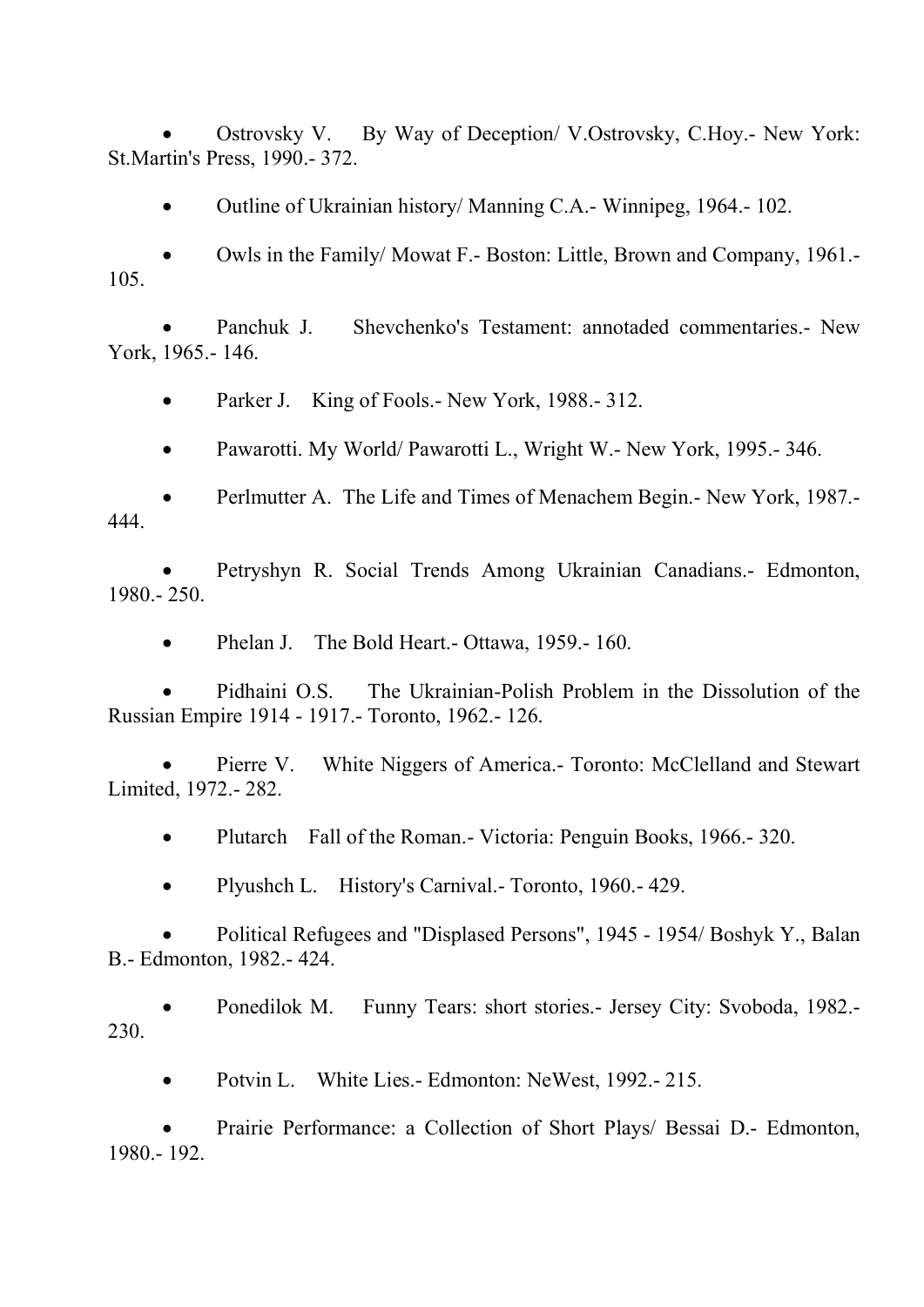• Pratt E.J. E.J. Pratt on His Life and Poetry/ Gingell S.- Toronto: University of Toronto Press, 1983.- 218.

- Prychodko N. Communism in reality.- 64.
- Quedmau M. The Butterfly Chair. Toronto, 1987. 202.
- Radzinsky E. Stalin.- New York, 1997.- 607.
- Reagan R. An American Life.- New York, 1990.- 748.

• Recollections About the Life of the First Ukrainian Settlers in Canada/ Czumer W.A.- Edmonton, 1981.- 176.

Reid A. Borderland: a Journey Through the History of Ukraine.- London: Phoenix, 1997.- 258.

- Remarque E. Arch of Triumph.- New York, 1945.- 455.
- Remembering Leacock/ Anderson A.- Ottawa: Deneau, 1983.- 230.
- Reservoir Ravine/ Hood H. 238.
- Richards D. Mercy Among the Children. Toronta, 2000. 370.

• Richardson E. No Small Tempest.- Toronto: The Ryerson Press, 1957.- 230.

• Richler M. Barney's Version. - 1997. - 420.

• Ride off any horizon II. 2. New Poetry West.- Edmonton: NeWest Press, 1987.- 142.

• Riis S. Midnight Twilight Tourist Zone.- Toronto: D i M, 1989.-137.

• Rohmer R. Rommel i Patton: a novel.- Toronto: Irwin Publishing, 1986.- 318.

- Roman Candles/ Cicco P.G.- Toronto, 1978.-85.
- Romanyuk V. A Voice in the Wilderness.- Wheaton, 1980.- 126.
- Ross A.R. Especially Babe.- Edmonton: Tree Frog Press, 1978.- 188.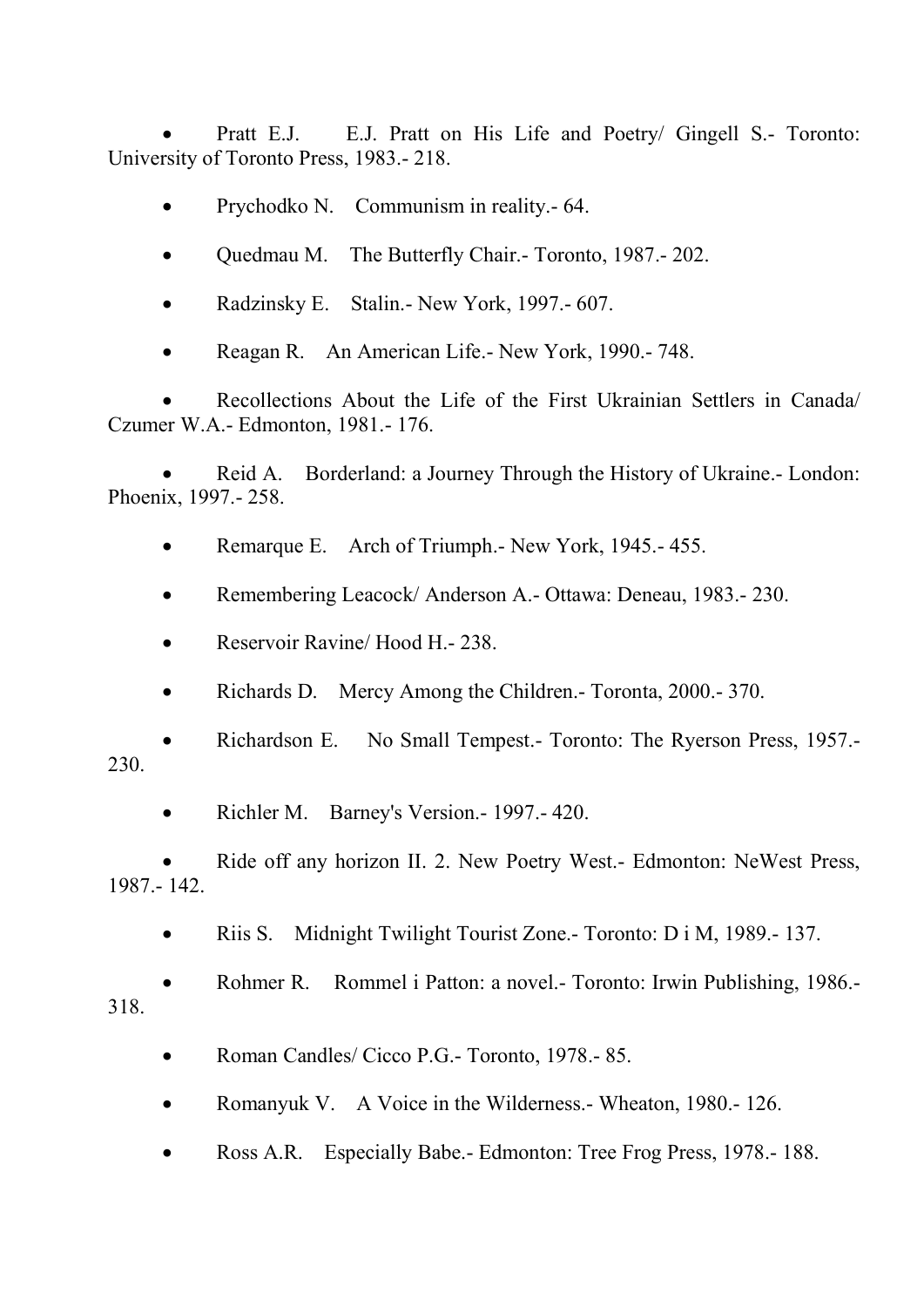• Rostad W. On the Road Again.- Toronto: M i S, 1996.-331.

• Rubinstein A.Z. Soviet Foreign Policy Since World War II: Imperial and Global.- Massachusetts, 1981.- 295.

• Rule J. A Hot-Eved Moderate.- Toronto: Lester i Orpen Dennis, 1986.- 242.

• Rural Roots: Pre-Confederation Buildings of the York Region of Ontario.- Toronto, 1976.- 248.

• Ryan C. The Last Battle.- New York, 1966.- 571.

- Rybakov A. Heavy Sand.- New York, 1981.- 382.
- Saint-Pierre A. La fille begue.- Ottava: Saint-Boniface, 1982.- 202.
- Sajer G. The Forgotten Soldier.- Washington, 2000.- 465.

• Sawatsky J. Gouzenko the Untold Story.- Toronto, 1984.- 316.

• Scann: novel/ Harlow R. - Columbia: The Sono Nis Press, 1972. - 308.

• Scholarship in Canada, 1967: Achievement and Outlook/ Hubbard R.H.- Toronto: University of Toronto, 1968.- 104.

Scholl I. The White Rose.- Middletown: Wesleyan University Press, 1983.- 160.

- Sebastian T. Spy Shadow.- New York, 1990.-318.
- Shalamov V. Kolyma Tales. New York, 1982. 222.

• Shapes i Sounds: poems/ Colombo J.R.- Ontario: Longmans Canada Limited, 1968.- 146.

- Sheftel Y. Show Trial.- London, 1994.-380.
- Shelton W. Soviet Spase Exploration. New York, 1968. 340.
- Shevchenko A. Breaking with Moscow.- New York, 1985.- 378.
- Shevchenko and Women/ Myshuha L.- Jersey City.- 95.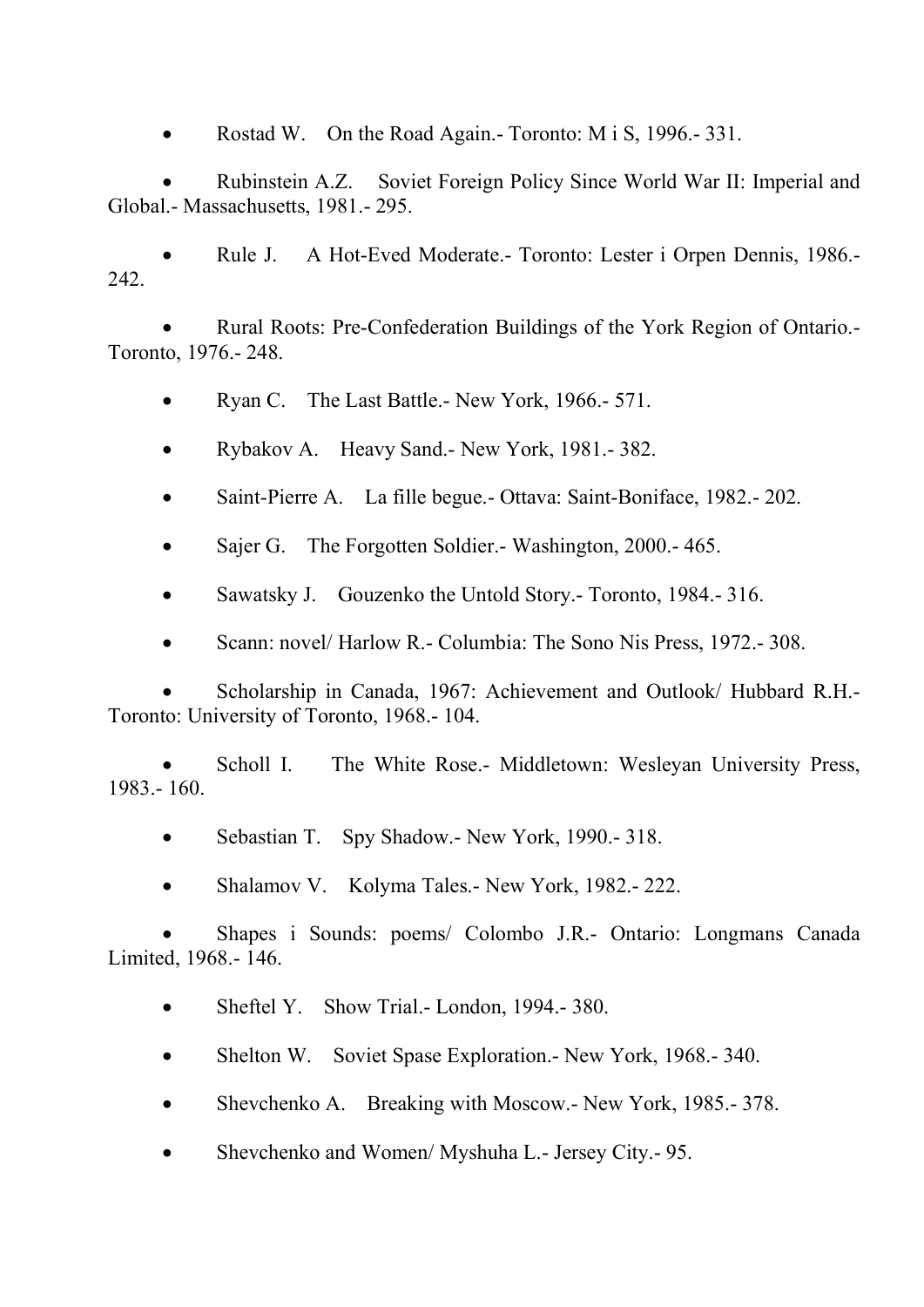• Sheymov V. Tower of Sekrets: a real life spy thriller.- Annapolis, 1993.- 422.

- Shklanka E. Ukrainian Grammar.- Chicago, 1944.- 85.
- Skovoroda philosophe ukrainien/ Pascal P.- Paris, 1976.- 120.
- Skvorecky J. The Swell Season.- Toronto, 1982.- 226.

• Slavutych Y. The Conquerors of The Prairies.- Edmonton: Slavuta, 1984.- 128.

- Slavutych Y. The muse in prison.- Jersey City, N. J., 1956.- 63.
- Slavutych Y. Ukrainian in Pictures.- 90.
- Smith B. Ghost Stories of the Rocky Mountains. Edmonton, 1947. 240.
- Smith B. More Ghost Stories of Alberta.- Edmonton: CCPD, 1996.- 232.
- Smith H. The Russians: Revised Editon.- New York, 1984.- 776.
- Solomon M. Magadan.- New York, 1971.- 243.

• Solovyov V. Boris Yeltsin: a political biography/ Klepikova E.- New York, 1992.- 320.

- Solzhenitsyn A. Cancer Ward.- New York, 1980.- 560.
- Sous le soleil de L'Ouest.- Toronto, 1988.- 207.
- Soviet Persecution of Religion in Ukraine. Toronto, 1976. 54.
- Speer A. Inside the Third Reich. 1970. 596.

• Sproxton B. Phantom Lake.- Edmonton: The University of Alberta Press,  $2005 - 215$ 

- Stassinopoulos A. Maria Callas. New York, 1981. 383.
- Stehle H. Die Ostpolitik des Vatikans: 1917 1975.- RPS, 1975.- 488.
- Stories from Ontario/ Warkentin G.- Toronto: Macmillan, 1974.- 272.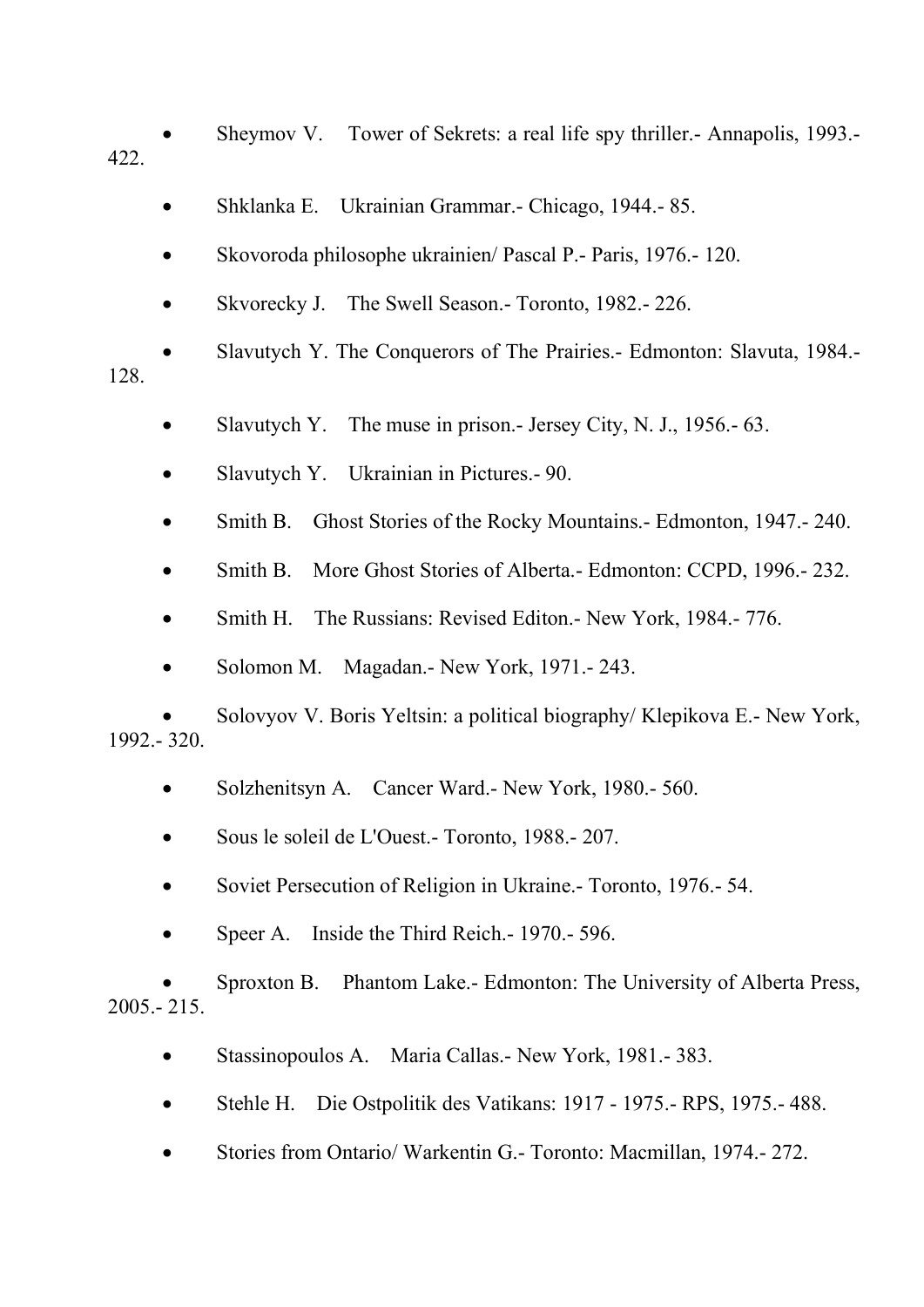• Studia Ukrainica. 1.- Ottawa, 1978.- 175.

• Sullivan A. The rapids: With an Introduction by Micael Bliss.- Toronto: University of Toronto Press, 1972.- 263.

Swan S. The Jast of the Golden Girls.- Toronto: Lester Orpen Dennis, 1989.- 323.

• Swayze F. Frontenac and the Iroquois. Toronto, 1959. - 154.

• Swiripa F. Ukrainian Canadians.- Edmonton, 1978.- 170.

• Szewczenko T. Wybor Poezji.- Warszawa: Zaklad Narodowy Imenia, 1974.- 353.

• Tailor E. Elizabeth Takes Off. - New York, 1987. - 256.

• Talpash O.S. Rybalski's son.- 2008.- 326.

• Tasting the Earth.- Toronto, 1943.- 44.

• Taylor R. Newton MacTavish's Canada: Selected Essays of Newton Mactavish.- Toronto: Baxter Publishing Company, 1963.- 176.

• Terelya J. Witness to Apparitions and Persecution in the USSR.- Milford, 1991.- 325.

• The Black Deeds of the Kremlin. 1.- Toronto, 1953.- 545.

• The Callaghan Symposium/ Staines D.- Ottawa: University of Ottawa Press, 1981.- 124.

• The Chornovil Papers. - Toronto, 1968. - 245.

• The Chornovil Papers/ Chornovil V. - Toronto, 1968. - 246.

• The Diary of Samuel Marchbanks/ Robertson D.- Toronto: Clarke, Irwin @ Company Limited, 1947.- 204.

• The Dragon i The Dry Goods Princess: stories/ Arnason D.- Winnipeg: Turnstone Press, 1994.- 133.

• The Emperors Virgin: a novel/ Fraser S.- Toronto: McClelland, 1980.- 384.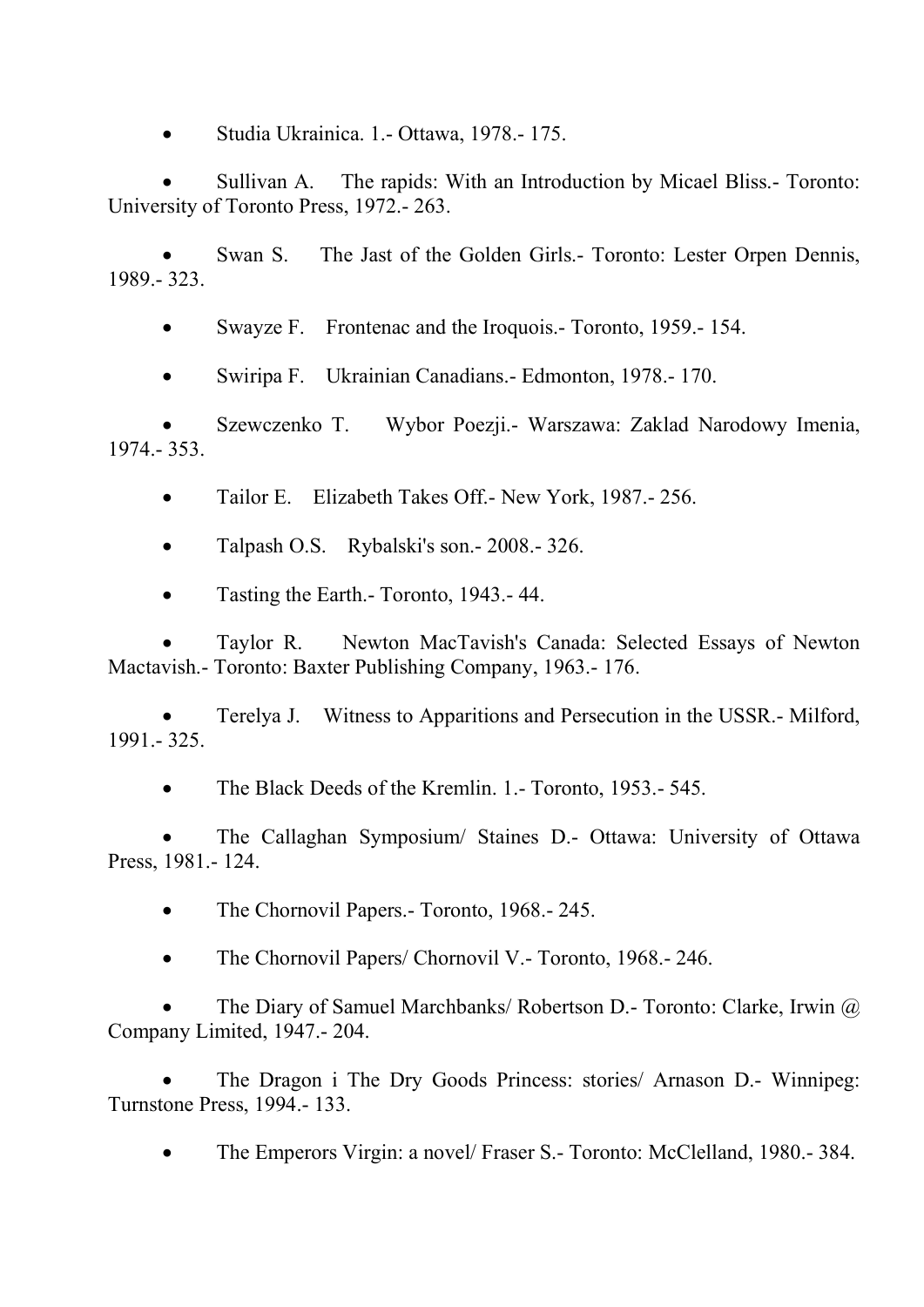• The File on the Tsar/ Summers A., Mangold T.- London, 1987.-430.

• The Force Carries On/ Longsterth T.M.- Ottawa, 1959.- 160.

• The Goebbels Diaries 1939 - 1941/ Taylor F.- London, 1982.- 490.

• The Green Tomato Years: stories/ Kupcenko G.- Toronto: Williams-Wallase, 1985.- 142.

• The Hitler Book/ Eberle H., Uhi M.- New York, 2005.-370.

• The Hollow Men: a novel/ by Hutchison B.- New York: Coward-McCann.- 280.

• The Honeyman Festival: a novel/ by Engel M.- Toronto: Anansi, 1970.- 132.

• The Journal of Saint-Denys-Garneru/ Marcotte G.- Toronto: McClelland,  $1962 - 140$ 

• The Last Diary of Tsaritsa Alexandra/ Massie R.K.- London: Yale University Press, 1997.- 223.

• The Last Magician/ Turner J.- Toronto: M i S, 1992.- 310.

• The Legacy of Chernobyl/ Medvedev A.- New York-London: W.W.Norton Company, 1990.- 355.

• The Mending Man: novel/ Collins D. M. - Ontario, 1972. - 142.

- The Radiant Inventory: poems/ Dewdey C.- Toronto: M i S, 1988.- 108.
- The Scorched-Wood People/ Wiebe R.- Toronto: McClelland, 1977.- 352.
- The Ukraine/ Chamberlin W.H.- New York: Macmillan, 1944.-92.
- The Ukrainian Helsinki group.- Baltimore, 1981.- 45.

• There times Five: Short Stories by: Beverly Harris; Gloria Sawai; Fred Stenson/ Barbour D.- Edmonton: NeWest Press, 1983.- 164.

• This Life One Leaf/ Day B.- Toronto, 1972.-112.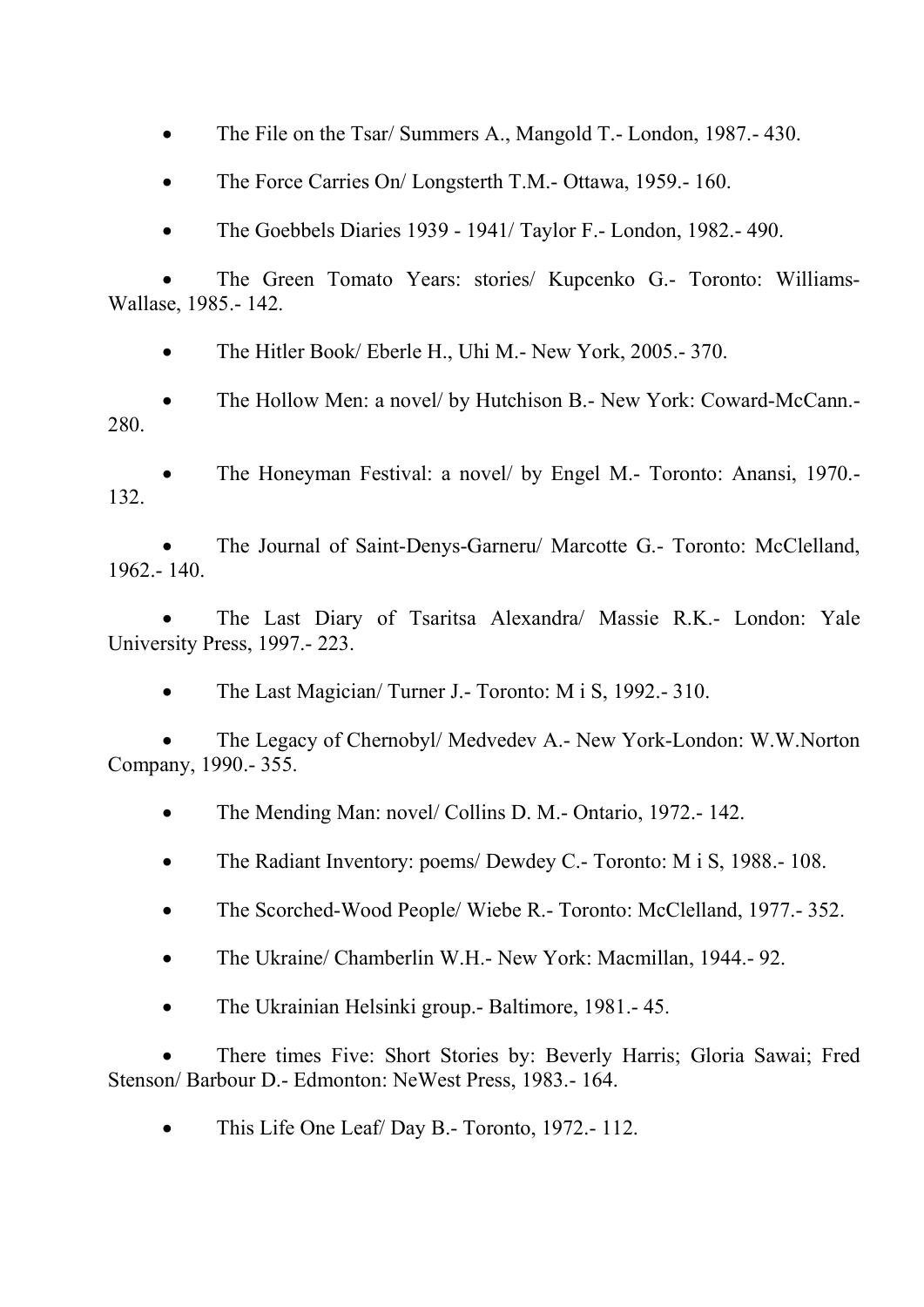- Thousands of Roads/ Pyskir M.S.- London, 1955.-235.
- Tissue S. Michael Ignatieff.- Toronto: Viking, 1993.- 200.

• Trosky O.S. The Ukrainian Greek Orthodox Church in Canada.- Winnipeg, 1968.- 89.

• Truman H.S. Year of Decisions: memoirs. 1.- 1955.- 596.

Ukraine and the European Turmoil 1917 - 1919. 2/ Stachiw M.- New York, 1973.- 552.

- Ukraine. A Concise Encyclopaedia. 1/ Kubijovyc V.- Toronto, 1963.- 1185.
- Ukraine. A Concise Encyclopaedia. 2/ Kubijovyc V.- Toronto, 1971.- 1394.
- Ukrainian Canadiana.- Edmonton, 1976.- 96.
- Ukrainian Resistance.- New York, 1949.- 143.

Ukrainians in the Making: Their Kingston Story/ Luciuk L.Y.- Kingston: The Limestone Press, 1980.- 156.

- Valgardson W.D. Gentle Sinners. Toronto, 1980. 213.
- Verne J. The Sekret of the Island.- London, 1923.-230.
- Verne J. Twenty Thousand Leagues Under the Sea.- London, 1928.- 290.

• Viatte A. Historie Litteraire de L'amerique Francaise: Des Origines a 1950.- Laval, Quebec: Presses Universitaires, 1954.- 545.

- Wacker A. Sniper on the Eastern Front. 2005. 146.
- Ware T. The Orthodox Church.- Victoria, 1963.- 352.
- Weintraub W. The Underdogs.- Toronto, 1979.- 225.
- Weizman E. The Battle for Peace.- Toronto: Bantam Books, 1981.- 395.
- Wiebe R. Playing Dead.- Edmonton: NeWest, 1989.- 123.
- Williams S. Karla a Pact With the Devil.- Ontario, 2002.- 456.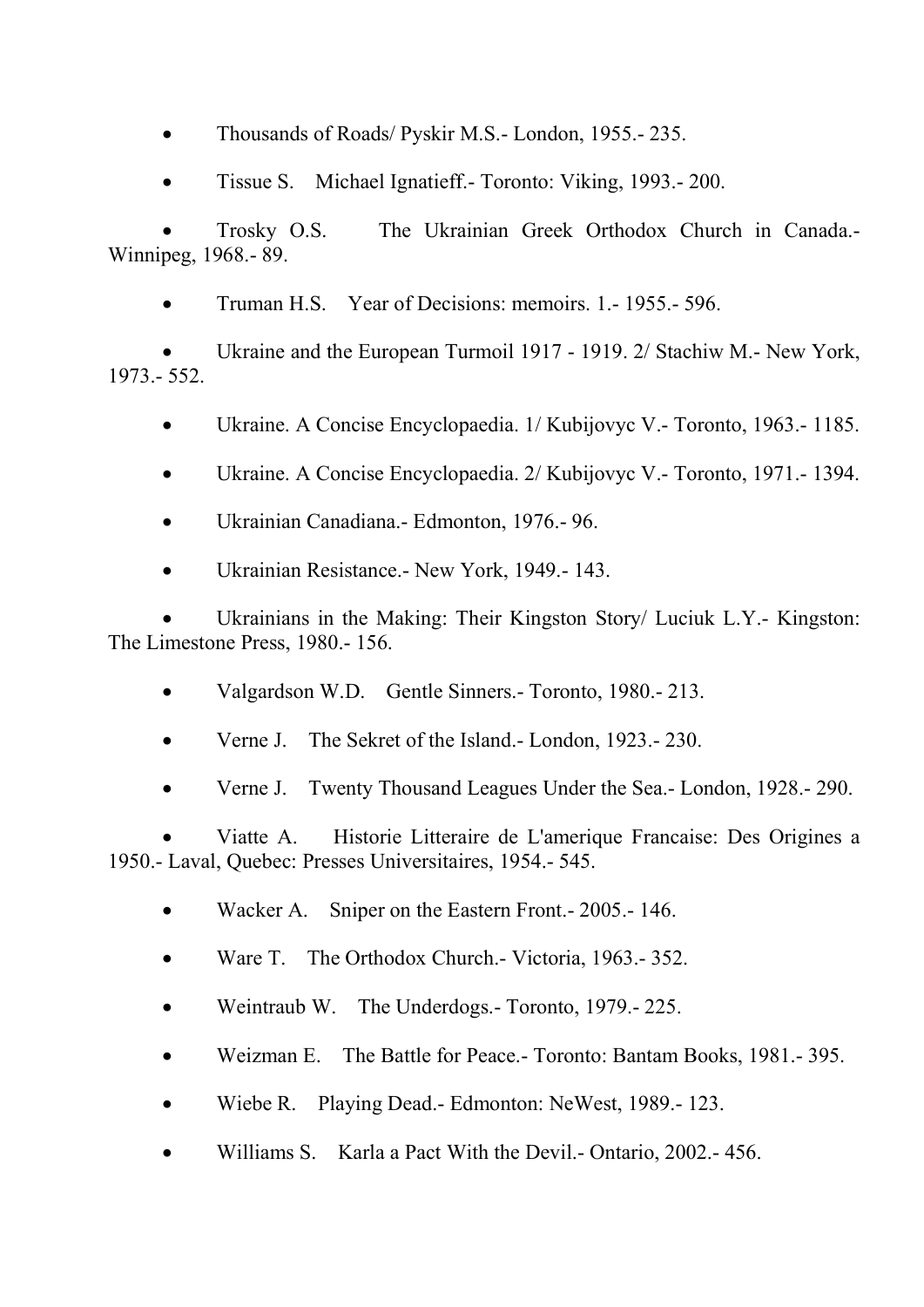• Williiam Lyon Mackenzie and the Canadian Revolution/ Salutin R.- Toronto: Publishers, 1976.- 264.

• Wilson A. The Ukrainians Unexpected Nation.- London, 2002.- 380.

• Wilson E. O Canada: An Americans notes on Canadian culture.- London: Rupert Hart-Davis, 1967.- 245.

• Wood K. The Great Chief.- Ottawa, 1957.-176.

• Wood K. The Map-Maker. - Ottawa, 1955. - 144.

• Wood K. Willowdate.- Toronto: McClelland, 1956.- 216.

• Workers, Capital, and the State in British Columbia.- Vancouver: University of British Columbia Press, 1988.- 288.

• Wright P. Spy Catcher.- New York: Viking, 1987.- 392.

• Writing in Canada/ Whalley G.- Toronto: The Macmilan Company of Canada Limited, 1956.- 148.

• Writing Qvebec/ Aquin H.- Alberta, 1988.- 120.

• Wyczanski A. Polska - Rzecza Pospolita Szlachecka 1454 - 1764.- Warszawa, 1965.- 453.

• Wynne-Jones T. Odd's End.- Toronto, 1980.- 228.

• Yanda D.E. Canadian Tapestry: poems.- Edmonton: Coop Press Limited, 1980.- 199.

• Yaroshinskaya A. Chernobyl The Forbidden Truth.- Nebraska, 1995.- 136.

• Yuzyk P. Ukrainian Canadians: their Place and Role in Canadian Life.- Toronto, 1967.- 104.

• Zhirinovsky V. My Struggle.- New York, 1996.- 144.

• Ziedonis I. Flowers of ice.- Toronto: Exile Editions, 1987.- 128. "Над прутом у лузі...": Коломия у спогадах/ За ред. Книш З.- Торонто, 1962.- 431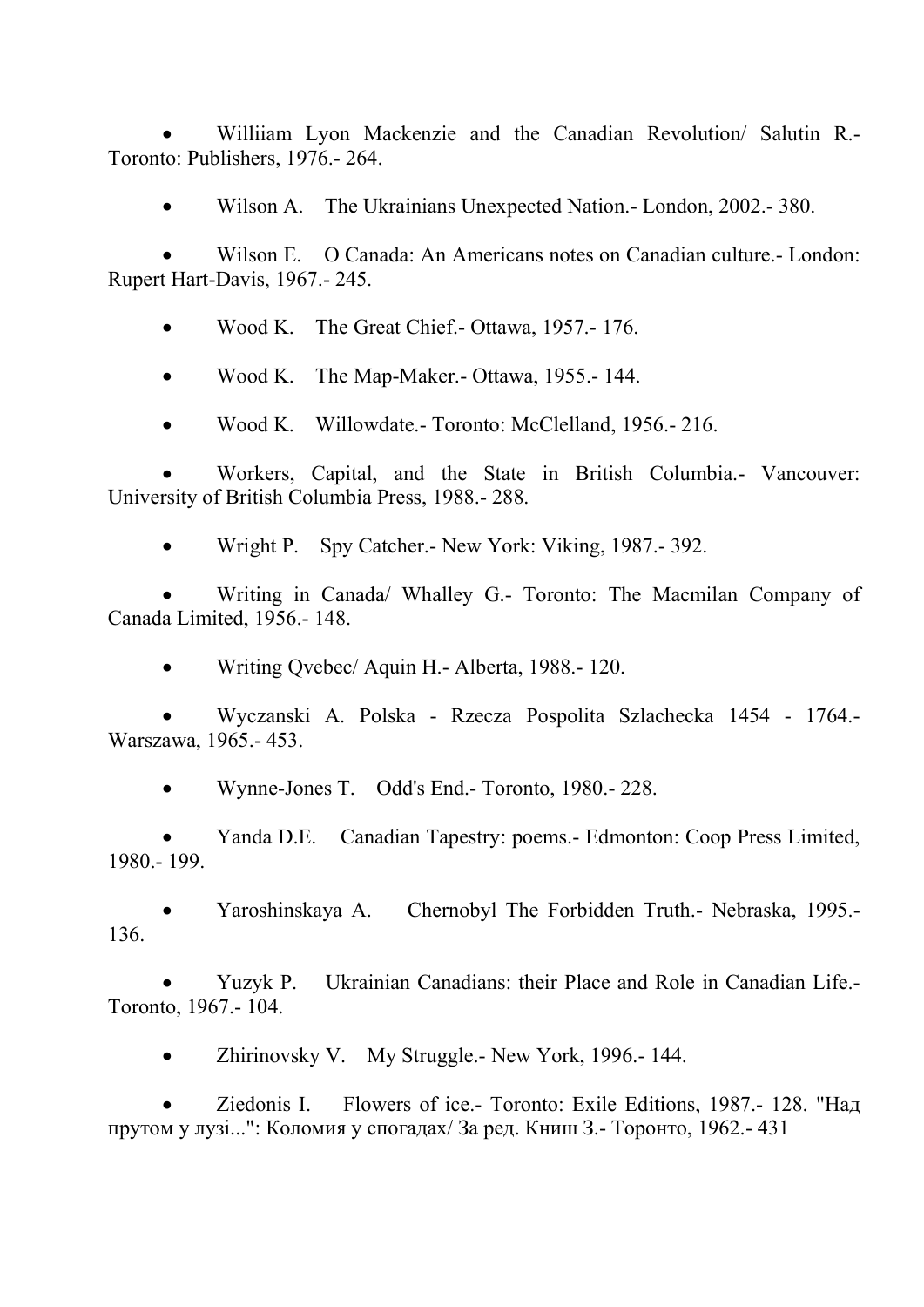• Авраменко В. Українські національні танки. 1.- Вінніпег, 1928.- 52

• Авраменко В. Українські національні танки: музика і стрій.- Вінніпег.- 80

• Антонович В. Коротка історія козаччини.- 3-тє.- Вінніпег, 1971.- 232

• Антонович В. Що принесла Україні унія: Стан Української православної церкви від половини XVII до кінця XVIII ст.- Вінніпег, 1952.- 110

• Аркас М. Історія України.- Київ-Ляйпціг: Українська накладня.- 684

• Архиєпископ А. Від Єрусалиму починаючи: Православіє, Римо-Католицтво, Протестанство.- Едмонтон, 1967.- 93

• Багряний І. Чому я не хочу вертатись до СССР?.- Вінніпег, 1946.- 39.

• Багряний І. Золотий бумеранг: збірка поезій.- 1946.- 175

• Багряний І. Людина біжить над прірвою: Роман.- Нью-Йорк: "Україна, 1965.- 332

- Багряний І. Морітурі: драматична повість.- Прометей.- 126
- Багряний І. Розгром: повість-вертеп.- Прометей, 1948.- 125
- Багряний І. Сад Гестиманський: роман.- 1950.- 560
- Багряний І. Тигролови: роман. 1.- Прометей, 1947.- 168
- Багряний І. Тигролови: роман. 2.- Прометей, 1947.- 138
- Багряний І. Чому я не хочу вертатись до СССР?.- Вінніпег, 1946.- 39
- Бажанський М. Мохаїка квадрів в'язничних.- 1946.- 159

• Безушко В. Микола Гоголь: літературна студія.- Вінніпег: Культура й освіта, 1956.- 104

- Бергзон А. Вступ до метафізики.- Коломия.- 80
- Бердник О. Блакитний коваль: поезії.- Париж: Смолоскип, 1975.- 88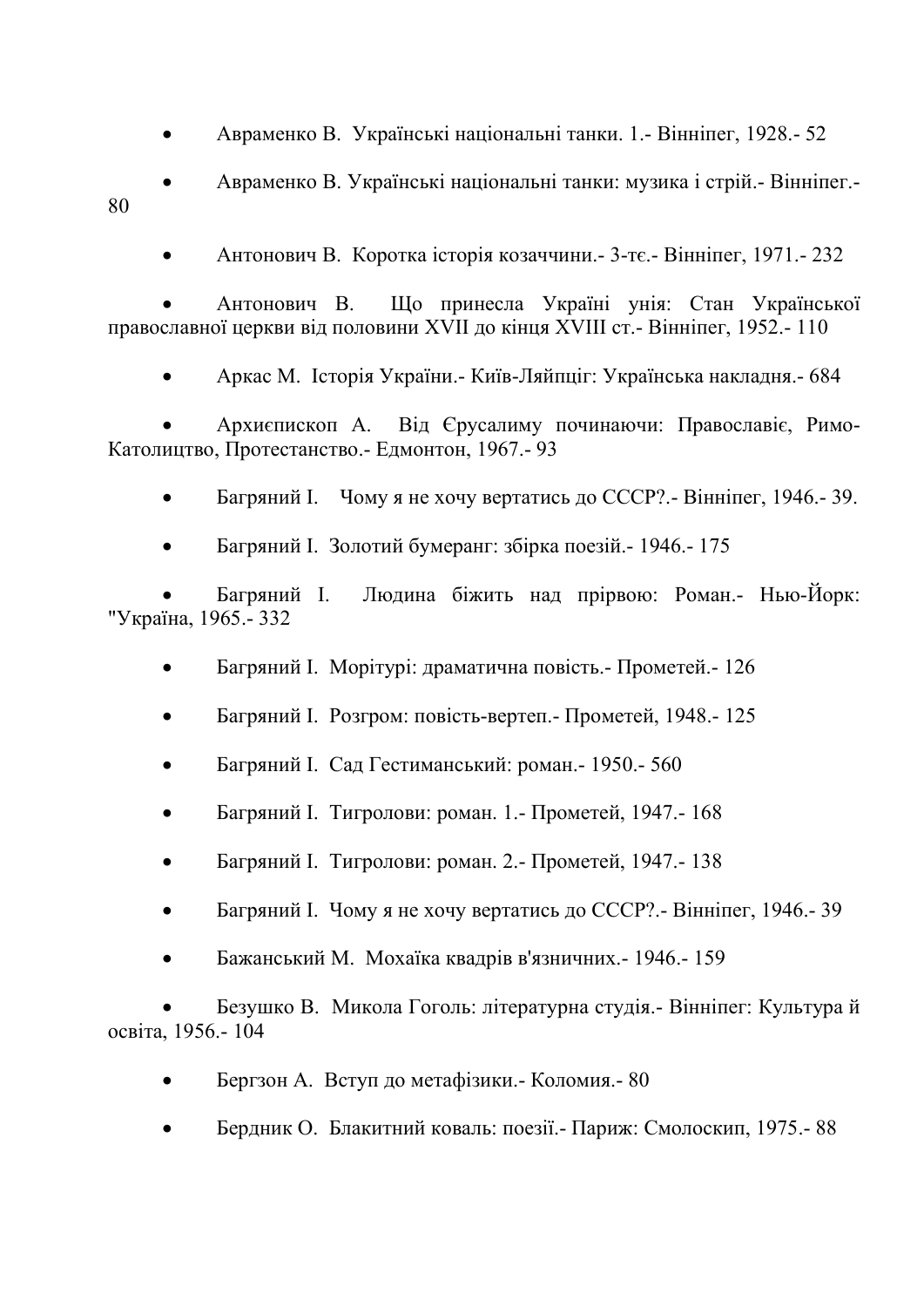• Бердник О. Блакитний коваль: поезії.- Париж-Балтимор-Торонто: Смолоскип, 1975.- 88

• Бердник О. Зоряний корсар: фантастична повість.- Торонто: Добра книжка, 1981.- 264

• Бердник О. Прометей: повість.- Мюнхен, 1981.- 253

• Бердник О. Сини Світовида.- К., 1963.- 364

• Бирчак В. Василько Ростиславович: історична повість з ХІ віку. Т. 2.- Берлін, 1923.- 239

• Бирчач В. Василько Ростиславич: історична повість з ХІ віку в двох томах. 1.- Берлін, 1923.- 239

• Бичинський З. Іван Гус: історично-біографічна студія.- Торонто: Дорога Правди, 1955.- 200

• Білецький Л. Омелян Огоновський.- Вінніпег, 1950.- 68

• Білецький Л. Рідне слово: читанка для четвертого року та позашкільного навчання.- Вінніпег: Тризуб, 1956.- 191

• Білецький Л. Три сильветки: Марко Вовчок - Ольга Кобилянська - Леся Українка.- Вінніпег, 1951.- 127

• Білецький Л. Українські піонери в Канаді: 1891 - 1951.- Вінніпег, 1951.- 128

• Бірчак В. Проти закону: історична повість із княжих часів.- Вінніпег, 1953.- 128

• Біч Р. Залізний шлях: повість. Ч. 1.- Вінніпег, 1952.- 127

• Біч Р. Залізний шлях: повість. Ч. 2.- Вінніпег, 1952.- 132

• Блюм Р. Пірване дитя. 2.- Вінніпег: Цікавих повістій.- 1344

• Блюм Р. Пірване дитя. 3.- Вінніпег: Цікавих повістій.- 1980

• Богданов А. Короткий виклад політичної економії.- Ню Йорк: Робітник, 1920.- 397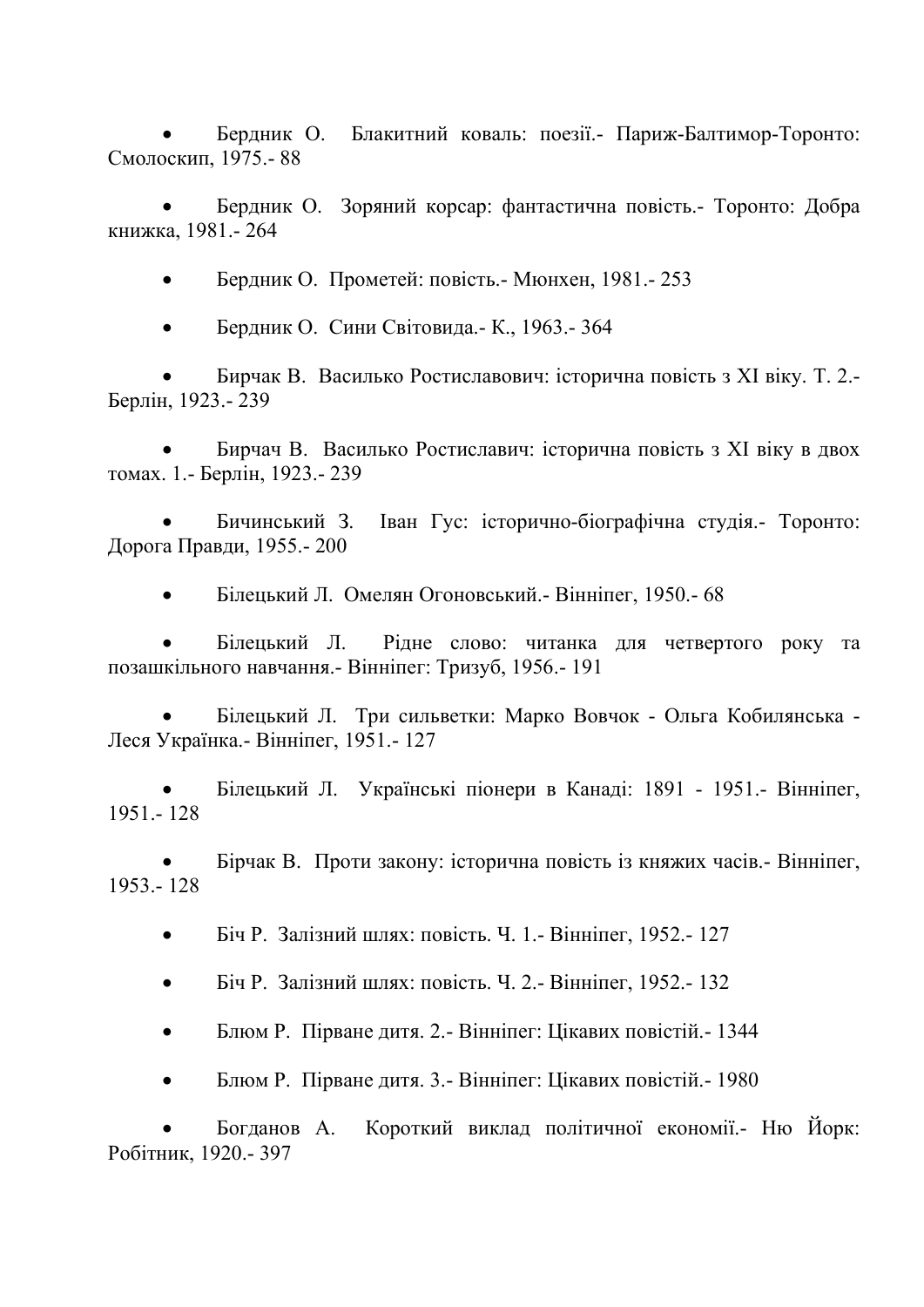• Богуславець Л. Який Сава, така й слава: гуморески.- Мельборн, 1979.- 87

• Боднарчук І. До рідних причалів: Репортажі з обстеження шкіл у Канаді.- Торонто, 1979.- 256

• Бондарчук І. Замрячені ранки: оповідання, новели, нариси.- Едмонтон, 1978.- 88

• Бондарчук І. Заобрійні перегуки.- Едмонтон, 1984.- 60

• Бондарчук І. Читанка 2: ромашка.- Торонто, 1974.- 87

• Боровський В. Під покровом Всевишнього: спомини.- Атланта, 1983.- 388

• Боровський В. Поцілунок сатани: спогади.- Нью-Йорк, 1981.- 192

• Бохенський Я. Тайна червоного посольства: сензаційна повість.- Львів, 1931.- 181

• Бочковський О.І. Боротьба народів за національне визволення: націологічні нариси.- Подєбради: Обрій, 1932.- 258

- Брадович М. Чужиною: повість.- Буенос-Айрес, 1947.- 93
- Брайчевський М.Ю. Коли і як виник Київ.- К.: АН УРСР, 1963.- 160
- Брайчевський М.Ю. Походження Русі.- К.: Наукова думка, 1968.- 222
- Брик О. Велике людовбивство.- Вінніпег, 1959.- 160

• Брик О.С. Українсько-Еврейські взаємовідносини.- Вінніпег, 1961.- 383

- Брилинський М. Хресний вогонь: воєнні нариси.- Львів, 1929.- 150
- Бритійська Колумбія і українці.- 200
- Броди: Збірник статей і нарисів.- Мюнхен, 1951.- 164

• Бульба-Боровець Т. Армія без держави: Слава і трагедія українського повстанського руху. Спогади.- Вінніпег: Волинь, 1981.- 327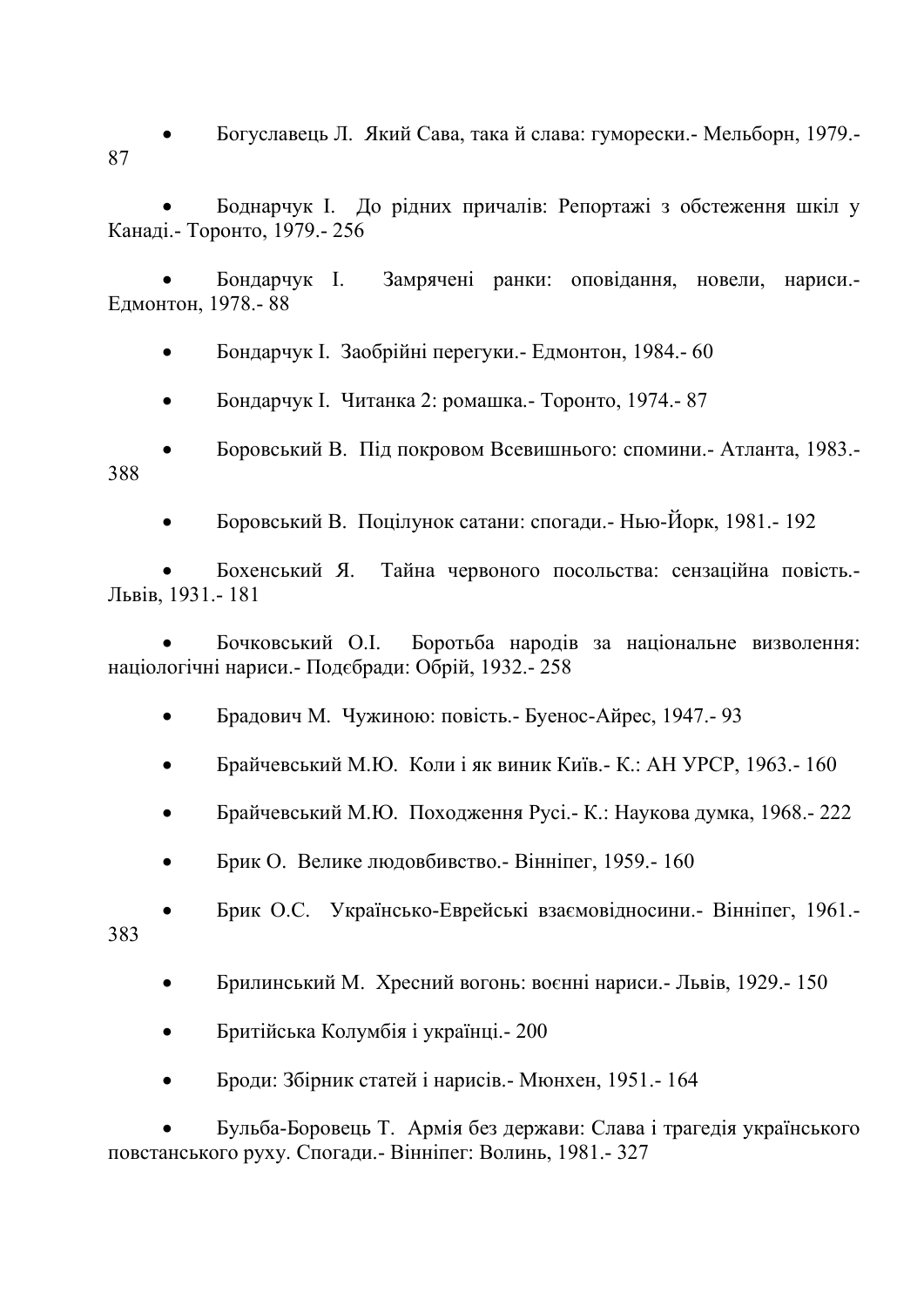• В день матері: збірник з нагоди "Дня Матері" 1933 року.- Вінніпег, 1933.- 85

• Василь Стус = В житті, творчості, спогадах та оцінках сучасників/ Зінкевич О., Француженко М.- Торонто: Смолоскип, 1987.- 463.- ISBN 0-914834- 57-6

• Вассиян Ю. Твори. Т. 1. Степовий сфінкс.- Торонто, 1972.- 287

• Великі роковини.- Вінніпег, 1938.- 225

• Великому Каменяреві/ ред. Цюпа Ю.І.- К.: Тов. культ. зв'язків з українцями за кордоном, 1967.- 45

• Верн Ю. Шансельор: записки з подорожі Дж.Р.Казальона.- Львів-Київ: Молода Україна, 1923.- 123

• Верне Ю. Подорож до місяця: повість.- Вінніпег, 1917.- 140

• Вибір поезій Івана Франка: короткий начерк його життя.- Вінніпег, б/р.- 29

• Вибране з праць о. протопресвітера д-ра В. Слюзаря.- Торонто, 1981.- 350

• Винниченко В. Відродження нації: В 3 ч. Доба Української Центральної Ради. Ч.1.- Київ: Дзвін, 1920.- 328.

• Винниченко В. Записки Кирпатого Мефістофеля: роман.- 313

• Винниченко В. Нова заповідь: роман.- Україна, 1950.- 262

• Винниченко В. Сонячна машина. Ч. 2.- Харків, 1928.- 235

• Винниченко В. Сонячна машина. Ч. 3.- Харків, 1928.- 165

• Винниченко В. Твори. 10.- вид. друге.- Київ - Відень, 1919.- 268

• Винниченко В. Твори. 6.- вид. друге.- Київ - Відень, 1919.- 274

• Винниченко В. Твори. 9.- вид. друге.- Київ - Відень, 1919.- 303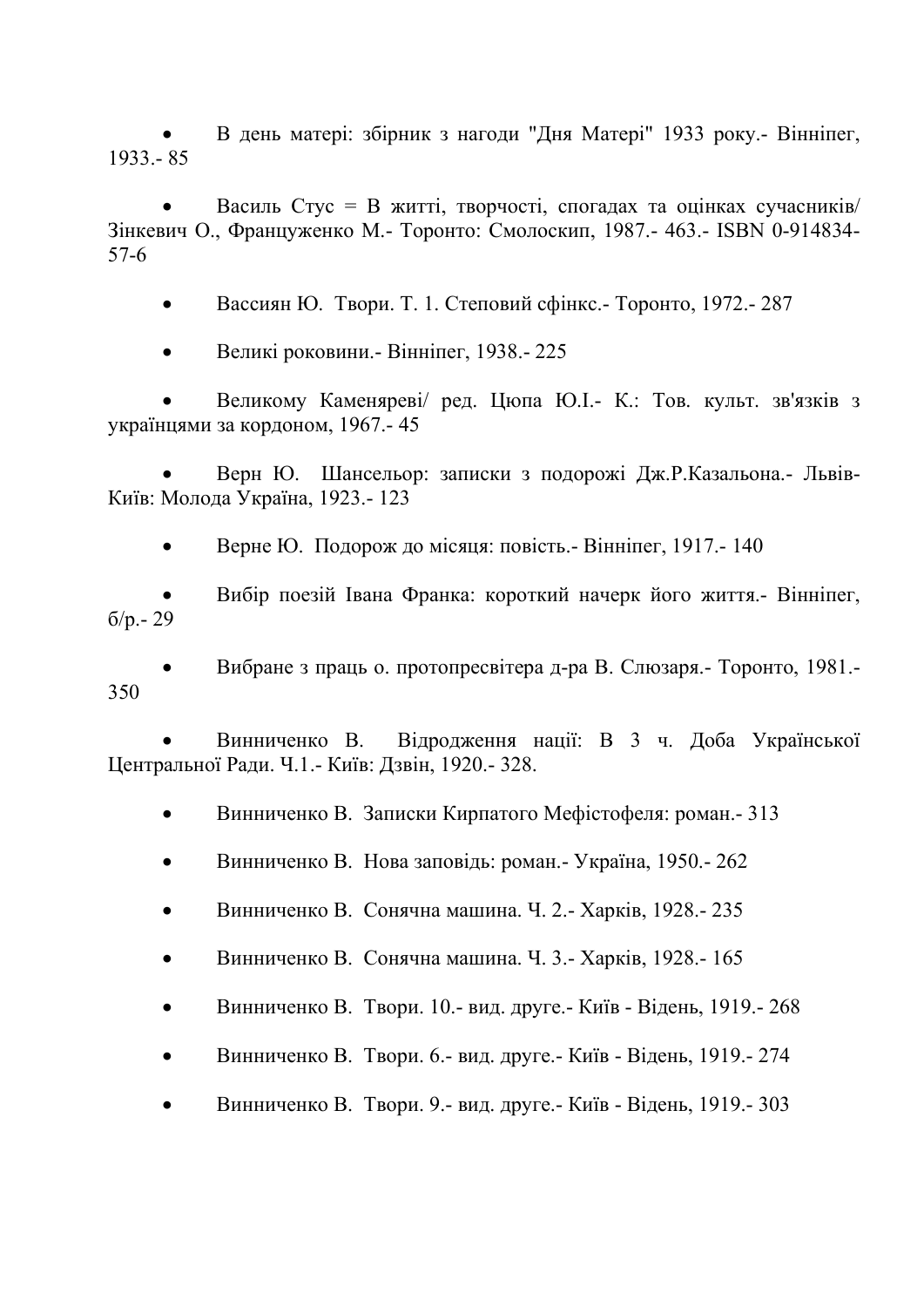• Вовчок М. Повне видання творів: з життєписом авторки й життєписними матеріялами. 3. Народні оповідання.- Київ - Ляйпциг: Українська накладня, 1913.- 436

• Вовчок М. Повне видання творів: з життєписом авторки й життєписними матеріялами. 2. Народні оповідання.- Київ - Ляйпциг: Українська накладня, 1913.- 482

• Вовчок М. Повне видання творів: з життєписом авторки й життєписними матеріялами. 1. Життєпис і життєписні матеріяли.- Київ - Ляйпциг: Українська накладня, 1913.- 300

• Вовчок М. Твори в шести томах. 2.- К., 1956.-484

• Вождеві у перші роковини: Є. Коновалець 1938-1939.- Саскатун, 1939.- 101

• Возняк М. Нариси про світогляд Івана Франка.- Львів: ВЛУ, 1955.- 195

• Волинець М. Жовтоблакитна доларохапна перезва.- Вінніпег, 1932.- 256

• Волков В. Довбуш: роман.- Вінніпег, 1963.- 304

• Вузол Г. В обіймах давуна: відбиток минулої дійсности.- Промінь, 1946.- 126

• Вусатий С. Еміграція в поході: гуморески.- Буенос-Айрес, 1958.- 191

• Гаггард Г. Беніта: роман. - Вінніпег, 1930. - 192

• Гай В. Мандрівка в безвість: фантастична повість.- 1947.- 67

• Гай-Головко О. Поєдинок з дияволом. Т. 1.- Вінніпег, 1950.- 143

• Гай-Головко О. Поєдинок з дияволом. Т. 2.- Вінніпег, 1950.- 160

• Галичко М. Золотий міт: перша збірка поезій.- Париж, 1957.- 102

• Ган О. Трагедія Миколи Хвильового.- б/м: Прометей, б/р.- 77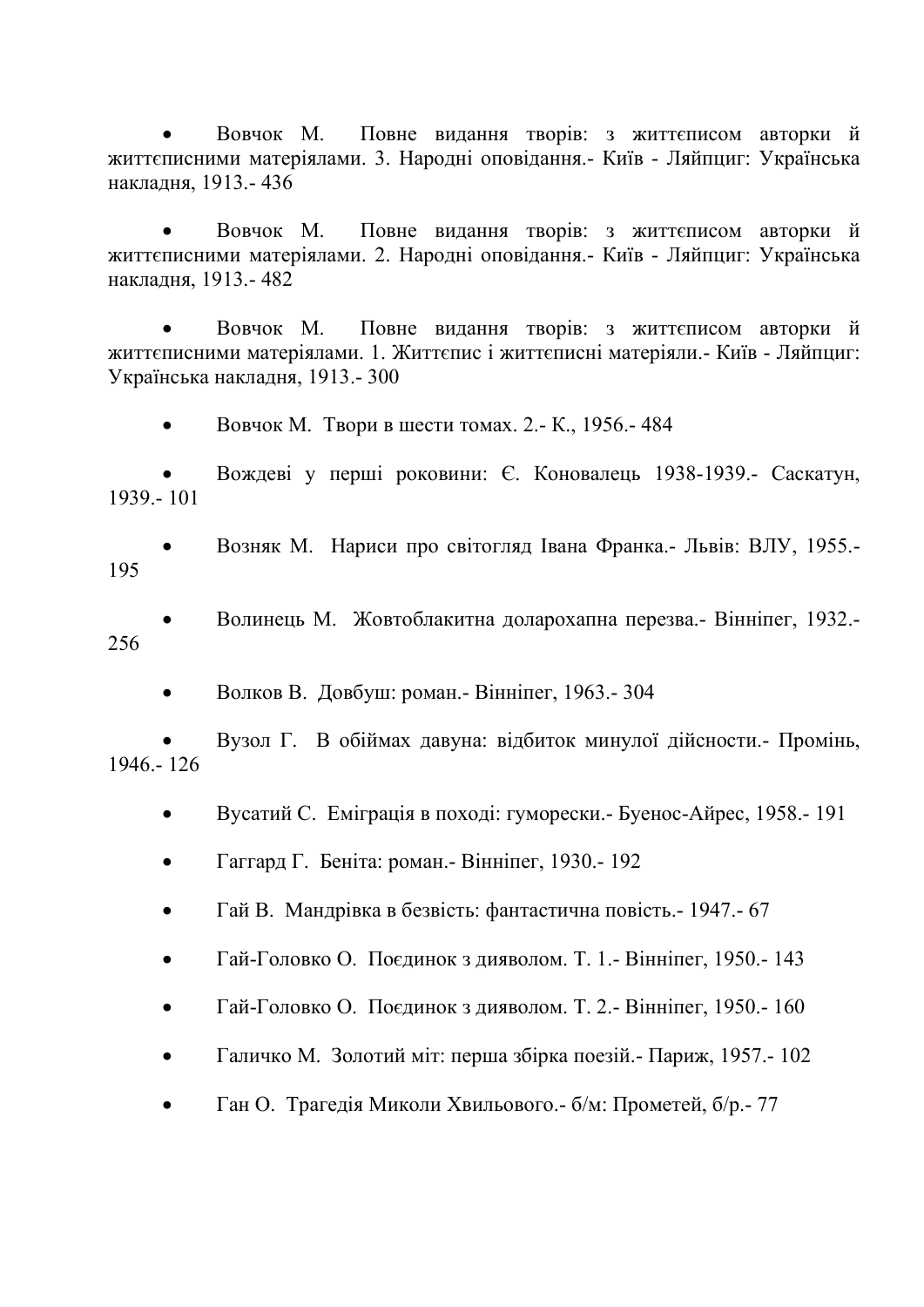• Герич Ю. Огляд богословсько-літературної діяльности Йосафата Куецевича.- Торонто, 1960.- 22

• Герус-Тарнавецька І. Назовництво в поетичному творі.- Мюнхен, 1966.- 144

• Гжицький В. Чорне озеро (Кара-Кол): екзотичний роман. 2.- Регенсбург: Українське слово, 1948.- 120

• Гжицький В. Чорне озеро = Кара-Кол: екзотичний роман.- Регенсбург: Українське слово, 1948.- 128

• Гі д.М. Серце людини: оповідання.- Львів, 1927.- 95

• Гірняк Н. Організація і духовий ріст українських січових стрільців.- Филадельфія: Америка, 1955.- 84

• Говорить Підгір'я.- Чікаго, 1958.- 98

• Говорить Радіо Свобода: збірка матеріялів української програми. Кн. 3.- Мюнхен, 1962.- 223

• Голобородько В. Летюче віконце: документи IV.- Смолоскип, 1970.- 233

• Головний отаман: із культурної та політичної діяльності Симона Петлюри.- Мюнхен, 1976.- 42

• Голоскевич Г. Правописний словник: близько 40,000 слів.- Нью Йорк, 1962.- 451

• Гончар О. Собор: Роман.- Торонто: Нові Дні, 1968.- 239

• Гончар О. Тронка: роман в новелах.- К.: Радянський письменник, 1963.- 335

• Горишівський І.П. Під прапори Хмельницького: історичне оповідання.- Львів.- 127

• Горохович Т. Батьки і діти.- Вінніпег, 1965.- 130

• Грабовецький В.В. Антифеодальна боротьба Карпатського Опришківства XIV - XIX ст.- Львів: Вид-во Львівського ун-ту, 1966.- 252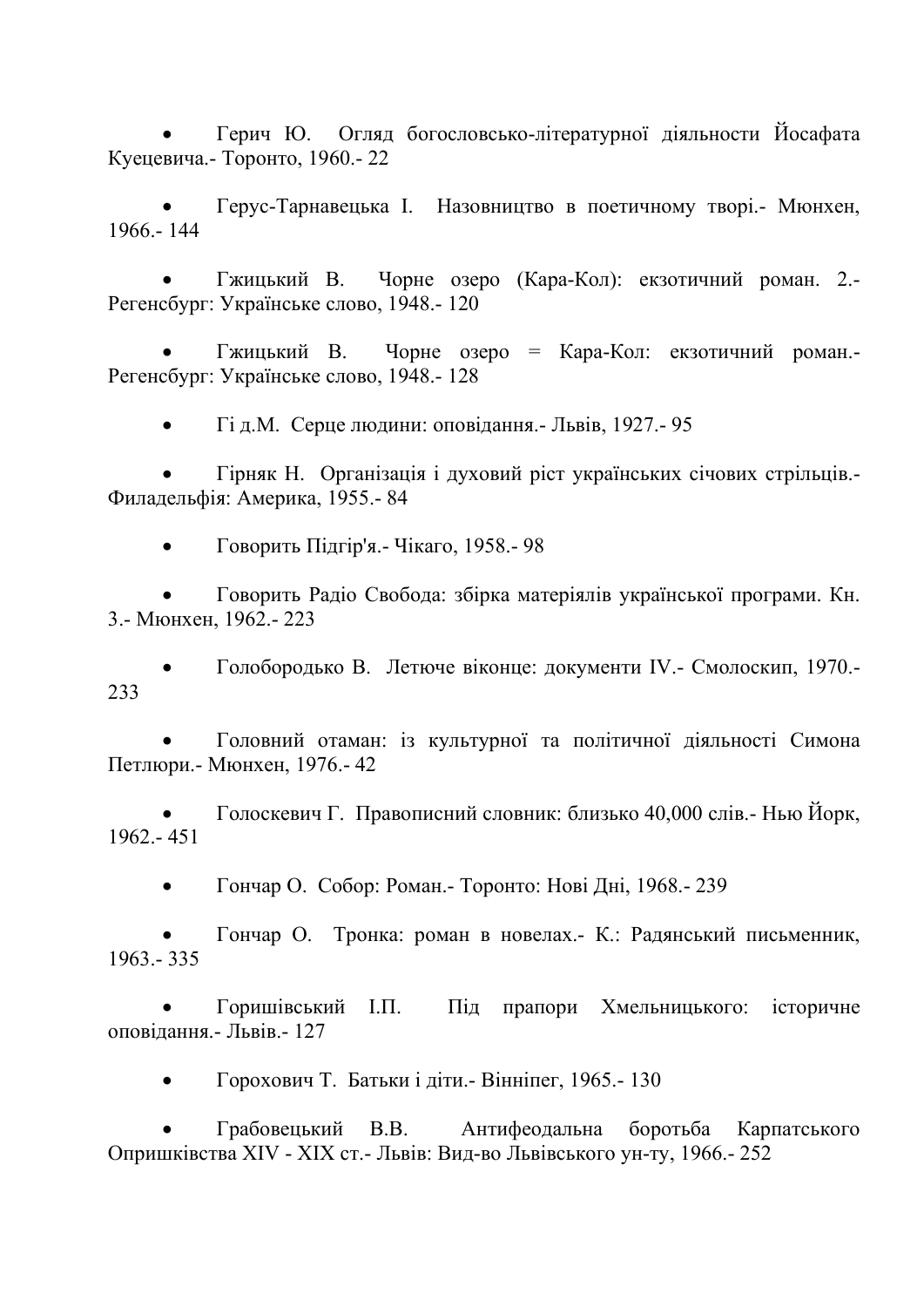• Грабовський П. Твори в двох томах. 1. оригінальні поезії, переклади і переспіви.- К.: Дніпро, 1964.- 545

• Грабовський П. Твори в двох томах. 2. переклади і переспіви, статті, нариси, листи.- К.: Дніпро, 1964.- 490

• Гребінка Є. Чайковський: історична повість.- Львів, 1926.- 133

• Гриньох І. Слуга Божий Андрей - благовісник єдности.- Мюнхен, 1961.- 220

• Гришко В. Молода Україна пореволюційного сорокаліття під совєтами.- 1958.- 224

• Грінченко Б. Серед темної ночі: повість.- Вінніпег, 1929.- 165

• Грушевський М. Історія України-Руси. 10. Від смерти Хмельницького до Гадяцької умови.- Нью-Йорк: Книгоспілка, 1958.- 595

• Грушевський М. Історія України-Руси. 2. ХІ - ХІІІ вік.- Нью-Йорк: Книгоспілка, 1954.- 635

• Грушевський М. Історія України-Руси. 3. До року 1340.- Нью-Йорк: Книгоспілка, 1954.- 586

• Грушевський М. Історія України-Руси. 4. XIV - XVI віки - відносини політичні.- Нью-Йорк: Книгоспілка, 1955.- 535

• Грушевський М. Історія України-Руси. 6. Житє економічне, культурне, національне XIV - XVII віків.- Нью-Йорк: Книгоспілка, 1955.- 668

• Грушевський М. Історія України-Руси. 7. Козацькі часи - до Р. 1625.- Нью-Йорк: Книгоспілка, 1956.- 625

• Грушевський М. Історія України-Руси. 8.- Нью-Йорк: Книгоспілка, 1956.- 314

• Грушевський М. Історія України-Руси. 9. Хмельниччина роки 1634 - 1657 (закінчення). 2.- Нью-Йорк: Книгоспілка, 1957.- 1630

• Грушевський М. Історія України-Руси. 9. Хмельниччина роки 1650 - 1653. 1.- Нью-Йорк: Книгоспілка, 1957.- 868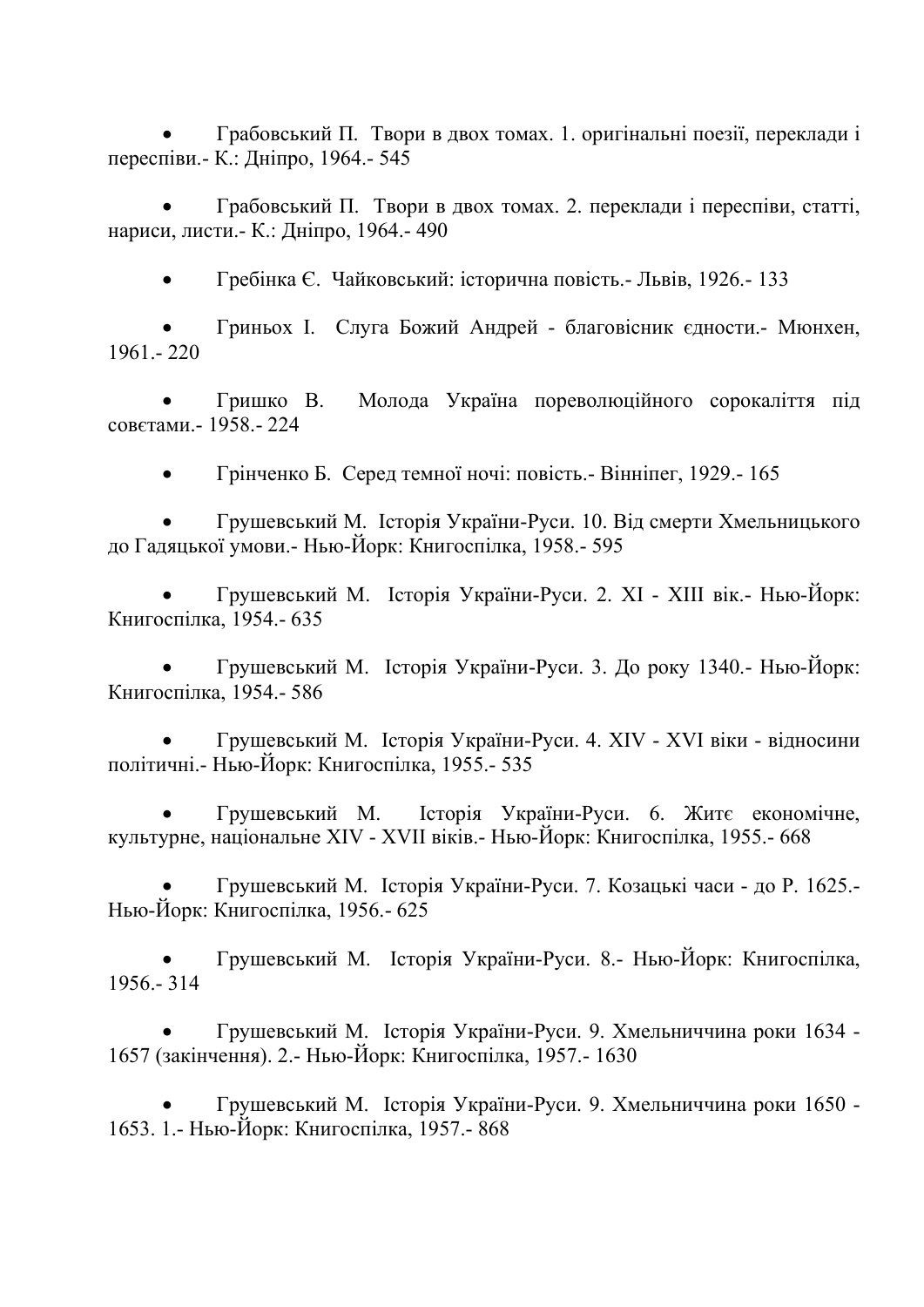• Грушевський М. Історія української літератури. 1.- Нью-Йорк: Видавниче Т-во "Книгоспілка", 1959.- 360

• Грушевський М. Під зорями: оповідання, начерки, замітки, історичні образи.- РУХ.- 578

• Гуменна Д. Благослови, Мати!: Казка-есей.- Нью-Йорк: Слово, 1966.- 267.- ISBN 5-7707-5524-5

• Гуменна Д. Вічні вогні Алберти.- Едмонтон, 1959.- 183

• Гуменна Д. Діти чумацького шляху: роман у 4 книгах. Кн. 2. Брами майбутнього.- Мюнхен: Українська трибуна, 1948.- 196

• Гуменна Д. Діти чумацького шляху: роман у 4 книгах.- Мюнхен: Українська трибуна, 1948.- 140

• Гуменна Д. Епізод із життя Европи Критської: феєрія.- Нью-Йорк, 1957.- 142

- Гуменна Д. Золотий плуг: роман.- Нью-Йорк: Слово, 1968.- 292
- Гуменна Д. Родинний альбом.- Нью-Йорк: Слово, 1971.- 350
- Гурамішвілі Д. Поезії.- Харків: Прапор, 1980.- 285
- Гурницький К.І. Кримський як історик.- К.: Наукова думка, 1971.- 183

• Далековидом по минулому: збірка спогадів та спостережень/ Упоряд. Книш З.- Торонто: Срібна Сурма, 1984.- 165

• Данський О. Наші дні. – б/м, б/р. – 162

• Данський О. Хочу жити!: образки з німецьких концентраційних таборів.- Мюнхен, 1946.- 163

- Де О. Пісня серця.- Лондон: Чайка, 1964.- 143
- Дежеліч В. Софію вибрав.- Львів, 1930.- 230
- Дейко М. Рідний край.- Лондон, 1966.- 164
- Деклямації на роковини Шевченка, Франка і др.- Вінніпег, 1939.- 171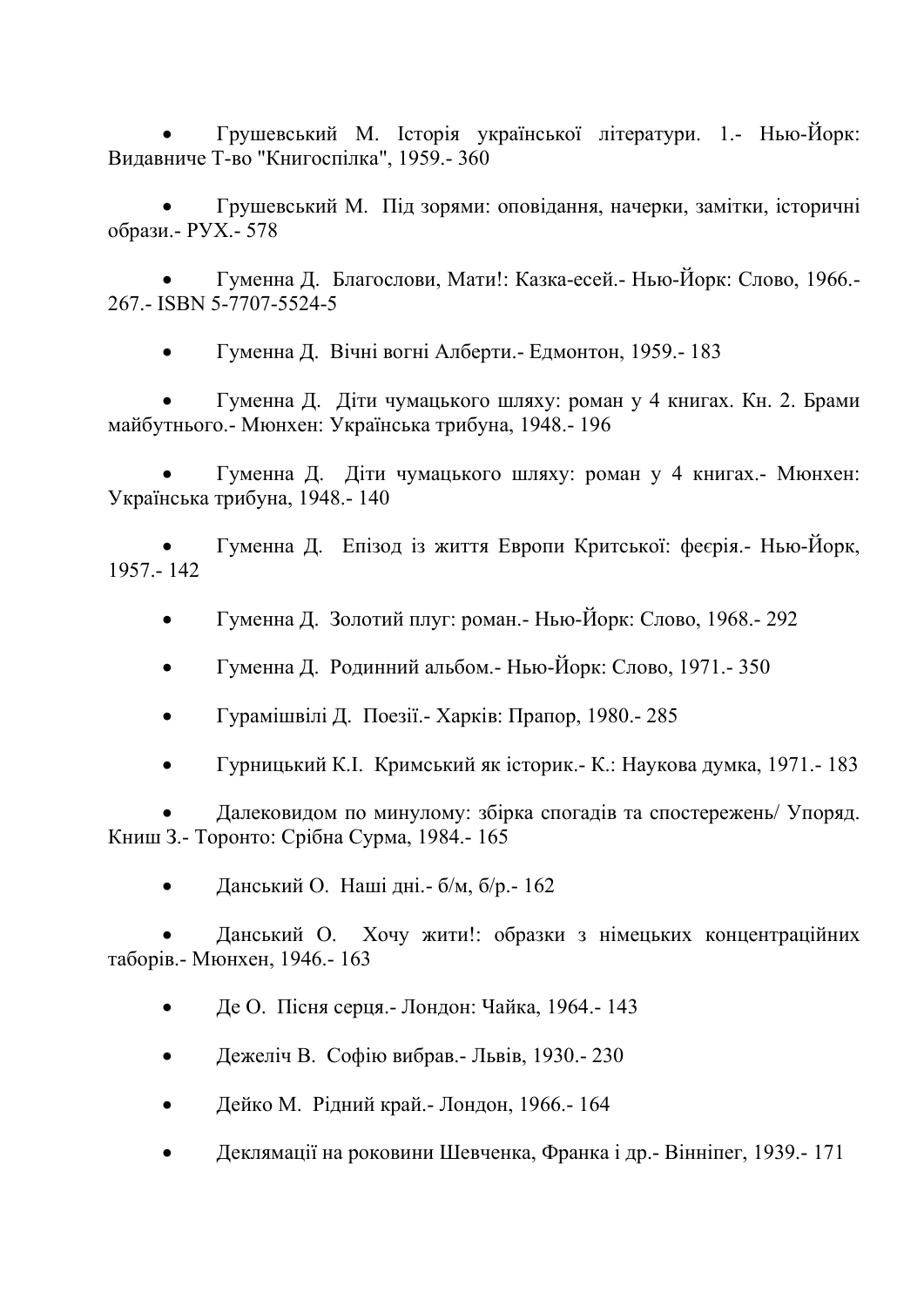- Державин В. Афоризми.- Мюнхен, 1966.- 70
- Деркач І.С. Модест Менцинський.- Львів: Каменяр, 1969.- 83
- Деснянський І. Українські історичні баляди.- Лондон, 1956.- 60
- Дзюба І. Інтернаціоналізм чи русифікація.- Торонто, 1968.- 260
- Діма А. Граф Монте Крісто. 1.- Вінніпег, 1924.- 282
- Довгалюк Х. Соколова дочка: повість.- Буенос Айрес, 1973.- 264
- Дойль К. Пес Баскервілів: роман.- К. Ляйпціг.- 275
- Донцов Д. Правда прадідів великих.- Филаделфія, 1952.- 95
- Дончук З. Гнат Кіндратович.- Філадельфія, 1957.- 196
- Дончук З. Прірва: роман.- Чікаго, 1959.- 560

• Дончук З. Ясновидець Гері: сатирична повість.- Філадельфія, 1965.- 262

• Дорошенко Д. Короткий нарис історії христіянської церкви.- Вінніпег, 1949.- 102

- Доценко О. Зимовий похід.- Варшава, 1932.- 238
- Драгоманова О. По той бік світу.- Буенос Айрес, 1951.- 155
- Дудко Ф. Великий гетьман: історичний роман.- Авгсбург, 1948.- 216
- Дудко Ф. Війна: роман.- Авсбург, 1947.- 153
- Еберс Г. Адріян і Антіной: роман.- К.- 448

• Евентуальний І. Проти шерсти: сатири, гуморески, пародії.- Буенос-Айрес, 1962.- 208

• Езоп Байки/ ред. тексту і приміт. Кудрицького Є.М.- К.: Держ. вид. худ. літ., 1961.- 327

• Ефер В. Заколот атомів.- 1947.- 104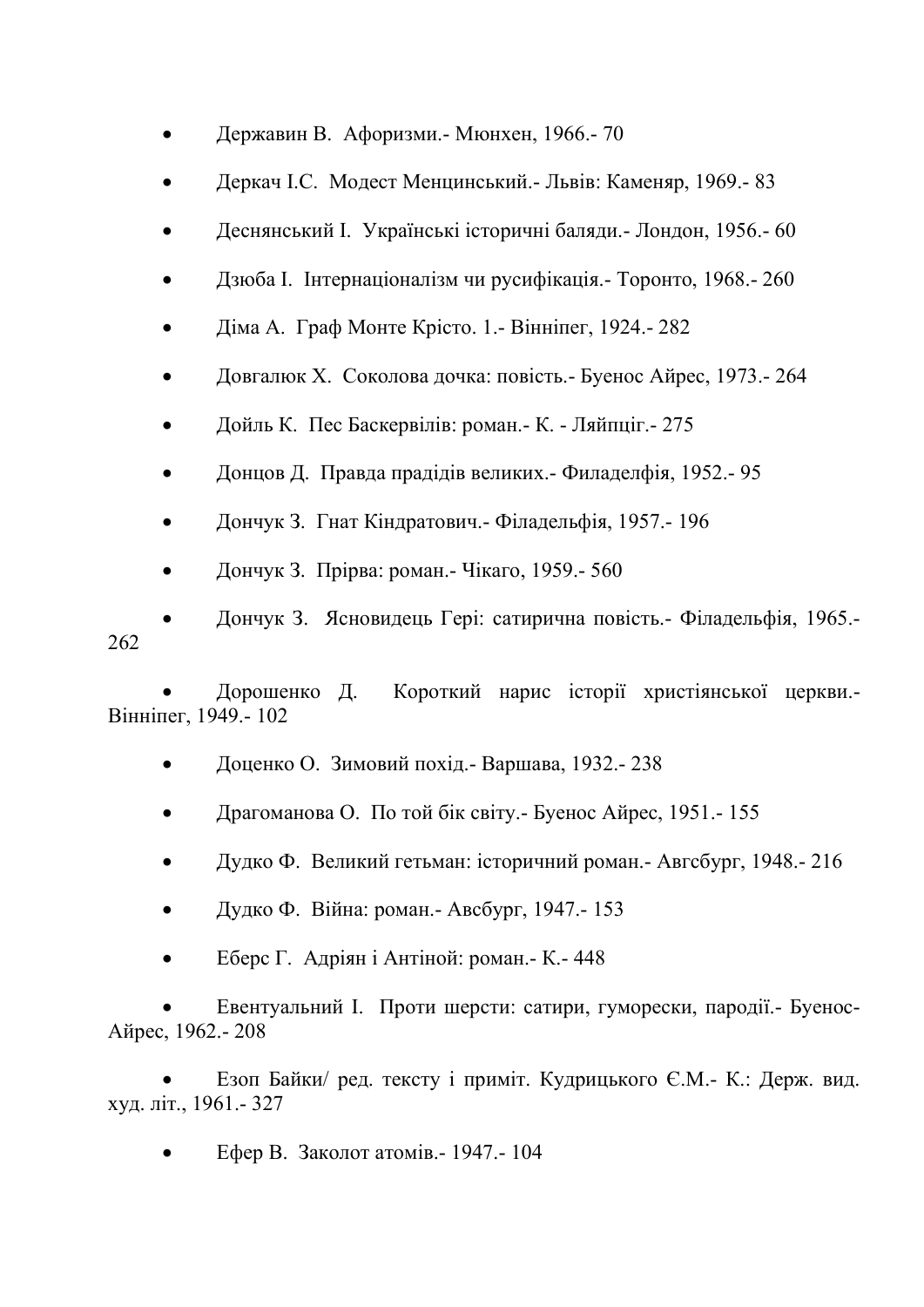• Єпископ А. Православна віра для родин та старших кляс недільних шкіл.- Вінніпег, 1962.- 250

• Жайворонок: Збірник пісень з нотами для української молоді у трьох частинах з додотком.- 2-ге.- Вінніпег, 1952.- 149

• З Великоднем на волю.- Вінніпег, 1949.- 157Y. Conversational Ukrainian.- Edmonton: Gateway Publishers LTD, 1959.- 368

• З життя в царсько-сталінському режимі.- 1951.- 131

• З піснею через світ: із "Щоденника" О. Кошиця. Ч. 2.- Вінніпег, 1970.- 112

• За державність: матеріяли до історії Війська Українського. 11.- Торонто: УВІІ, 1966.- 238

• Забаревський М. Вячеслав Липинський і його думки про українську націю і державу.- Відень, 1925.- 51

• Завзятий І. Блудний син: роман у двох частинах.- М.: Дніпрова хвиля, 1955.- 296

• Загул Д. Поезії.- К.: Радянський письменник, 1966.- 182

• Закревська Я.В. Казки Івана Франка: мовно-художній аналіз.- К.: Наукова думка, 1966.- 105

• Збірка праць членів молодіжної секції Спілки українських журналістів Канади.- Торонто, 1973.- 73

• Збірка творів українських письменників.- Вінніпег.- 128

• Збірник матеріялів з нагоди ювілейних святкувань у 50-ліття Української Греко-Православної Церкви в Канаді: 1918 - 1968.- Вінніпег, 1968.- 330

• Збірник матеріялів і документів: у 25-ліття діяльности КУК 1940 - 1965.- Вінніпег, 1965.- 310

• Збірник на пошану Василя Орелецького (1895-1976).- Мюнхен, 1982.- 172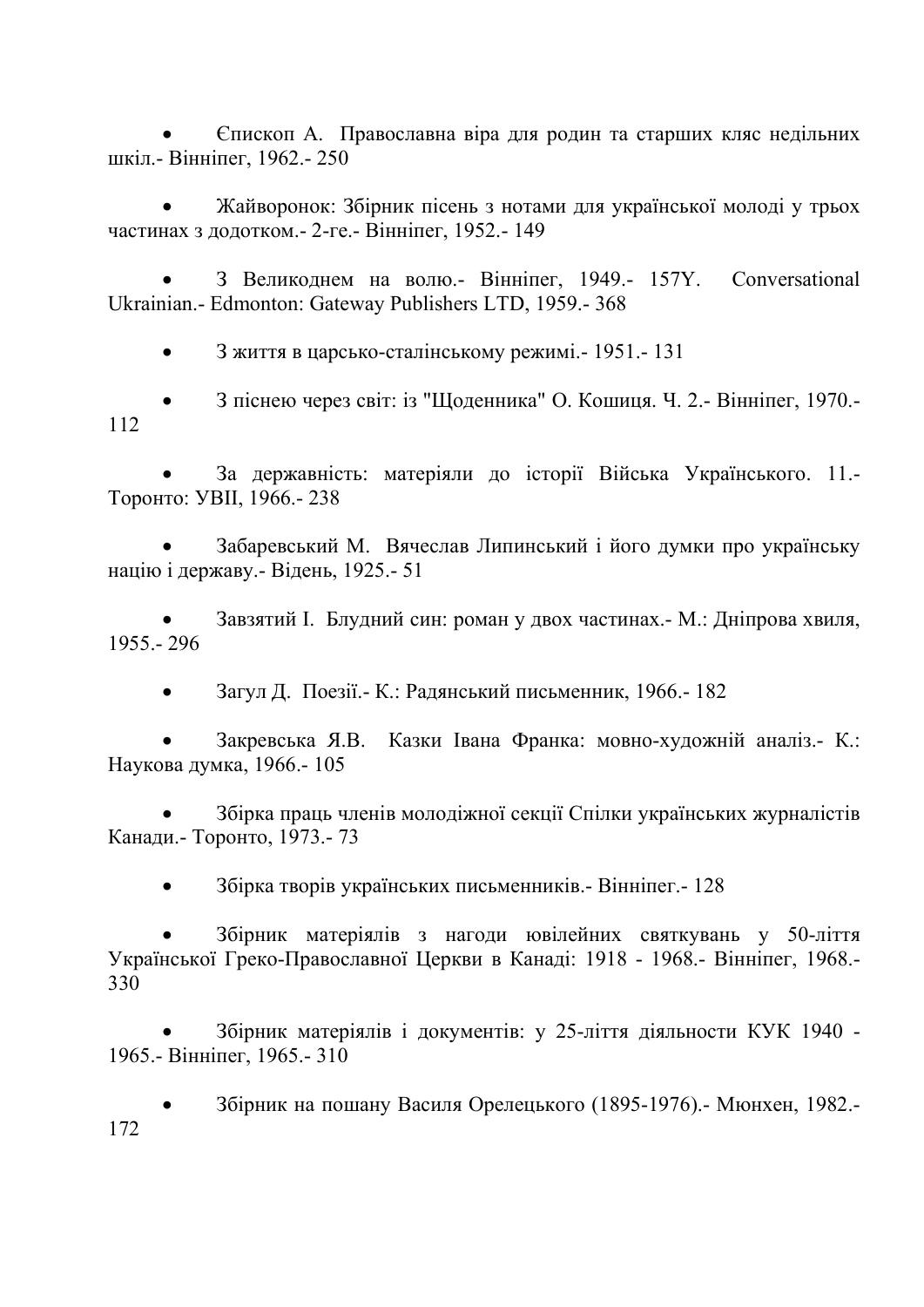• Зварич П. Спомини: 1877-1904.- Вінніпег, 1976.- 235

• Звичайна О. Селянська санаторія: повість.- Вінінпег: Тризуб, 1952.- 218

• Зеров М. Камена: поезії.- Львів: Українське видавництво, 1943.- 119

• Зінкевич О. З генерації новаторів = Світличний і Дзюба: У джерел модерної української критики.- Балтимор: Смолоскип, 1967.- 243.- : 8.00

• Золя Э. Жерминаль: роман.- Львів: Українсько-Руська видавнича спілка, 1904.- 728

- Зуєвський О. Вибране: поезії, переклади.- К., 1992.- 362
- Зуєвський О. Голуб серед ательє: поезії.- Едмонтон, 1991.- 94
- Зуєвський О. Золоті ворота: поезії.- Мюнхен, 1947.- 61
- Зуєвський О. Кассіопея: поезії.- К., 1993.- 123
- Зуєвський О. Під знаком Фенікса: поезії.- Мюнхен, 1958.- 113

• Іван Гус чеський мученик, його житє, науки і смерть/ Бичинський З.- Пітсбург, 1916.- 254

• Іван Франко: зібрання творів: літературно-критичні праці (1886 - 1889). 27.- К.: Наукова думка, 1980.- 462

• Іванис В. Симон Петлюра - президент України 1879-1926.- Торонто: Trident Press Ltd., 1952.- 258: a-іл

- Іваничук Р. Мальви: Історичний роман.- Вінніпег, 1969.- 243
- Іларіон М. Вікові наші рани: Драматичні поеми.- Вінніпег, 1960.- 271

• Іларіон М. Поділ єдиної Христової церкви і перші спроби поєднання її: історично-канонична монографія.- Вінніпег: Видання Української Греко-Православної Церкви, 1952.- 384

• Іларіон М. Українська церква за час Руїни( 1657-1687).- Вінніпег: Українське Наукове Православне Богословське товариство, 1956.- 564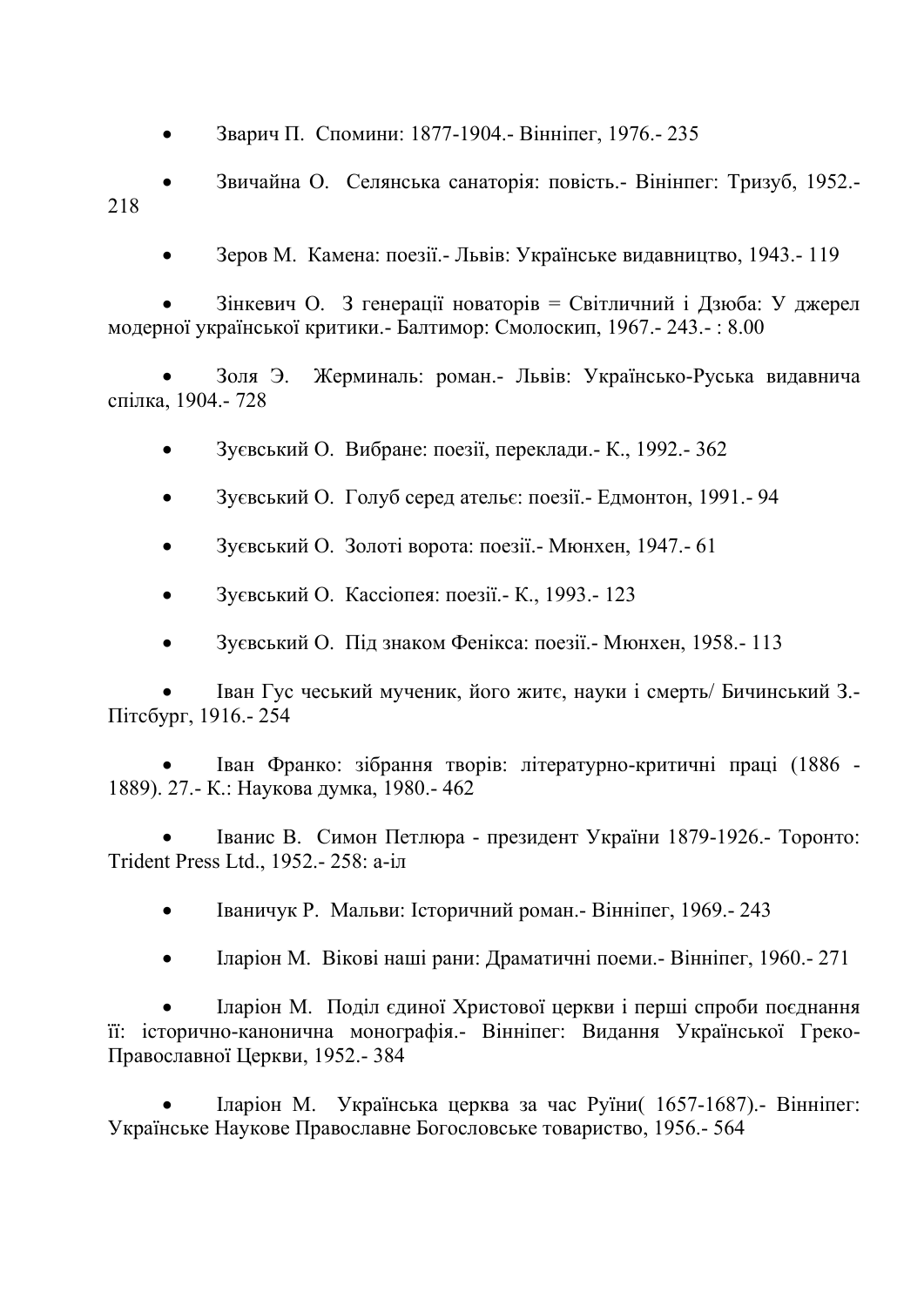• Іларіон Прометей = Смерк Грецьких Богів: поема. - Вінніпег, 1948. - 68

• Іларіон Як поводитися в божому храмі.- Вінніпег, 1955.- 72

• Імперіялізм Московщини, Росії та Совєтського Союзу.- Торонто, 1952.- 109

• Ірод К. Передодень: роман.- Бухарест, 1975.- 205

• Ісаєвич Я.Д. Братства та їх роль в розвитку української культури XVI - XVIII ст.- К.: Наукова думка, 1966.- 250

• Історичні матеріяли.- Вінніпег, 1949.- 154

• Калинець І. Коронування опудала: Із промовлянь до сумління у Львові 1968 -1969 рр.- Нью Йорк, 1972.- 63

• Караванський С. Сутичка з тайфуном: збірка поезій.- Нью Йорк: Смолоскип, 1980.- 188 с.- ISBN 0-914834-28-2

• Карий Л. Крах: Документальний роман з часів Другої світової війни.- Торонто: Смолоскип, 1985.- 564.- ISBN 0-914834-35-5

• Карпенко-Криниця П. Полум'яна земля: поезії.- Мюнхен, 1947.- 61

• Касіян В.І. Мистецтво Тараса Шевченка.- К.: Знання, 1963.- 75

• Катран В. Граматика української мови. Ч. 1. фонетика і морфологія.- Мангайм, 1946.- 167

• Кащенко А. З Дніпра на Дунай: історична повість.- 1948.- 115

• Кащенко А. Запорожська слава: дієписне оповідання.- Нью-Йорк, 1919.- 88

• Кедрин І. Життя - події - люди: спомини і коментарі.- Нью Йорк: Червона Калина, 1976.- 725

• Кейван І. Нариси з історії української культури. 3. Українське образотворче мистецтво.- Едмонтон, 1984.- 234

• Килимник С. Український рік у народних звичаях: в історичному освітленні. 4. Літній цикль.- Вінніпег, 1957.- 178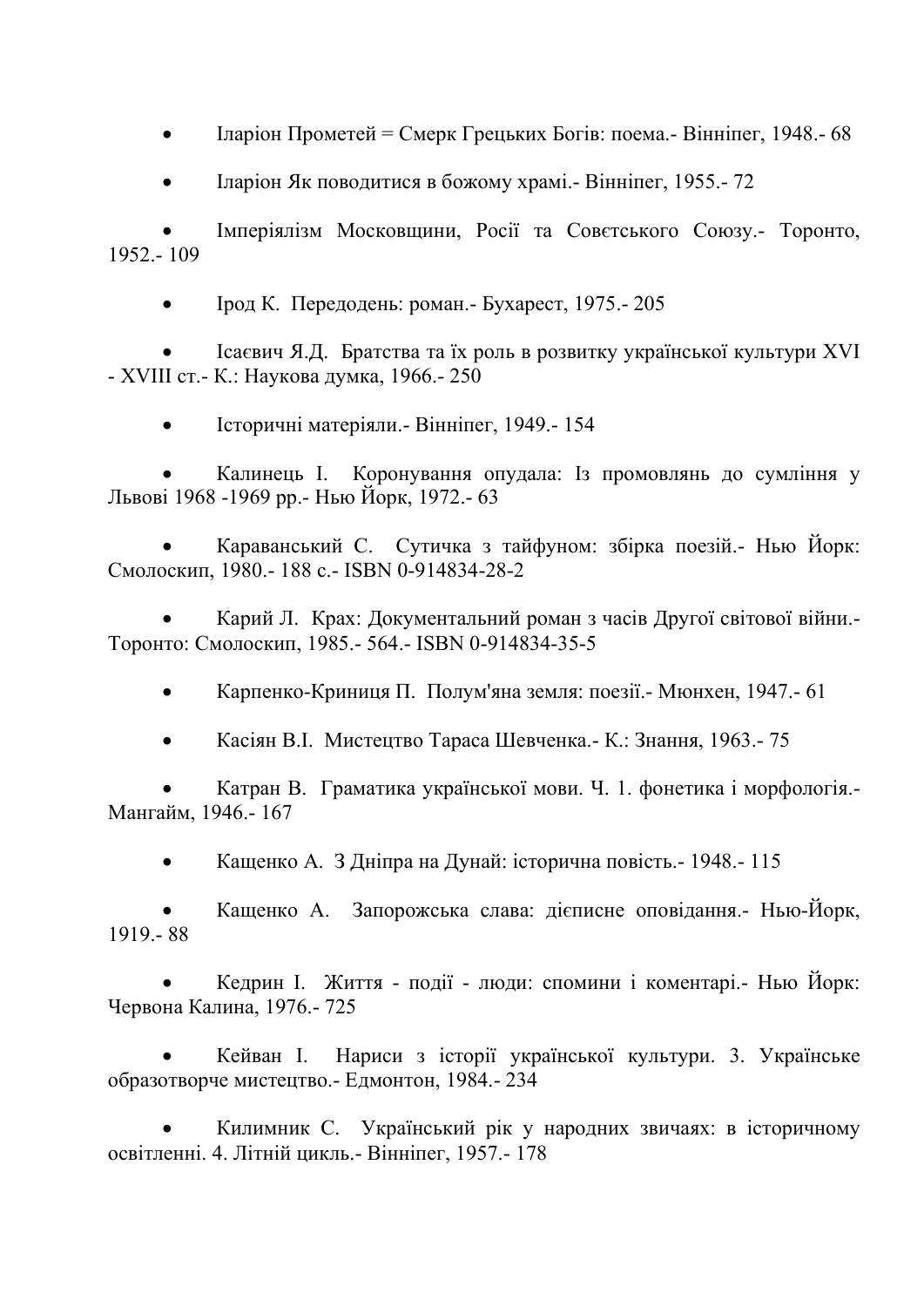• Киріяк І. Сини землі: повість з українського життя в Канаді. 1.- Едмонтон, 1939.- 396

• Киріяк І. Сини Землі: повість з українського життя в Канаді. 2.- Едмонтон, 1939.- 352

• Киріяк І. Сини землі: повість з українського життя в Канаді. 3.- Едмонтон, 1939.- 348

• Кисілевський К. Хрестоматія з української літератури для шкіл і курсів українознавства.- Нью-Йорк, 1962.- 267

• Кислиця Д. Граматика української мови. Ч. 1. фонетика і морфологія.- Торонто, 1961.- 127

• Кіплінг Р. От так казки!.- Нью-Йорк, 1952.- 43

• Клен Ю. Спогади про неоклясиків.- Мюнхен: УВС, 1947.- 48

• Клодницький О. Друга сторона медалі.- 1964.- 65

• Книш З. Власним руслом: Українська Військова Організація (від осени 1922 до літа 1924 року). Збірник ч. 4.- Торонто: Срібна сурма, 1966.- 184: zфото; c-

• Книш З. Городок.- Торонто: Срібна сурма, 1973.- 552

• Книш З. Дрижить підземний гук: Спогади з 1930 і 1931 років у Галичині.- Вінніпег, 1953.- 338: c-портр; z

• Книш З. За чужу справу. Вид. друге.- Торонто: Срібна сурма, 1961.- 365

• Книш З. На порозі невідомого: (спогади з 1945 року).- Торонто: Срібна Сурма, 1954.- 382

• Книш З. Перед походом на схід: Спогади й матеріали до діяння Організації Українських Націоналістів у 1939-1941 роках. Ч. ІІ.- Торонто: Срібна сурма, 1962.- 191: c-портр; z

• Книш З. Під знаком тривожного майбутнього: (думки націоналіста).- Торонто, 1951.- 72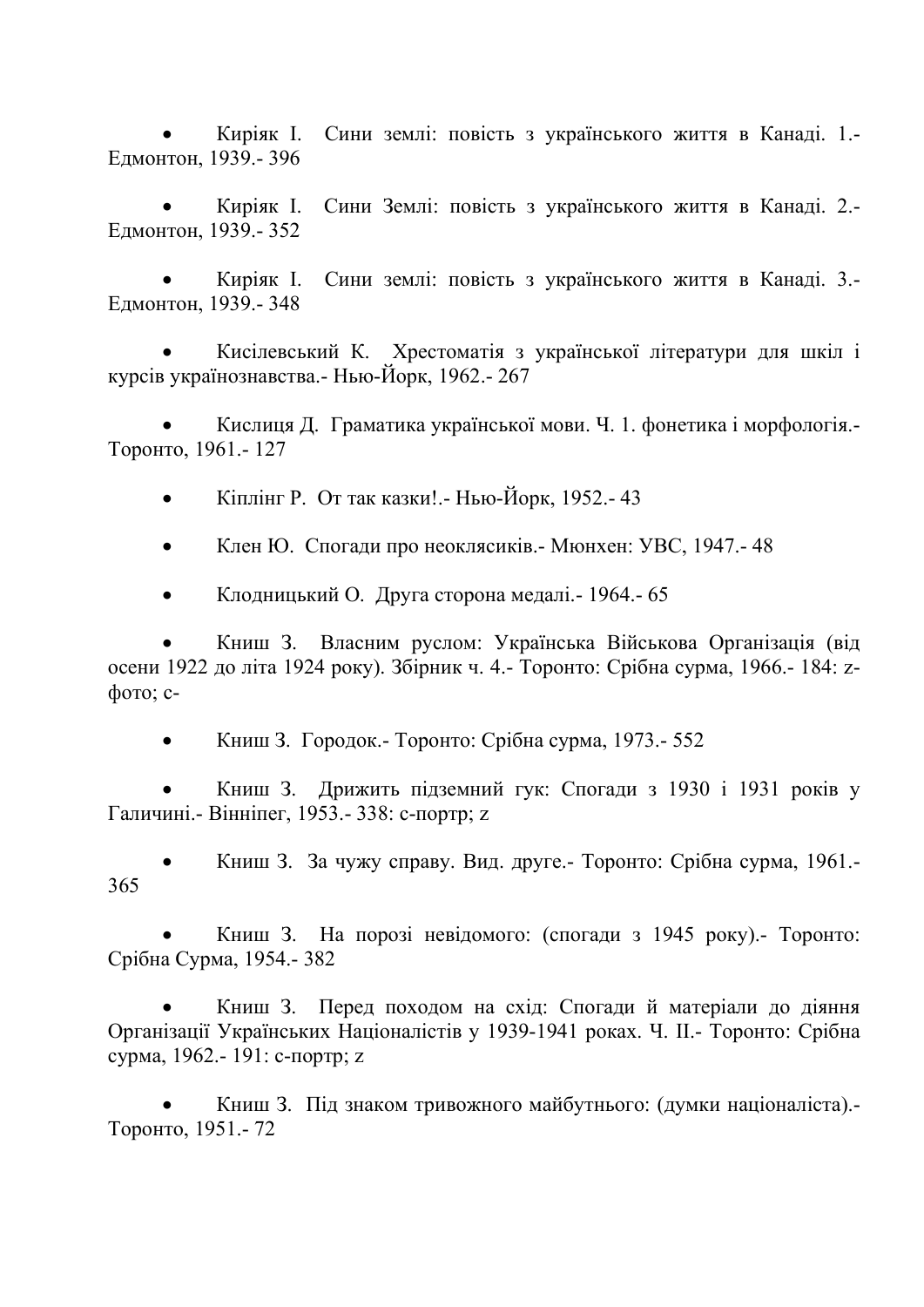• Книш З. Піп Гапон.- Торонто: Срібна Сурма, 1977.- 744: a-ил

• Книш З. Погром у тюрмі.- Торонто.- 102

• Книш З. Розбрат: Спогади й матеріали до розколу ОУН у 1940-1941 роках.- Торонто: Срібна Сурма, БР.- 431

• Книш З. Справа східних торгів у Львові.- збірник 3.- Торонто: Срібна Сурма, 1965.- 204

• Книш З. Сьогодні й завтра: думки націоналіста.- Вінніпег, 1950.- 113

• Книш З. Так перо пише...: Вибрані статті.- Торонто: Срібна сурма, 1965.- 262

• Книш З. Устрій Організації Українських Націоналістів: порівняльна студія.- Вінніпег, 1952.- 163

• Книш І. Відгуки часу: вибрані нариси, статті, спогади, матеріяли.- Вінніпег, 1972.- 404 с.

• Книш І. Віч-на-віч із Україною: горстка радянських вражень.- Вінніпег, 1970.- 128

• Книш І. Жива душа народу: (до ювілею українського танку).- Вінніпег, 1966.- 78

• Книш І. Іван Франко та рівноправність жінки: У 100-річчя з дня народин.- Вінніпег, 1956.- 155

• Книш І. Патріотизм Анни Йонкер.- Вінніпег, 1964.- 192

• Книш І. Перші кроки на еміграції: з недавно минулого.- Вінніпег: Культура й Освіта, 1955.- 40

• Книш І. Смолоскип у темряві: Наталія Кобринська й Український жіночий рух.- Вінніпег, 1957.- 302

• Книш І. Три ровесниці = До сторіччя народин Уляни Кравченко, Марії Башкірцев, Марії Заньковецької: 1860 - 1960.- Вінніпег: Накладом авторки, - .- 320: a-ил; z-фо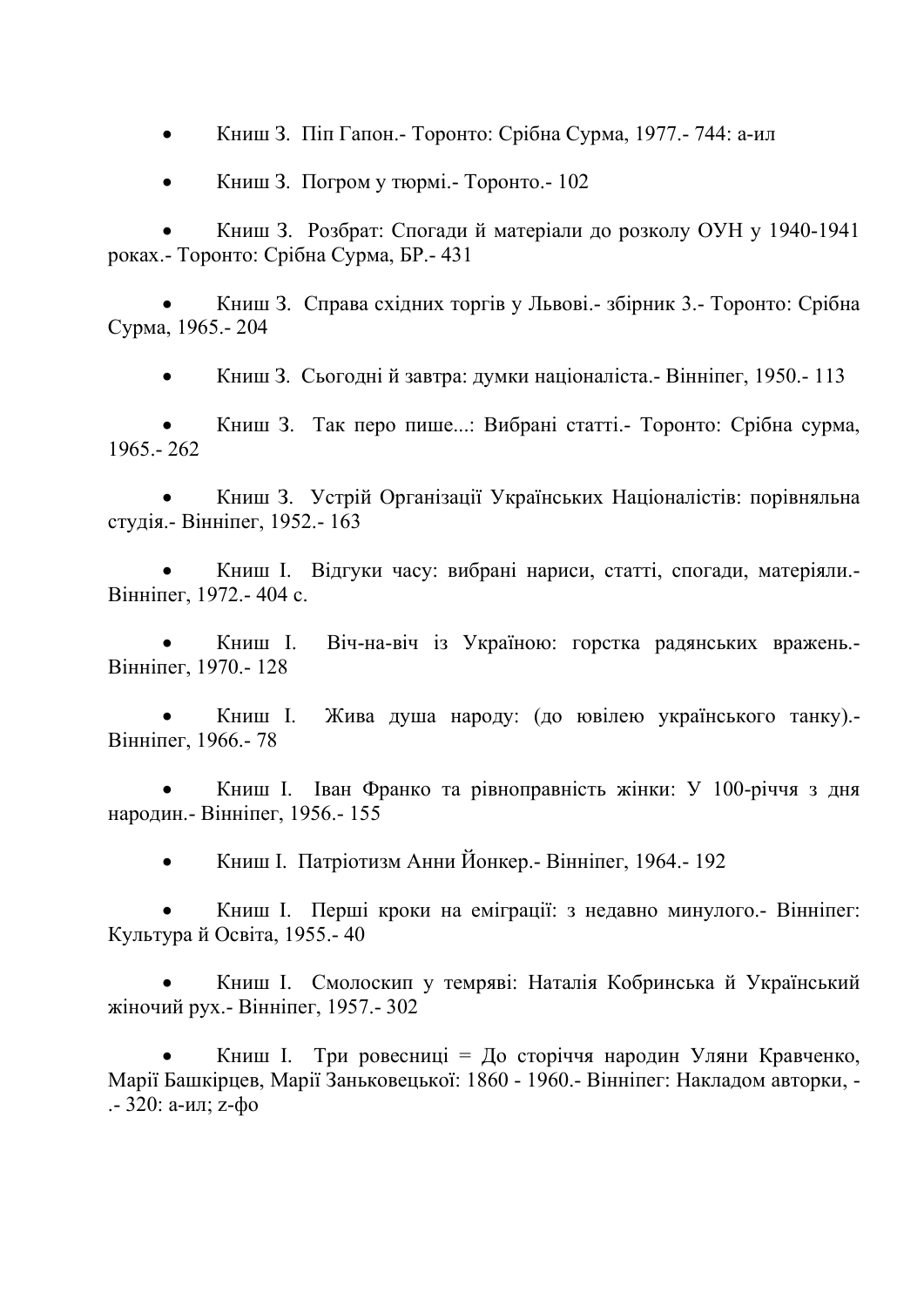• Кобилянська О. "В неділю рано зілля копала...": повість.- Вінніпег, 1952.- 188

• Кобилянська О. Вовчиха: новеля з життя на Буковині.- Вінніпег, 1957.- 86

• Кобилянська О. Земля. "В неділю рано зілля копала...".- К.: Дніпро, 1965.- 480

• Кобилянська О. Земля: повість.- Вінніпег, 1954.- 324

• Кобилянська О. Мелянхолїйний валець: новеля.- Коломия.- 71

• Кобилянська О. Повісті.- К.: Радянський письменник, 1955.- 529

• Кобилянська О. Твори в п'яти томах: твори. 2.- К.: Худліт, 1962.- 480

• Кобилянська О. Твори в п'яти томах: твори. 4.- К.: Худліт, 1963.- 511

• Кобилянська О. Твори в п'яти томах: твори. 5.- К.: Худліт, 1963.- 766

• Кобилянська О. Царівна: повість.- 2-ге вид.- К.: Українська накладня, б/р.- 432

• Коваленко Л. Дві краси: новелі.- Торонто, 1965.- 112

• Ковалів П. Лексичний фонд літературної мови Київського періоду X - XIV ст. 1. Основний фонд.- Нью-Йорк, 1962.- 445

• Ковалів П. Український правопис: друге видання.- Нью-Йорк, 1977.- 96

• Ковалів С. В останній лавці: оповідання.- Львів, 1911.- 175

• Когуска Н. В полеті до волі: історична повість.- Вінніпег, 1938.- 100

• Когуська Н. Релігійні мотиви в творчості Лесі Українки: реферат на роковини поетки.- Едмонтон, 1958.- 16

• Когуська Н.Л. Півстоліття на громадській ниві: Нарис історії союзу українок 1926-1976.- Вінніпег-Едмонтон: Союз українок Канади, 1986.- 1034: zфото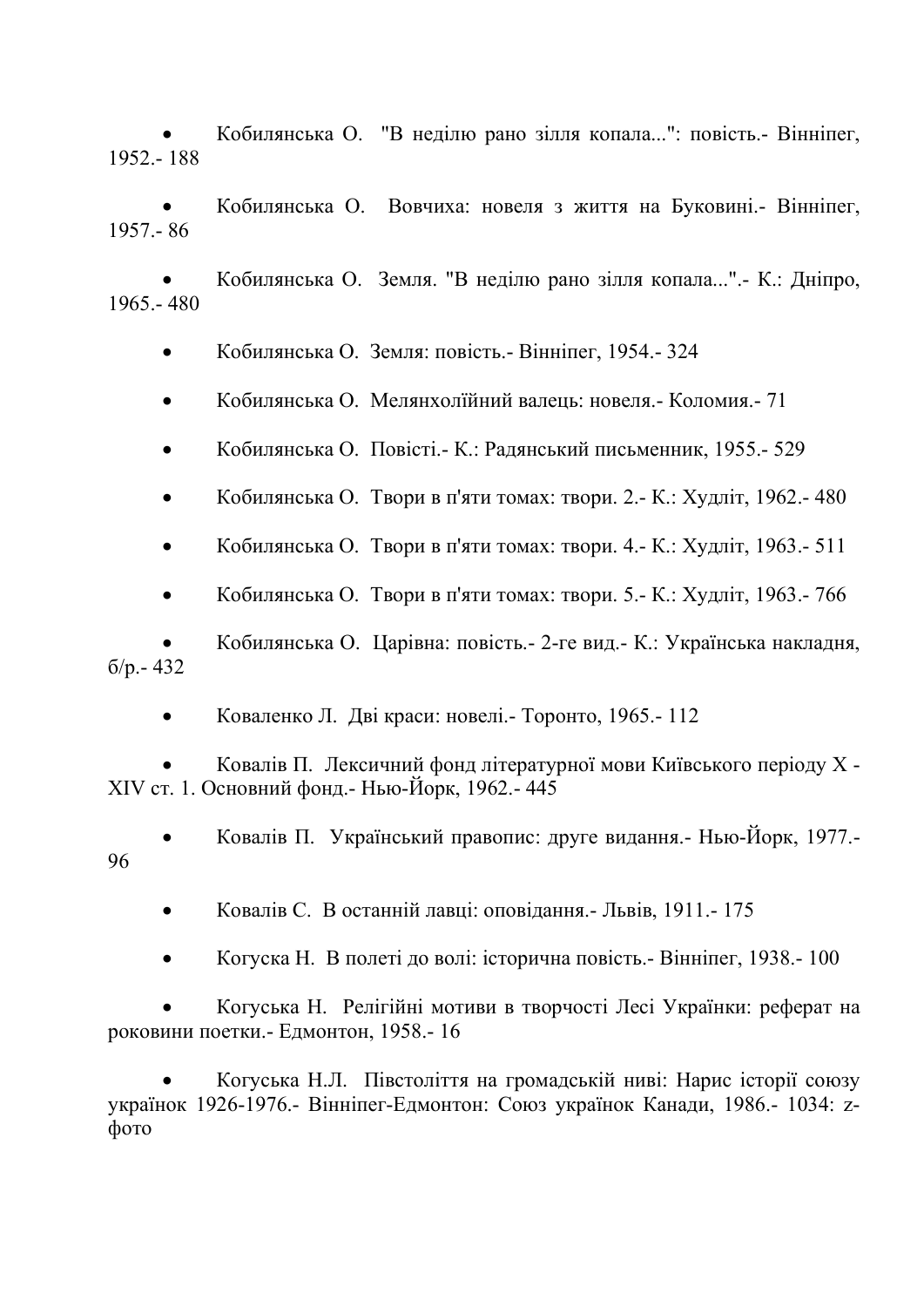• Когуська Н.Л. Чверть століття на громадській ниві = 1926 - 1951: Історія Союзу Українок Канади.- Вінніпег: Союз Українок Канади, 1952.- 540

• Колісник Д. Моє село: оповідання.- Саскатун, 1952.- 159

• Коллард Ю. Спогади юнацьких днів 1897-1906: Українська студенська громада в Харкові і РУП.- Торонто: Срібна сурма, 1972.- 223 с.

• Колцуняк-Кузьма М. Проти филь: оповідання.- Станіслав\_Коломия: Бистриця, 1921.- 106

• Копач О. Неповторні дні: історичні нариси.- Торонто: Наша Мета, 1960.- 48

• Копистяньский А. Оповідання: з історії австрійсько-угорської держави.- Коломия, 1914.- 215

• Корниляк В. Твори.- Мюнхен, 1971.- 203

• Королева Н. Без коріння: життєпис сучасниці.- Огайо, 1968.- 215

• Королева Н. Подорожній: легенди.- Торонто: Добра книжка, 1953.- 64

• Королева Н. Предок.- Торонто, 1961.- 292

• Королів-Старий В. Згадки про мою смерть: спомини.- Торонто, 1961.- 179

• Королів-Старий В. Чмелик: роман для юнацтва.- Прага: Друкарня "Політики", 1920.- 420

• Коротич В. Поезії.- К.: Молодь, 1967.- 180

• Косач Ю. День гніву = Цезар степів: повість про 1648 рік. 1.- Регенсбург, 1947.- 135

• Косач-Кривинюк Леся Українка: Хронологія життя і творчості.- Нью-Йорк, 1970.- 924

- Косинка Г. В житах: оповідання.- Авгсбург, 1946.- 64
- Костенко Л. Неповторність: Вірші. Поеми.- К., 1980.- 218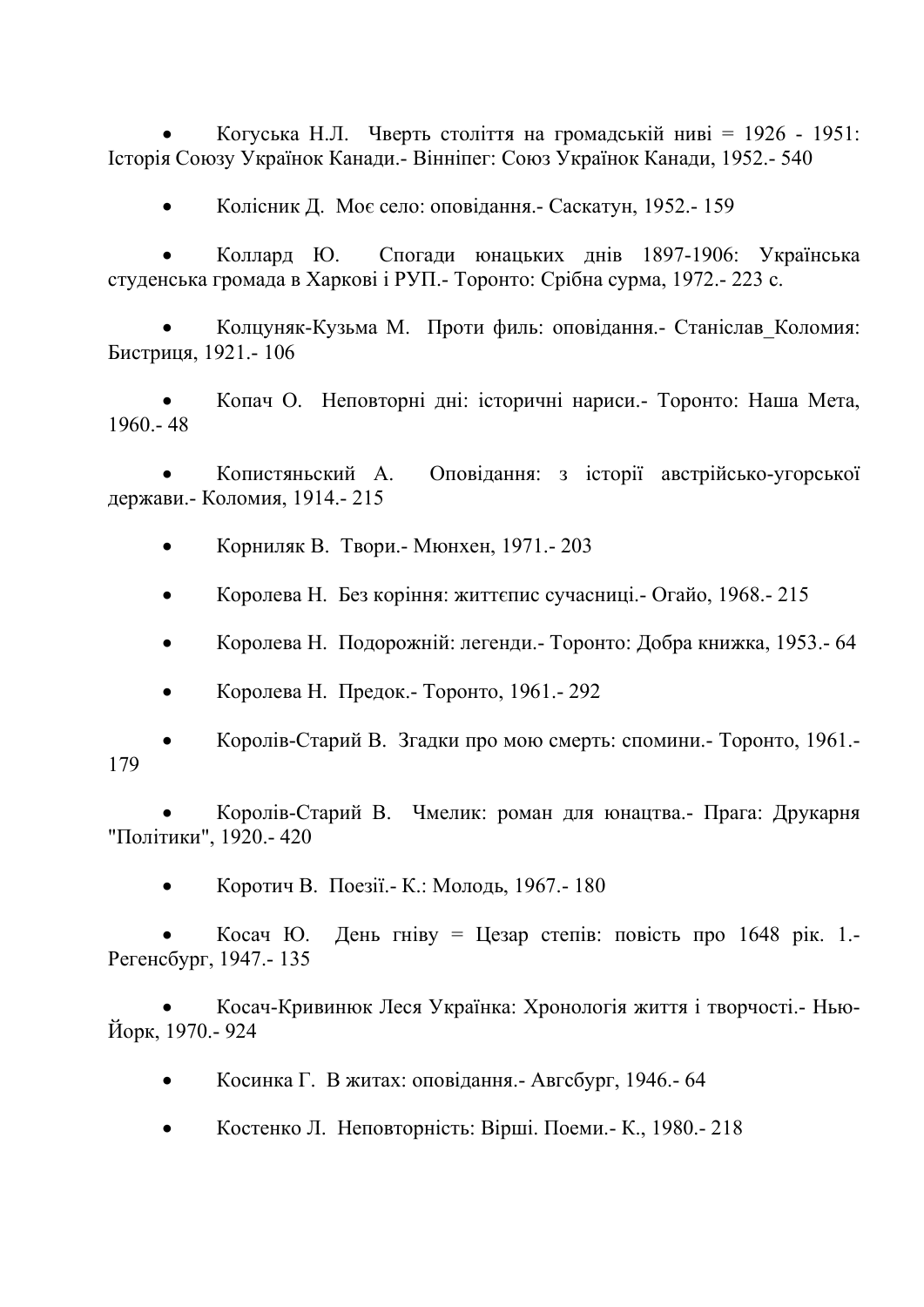• Костомаров Н. Кудеяр: історична хроніка.- Вінніпег, 1921.- 258

• Костюк Г. Окаянні роки: Від Лук'янівської тюрми до Воркутської трагедії (1935 - 1940).- Торонто, 1978.- 164

- Котляревський І.П. Енеїда: Поема.- К.: Дніпро, 1968.- 305
- Кравчинський С.М. Підземна Росия.- 1901.- 245
- Кравчук П. На новій землі.- Торонто, 1958.- 391

• Кравчук П. П'ятдесят років служіння народу: до історії української народної преси в Канаді.- Торонто, 1957.- 248

- Кравчук П. Українська література в Канаді.- К.: Дніпро, 1964.- 154
- Крамар О. Я вернуся: стрілецькі оповідання.- Едмонтон, 1947.- 93
- Кримський А. Вибрані твори.- К.: Дніпро, 1965.- 659

• Крівава книга. Ч. ІІ. Українська Галичина під окупацією Польщі в рр. 1919-1920.- Відень, 1921.- 241

• Крупницький Б. Гетьман Пилип Орлик (1672-1742) його життя і доля.- Мюнхен: Дніпрова хвиля, 1956.- 78

- Крушельницький А. Буденний хліб: оповідання з життя.- К., 1920.- 281
	- Крушельницький А. Український альманах.- Львів-Відень, 1921.- 176

• Кудрик В. Життя Йосафата Кунцевича: історична розвідка на підставі католицьких джерел.- Вінніпег, 1948.- 190

• Кудрик В. Квітки при дорозі: оповідання і нариси.- 1975.- 208

• Кудрик В. Маловідоме з історії Греко-Католицької церкви. Т. 3.- Вінніпег, 1955.- 254

• Кудрик В. Мелхиседек Значко-Яворський.- Вінніпег, 1957.- 220

• Кудрик В. Чужа рука або хто розєднує український нарід.- Вінніпег, 1935.- 207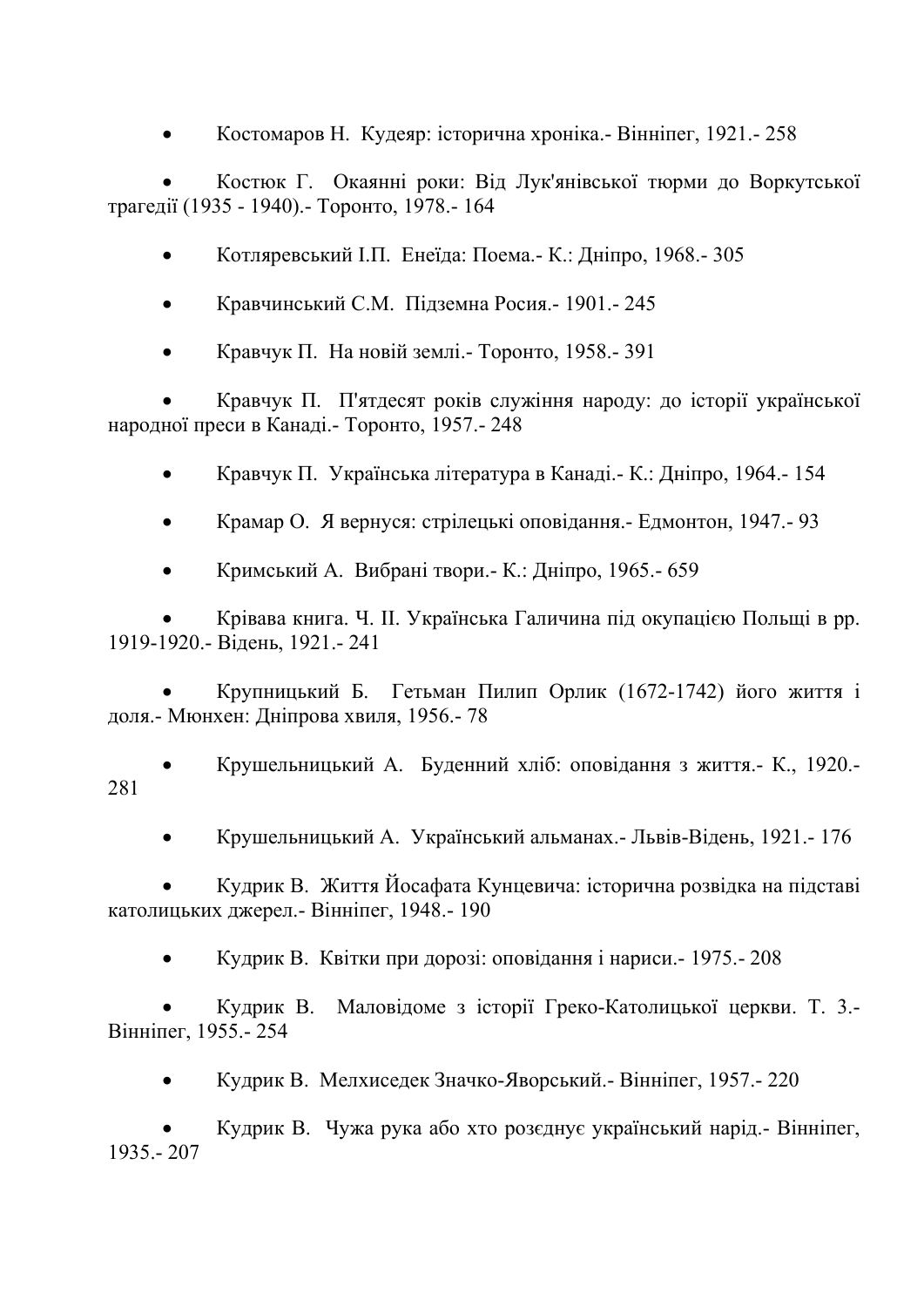• Кузьмович-Головінська Зарваниця: листки споминів.- торонтьо, 1972.- 265

• Кузьмович-Головінська М. Лісовий голуб: вибрані твори. 2. оповідання.- Торонто: Добра книжка, 1970.- 280

• Куліш П. Чорна рада: хроніка 1663 року.- Коломия.- 325

• Купчинський Р. Курилася доріженька: повість зі стрілецького життя.- Львів: Червона калина, 1928.- 209

• Курилів С. Поклін матері: повість.- Вінніпег, 1936.- 81

• Кутько Я. Пекельна машина в Роттердамі: Історія убивства полковника Євгена Коновальця на основі тогочасних матеріалів та сучасних свідчень. Ч. 1. П'ята колюмна Валюха.- Нью-Йорк, 1953.- 48

• Кущинський А. Закарпаття в боротьбі: спогад.- Буенос-Айрес, 1981.- 223

• Лавріненко Ю. Розстріляне відродження = Антологія 1917 - 1933: поезія - проза - драма - есей.- Париж, 1959.- 979

• Лазаревський Г. Молодість Лесі Українки: біографічне оповідання.- Вінніпег, 1943.- 61

• Лазорський М. Патріот: Григор Орлик (1702-1759).- Мюнхен, 1969.- 310

• Ласовська М. Під чорним небом: повість.- Торонто: Пробоєм, 1966.- 208

• Левицький В. Історія виховання і навчання: підручник для шкільного та загального вжитку.- Львів: Нова Українська Школа, 1925.- 185

- Левіцький І. Поміж ворогами: повість.- Вінніпег, 1922.- 171
- Лепкий Б. Вадим: повість з княжих часів.- Львів, 1930.- 221
- Лепкий Б. Зірка: повість повоєнного життя.- Львів, 1929.- 181
- Лепкий Б. Мотря: історична повість. 1.- Київ-Ляйпціг.- 386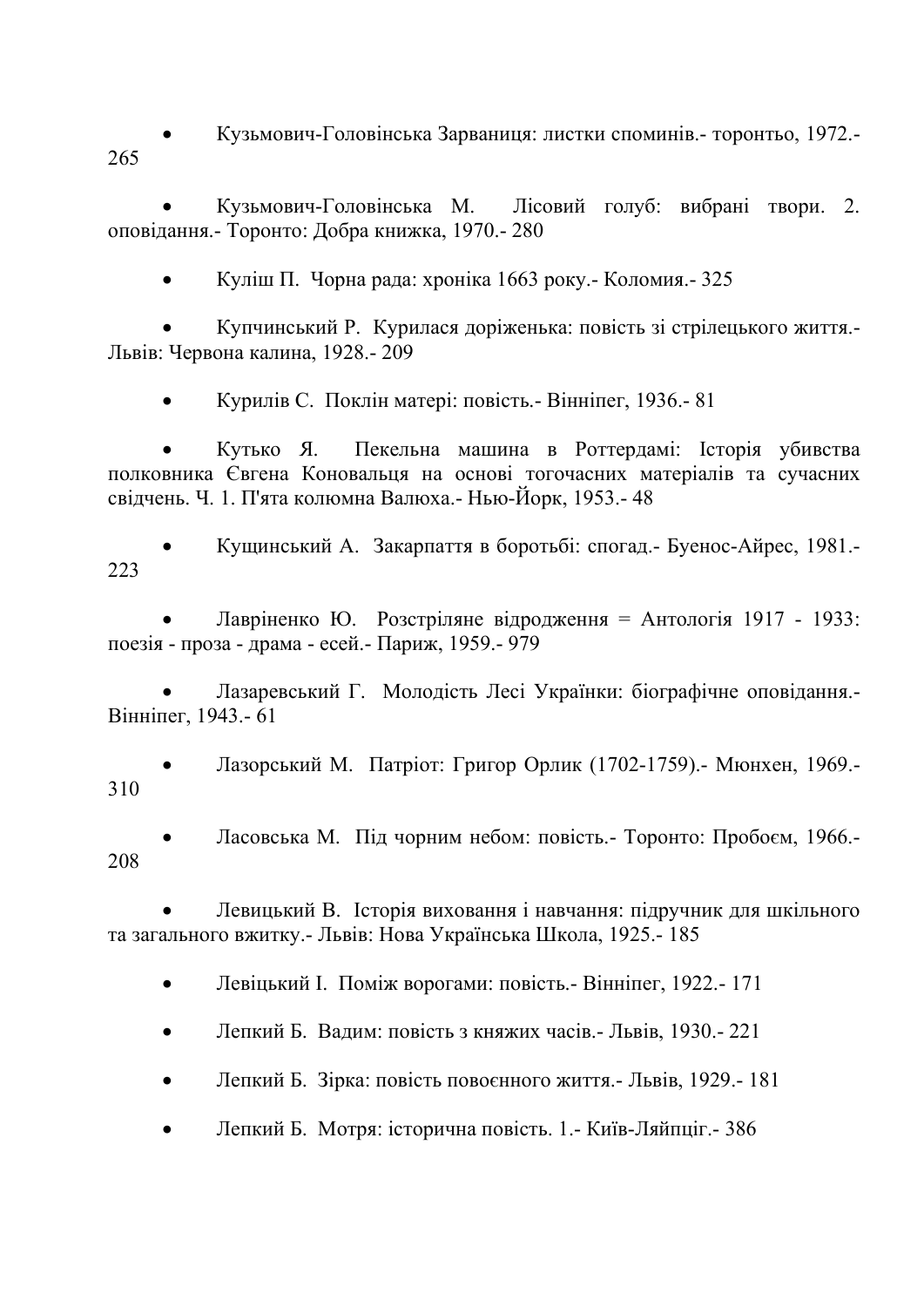• Лепкий Б. Мотря: історична повість. 2.- Київ-Ляйпціг.- 308

• Лепкий Б. Не вбивай: історична повість.- Київ-Ляйпціг: Українська накладня.- 395

• Лепкий Б. Писання. 1. Вірші.- Київ-Ляйпціг: Українська накладня.- 400

• Лепкий Б. Писання. 2. Проза.- Київ-Ляйпціг: Українська накладня.- 485

• Липа Ю. Кіннотчик та інші оповідання.- Авгсбург, 1946.- 57

• Липа Ю. Розподіл Росії: з 28 схемами і 1 мапою в тексті.- Нью-Йорк, 1954.- 116

• Липинський В. Україна на переломі = 1657 - 1659: замітки до історії українського державного будівництва в XVII ст.- Відень, 1920.- 304

• Лис Микита/ Франко І.- Едмонтон, 1945.- 140

• Лисенко М.М. Українсько-французький розмовник.- К.: Радянська школа, 1976.- 200

• Лицар праці і обов'язку: збірник присвячений памяті проф. Олександра Лотоцького-Білоусенка/ О. Лотоцький; Ред. Б. Гошовський та ін.Ред. Б.Гошовський.- Торонто: Євшан-зілля, 1983.- 190: z-фото.- ISBN 0-920942-00-8

• Лицарі волі. Кн. 1.- К.: Знання, 1992.- 240.- ISBN 5-7770-0535-7

• Ліга Українських Католицьких жінок Едмонтської Єпархії: Початки і діяльність/ Буртняк А. та ін.- Едмонтон, 1967.- 234

• Літературна бойківщина: антологія/ Луців О.- Філядельфія, 1969.- 388

• Лопушанський В. Перемога: повість з визвольної війни. Ч. 1.- Вінніпег, 1954.- 138

• Лопушанський В. Перемога: повість з визвольної війни. Ч. 2.- Вінніпег, 1954.- 125

• Луговий О. Безхатний = Діти Степу: повість з життя українців в Канаді.- Едмонтон, 1946.- 300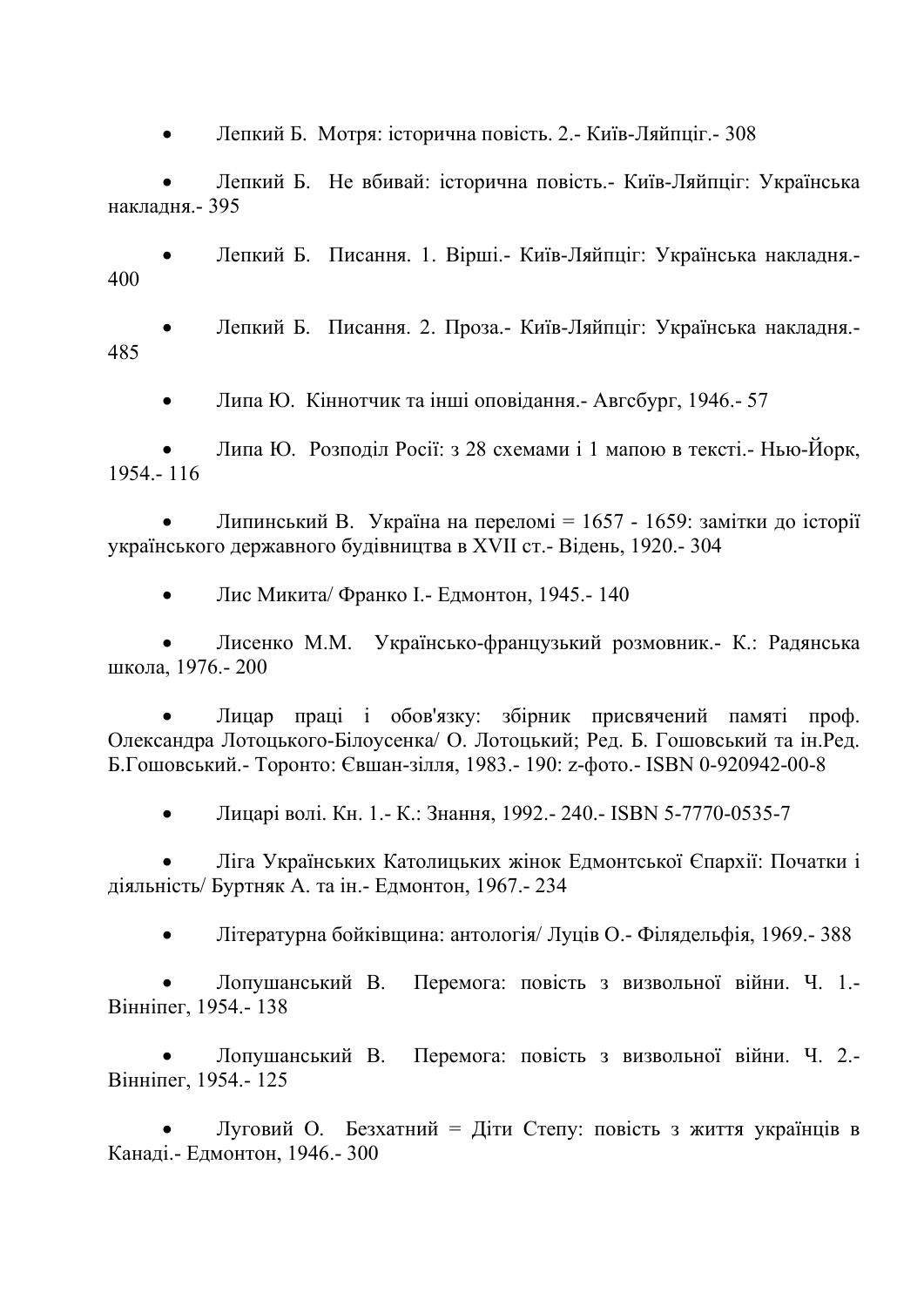• Луговий О. Чорні хмари ізза Припяти: історична повість.- Едмонтон, 1945.- 163

• Любомирський С. Доба страхіть: роман.- Вінніпег, 1953.- 365

• Любомирський С. Жорстокі світанки: роман в двох частинах. 1.- Вінніпег, 1947.- 235

• Любомирський С. Жорстокі світанки: роман в двох частинах. 2.- Вінніпег, 1947.- 235

• Любомирський С. Між славою і смертю. Т. 1.- Мюнхен, 1953.- 174

• Любомирський С. Між славою і смертю. Т. 2.- Мюнхен, 1953.- 159

• Любомирський С. Між славою і смертю. Т. 3.- Мюнхен, 1953.- 191

• Любомирський С. Під молотом війни. 4. Кривавий вир.- Мюнхен, 1956.- 328

• Любомирський С. Плем'я вовків: роман.- Вінніпег, 1951.- 575

• Любомирський С. Хай розсудить меч: повість з визвольної боротьби УПА в троьх частинах. Ч. 1.- Малін, 1948.- 143

• Любомирський С. Хай розсудить меч: повість з визвольної боротьби УПА в троьх частинах. Ч. 3.- Малін, 1948.- 145

• Любомирський С. Хай розсудить меч: повість з визвольної боротьби УПА в троьх частинах. Ч. 2.- Малін, 1948.- 150

• Любченко А. Щоденник. Кн. 1.- Торонто, 1951.- 150

• Лютий-Лютненко І. Вогонь з Холодного Яру.- Детройт, 1986.- 151

• Лятуринська О. Княжа емаль: поезії.- Нью-Йорк-Торонто: "Слово", 1955.- 196

• Мазепа Б. Зоряна даль: лірика.- Едмонтон, 1956.- 62

- Мазепа І. Полум'яні акорди: лірика.- Едмонтон, 1976.- 62
- Майнрік Г. Голєм.- Київ Ляйпциг: Українська накладня.- 263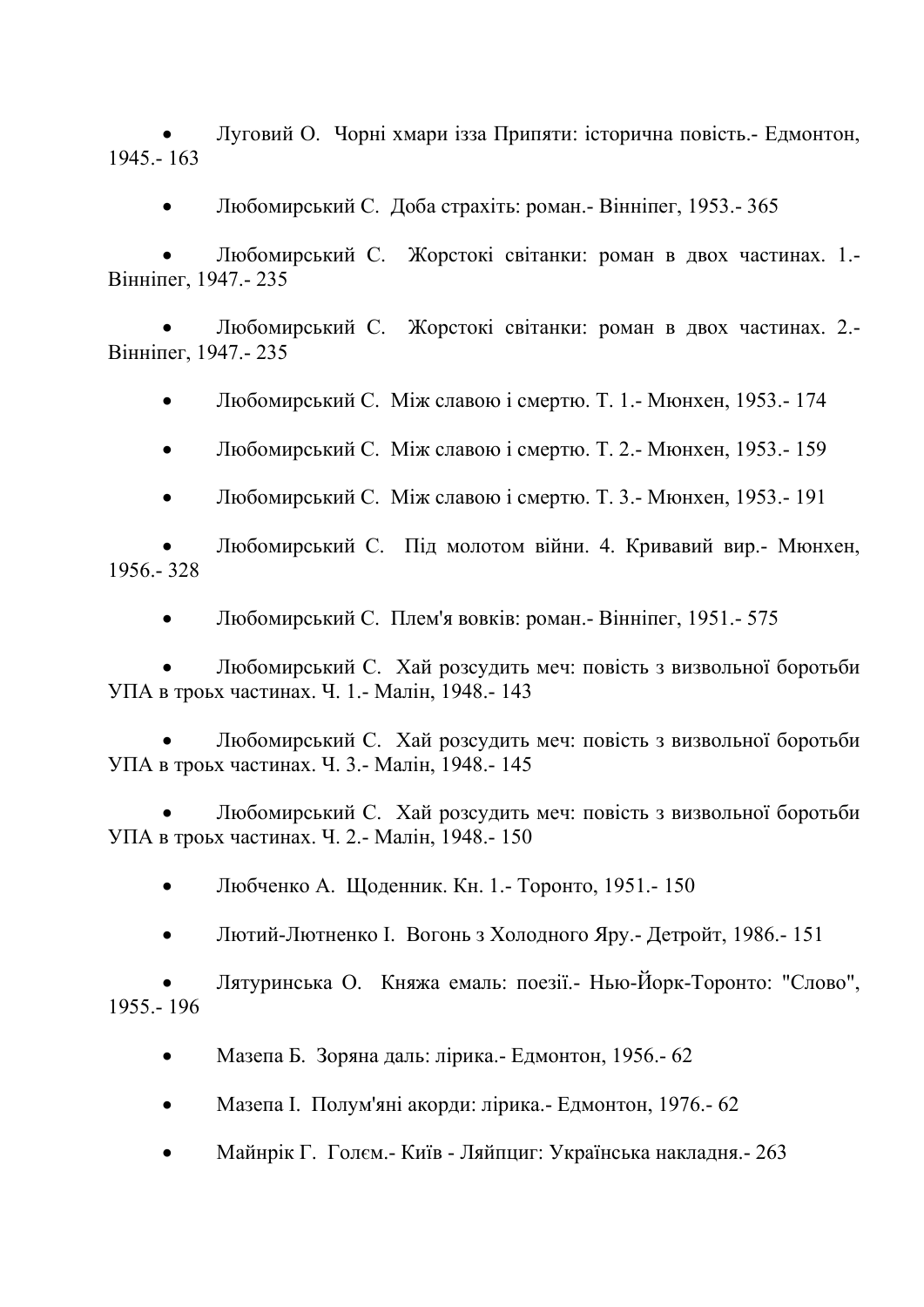• Мак О. Жаїра: історичний роман з бразилійського життя. 1. В рабстві.- Торонто: Гомін України, 1957.- 253

• Макарушка О. Короткий огляд українського письменства від ХІ до ХVІІІ століття.- Вінніпег, 1917.- 93

- Макіявель М. Володар.- Львів, 1934.- 117
- Маковей О. Залісся: повість.- 352
- Маковей О. Повість.- Торонто, б/р.- 352
- Мандрика М.І. Вік Петлюри: поема.- Вінніпег, 1966.- 50
- Мандрика М.І. Золота осінь: поезії (1905-1957).- Вінніпег, 1958.- 175
- Мандрика М.І. Мазепа: поема.- Вінніпег, 1960.- 87
- Мандрика М.І. Радість: поезії.- Вінніпег, 1959.- 143
- Марко В. Інститутка: опоіданє.- Коломия.- 77
- Марко В. Маруся: повість.- Нью-Йорк: Говерла, 1956.- 140
- Мартович Л. Не-читальник.- Едмонтон.- 77

• Марунчак М.Г. Студії до історії українців Канади: Нариси, статті, есеї до піонерської доби. Т. 4.- Вінніпег: УВАН, 1972.- 311

• Мельничук П. Біблійні оповідання Старого Заповіту.- Вінніпег, 1955.- 172

- Мельничук Т. Із-за грат: поезії.- Балтимор: Смолоскип, 1982.- 83
- Методична граматика української мови.- Вінніпег.- 97
- Микита Ф. Прощайте, рідні Карпати: оповідання.- Торонто, 1986.- 82
- Микитенко Ф. Про що в Кремлі призабули.- Едмонтон, 1946.- 79
- Микола Лисенко. 1842 1912: збірка статей.- Альберта, 1973.- 35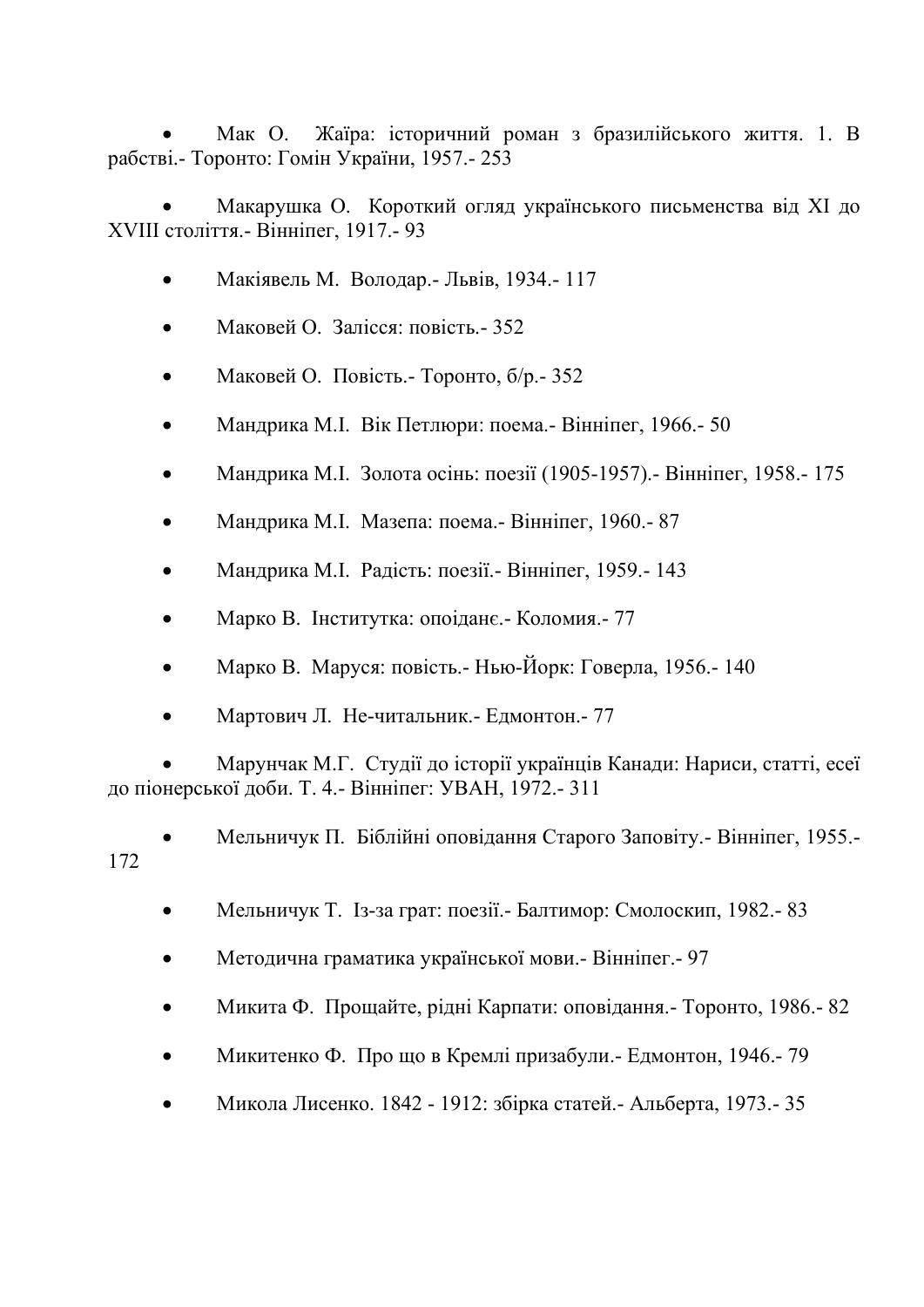• Мирний П. Хиба ревуть воли, як ясла повні?: роман з народнього життя/ Білик І.- Київ-Львів: Українська Народня Бібліотека.- 348

• Митрополит А. Об'єднання християнських церков.- Вінніпег, 1983.- 22

• Митрополит І. Візантія й Україна: до праджерел української православної віри й культури.- Вінніпег, 1954.- 96

• Митрополит І. Вікові наші рани: драматичні поеми.- Вінніпег, 1960.- 271

• Митрополит І. Князь Володимир прийняв православіє а не католицтво.- Вінніпег, 1951.- 31

• Митрополит І. Марія єгиптянка: поема.- Париж, 1947.- 79

• Митрополит І. Навчаймо дітей своїх української мови!: проповіді.- Вінніпег, 1961.- 63

• Митрополит І. Наш бій за державність: історична епопея. 1.- Вінніпег, 1962.- 224

• Митрополит І. Наша літературна мова. Як писати й говорити політературному: Мовні нариси/ Митрополит Іларіон.- Вінніпег: Наша Культура, 1958.- 426

• Митрополит І. Розп'ятий Мазепа: історична драма.- Вінніпег, 1961.- 85

• Митрополит І. Святий Димитрій Туптало: його життя й праця.- Вінніпег, 1960.- 224

• Митрополит І. Твори. Т. 1. Філософські містерії.- Вінніпег, 1957.- 336

• Митрополит І. Трираменний хрест.- Вінніпег, 1951.- 99

• Митрополит І. Українська патрологія: підручник для духовенства і українських родин. Ч. І-ІІІ.- Вінніпег, 1965.- 164

• Митрополит І. Українська церква за Богдана Хмельницького (1647- 1657).- Вінніпег, 1955.- 180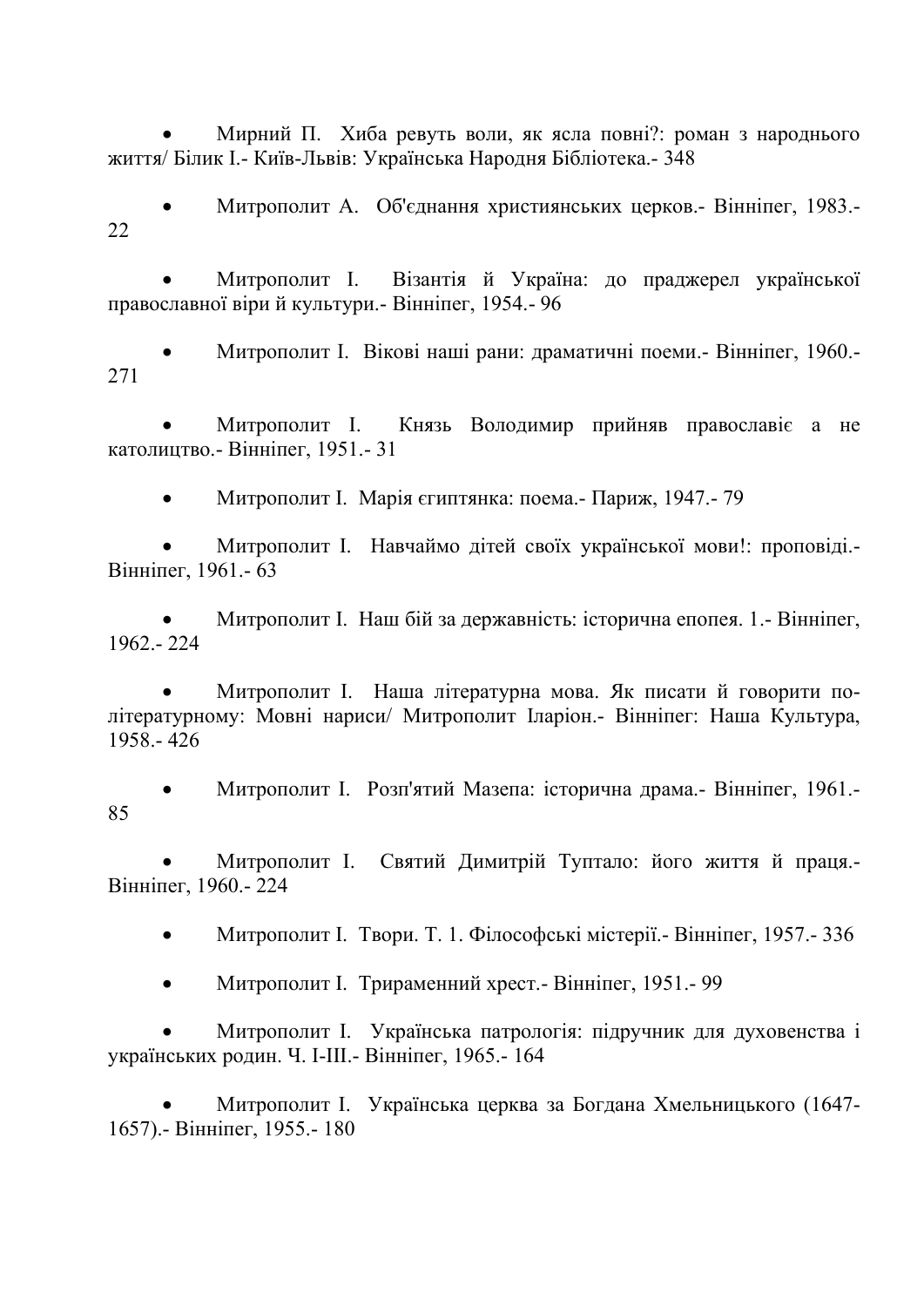• Митьрополит І. Хвалімо Бога українською мовою!.- Вінніпег, 1962.- 62

• Михайлюк Б. Бунт Бандери.- 1950.- 104

• Мицюк О. Нариси з соціяльно-господарської історії Підкарпатської Руси: Доба феодально-кріпацька (від другої чверти XVI в. до половини ХІХ. 2.- Прага, 1938.- 390

• Мірчук П. Від другого до четвертого універсалу. – Торонто, 1955. – 70

• Мірчук П. Відродження великої ідеї.- Торонто, 1954.- 63

• Мірчук П. Зустрічі й розмови в Ізраїлю: Чи українці "традиційні антисеміти".- Нью Йорк: Союз українських політвязнів, 1982.- 128

• Мірчук П. Українська повстанська армія 1942-1945: Документи і матеріали.- Львів: Книгозбірня "Просвіти", 1953.- 318

• Міцкевич А. Пане Тадеуш.- Варшава: Український Науковий Інститут.- 260

• Млиновецький Р. Нариси з історії українських визвольних змагань 1917 - 1922: про що історія мовчить.- 1961

• Могилянка Д. Думки летять на Україну: народні вірші.- Едмонтон, 1980.- 123

• Могилянка Д. Пісні мого серця.- Едмонтон, 1964.- 124

• Мордовець Д. Гетьман Мазепа: історичний роман. Т. 1.- Коломия: ОКА, 1924.- 228

• Мордовець Д. Сагайдачний.- К.: Худ. літ., 1966.- 420

• Мосендз Л. Засів: повість.- Малін, 1946 .- 100

• Мосендз Л. Людина покірна: оповіді.- Вінніпег, 1951.- 143

• Мосендз Л. Останній пророк.- Торонто: Діловий комітет для видання творів Л.Мосендза, 1960.- 456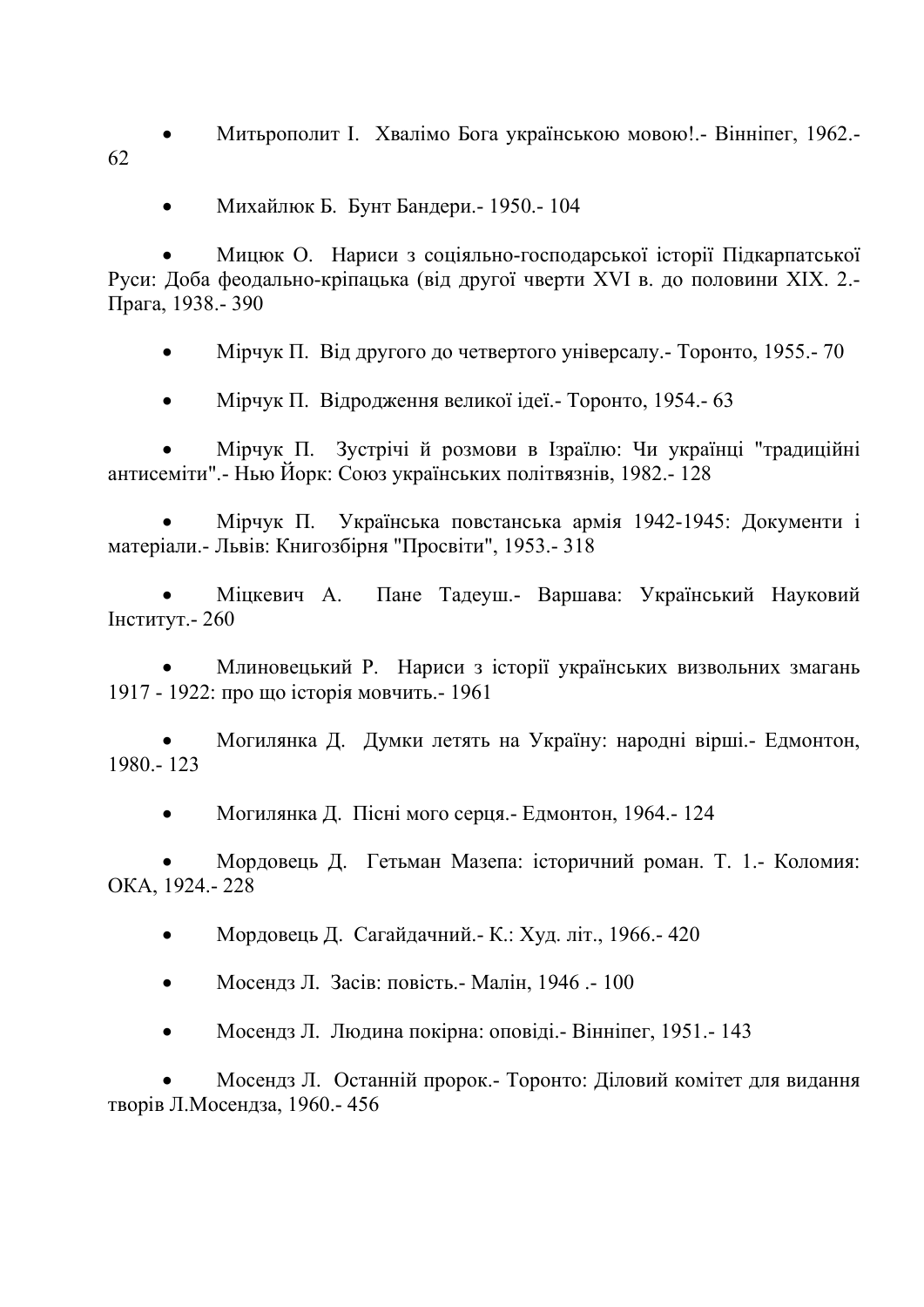• Москендз Л. Людина Покірна = Homo Lenis: оповіді.- Вінніпег, 1951.- 142

• Мукерджі Д. Пригоди хороброго голуба: оповідання з індійського життя.- Регенсбург, 1947.- 93

• Мур Д. Скрижалі туги: поезії.- Едмонтон, 1973.- 118

• На скрижалях історії: З історії взаємозв'язків урядових структур і громадських кіл України з українсько-канадською громадою в другій половині 1940-1980-ті роки.: Збірник документів та матеріалів.- К., 2003.- 862.- ISBN 966- 02-2912-7

На шляху до національної єдности = П'ятдесят років праці Українського Національного Об'єднання Канади 1932 - 1982: ювілейний збірник. 1. 1.- Торонто: Крайова Екзекутива, 1982.- 952

• Найден О.С. Орнамент українського народного розпису: монографія.- К.: Наукова думка, 1989.- 136.- ISBN 5-12-001092-Х

• Нариси з історії української музики. 1/ Архімович Л., Каришева Т., Шеффер Т., Шреєр-Ткаченко О.- К.: Мистецтво, 1964.- 310

• Нариси з історії української музики. 2/ Архімович Л., Каришева Т., Шеффер Т., Шреєр-Ткаченко О.- К.: Мистецтво, 1964.- 310

• Наріжний В. Бурсак: романи. Ч. 1-2.- 2-ге.- Ню Йорк: Говерла, 1958.- 235

• Наріжний В. Бурсак: романи. Ч. 3-4.- 2-ге.- Ню Йорк: Говерла, 1958.- 260

• Наука про святу літургію ухвалена Всеукраїнськими церковними соборами 1629 і 1640 років.- Вінніпег, 1962.- 105

• Наукова бібліотека. 1.- Вінніпег, б/р.- 118

• Наш Львів: ювілейний збірник 1252 - 1952.- Нью Йорк: Червона калина, 1953.- 212

• Наш театр: Книга діячів українського театрального мистецтва 1915- 1975. Т. 1/ Ред. О.Лисяк Г.Лужницький.- Нью-Йорк: ОМУС, 1975.- 848: z-фото; c-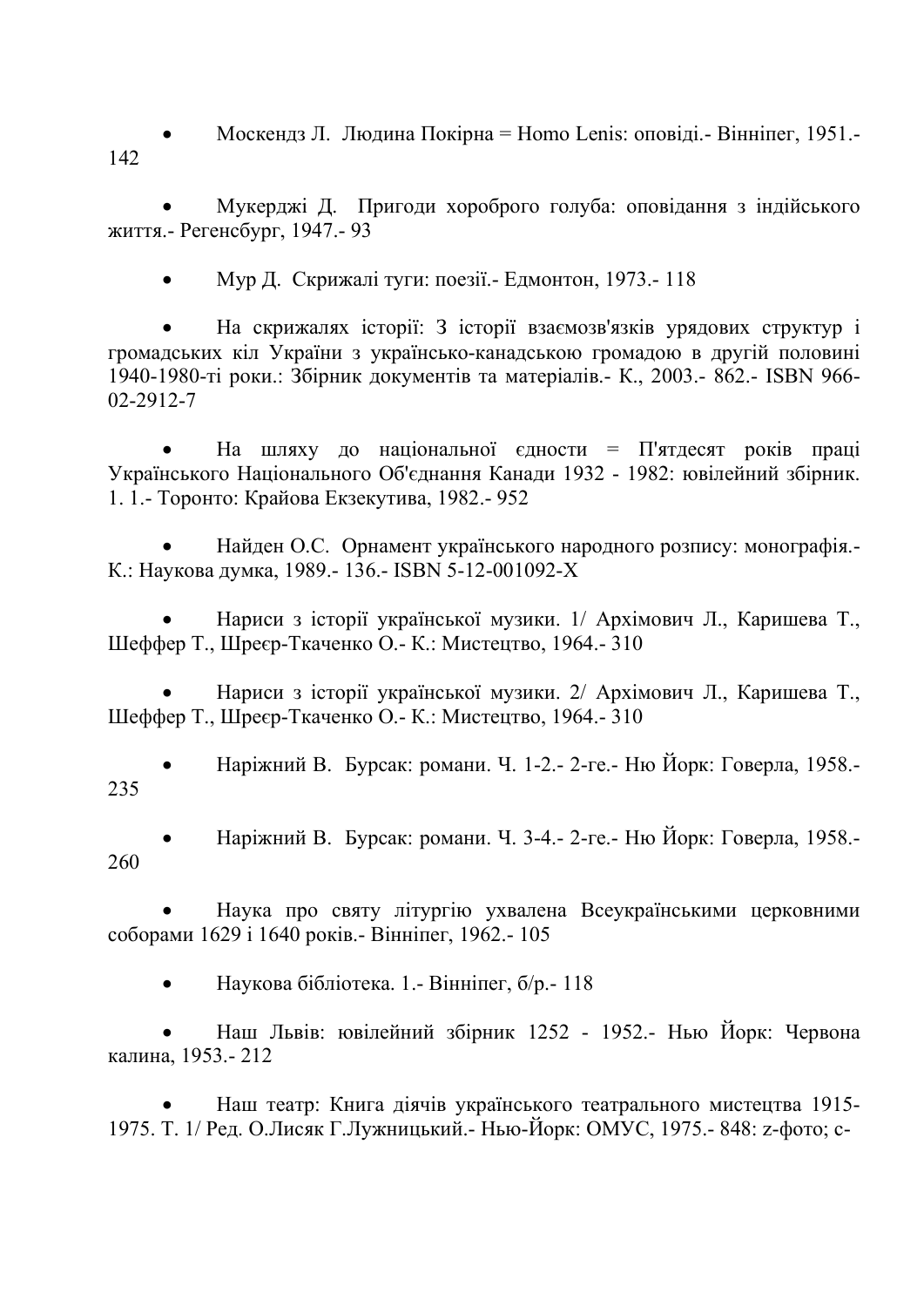• Незабудько П. Еміграційні родзинки: гумористично-сатиричні оповідання.- Буенос-Айрес, 1978.- 200

• Нечуй-Левицький І. Вибрані твори. Кн. 1. Кайдашева сім'я.- К.: Час, 1927.- 171

• Нечуй-Левицький І. Микола Джеря: повість.- К.: Держ. вид. худ. літ., 1960.- 122

• Німчук І. 595 днів совєтським вязнем.- Торонто, 1950.- 235

• Новак М.Н. На сторожі України = Власні спогади, історичні матеріяли, документи, листування, архів.- Лос Анджелес, 1979.- 605

• Огієнко І. Рідне слово: початкова граматика української літературної мови. Ч. І. фонетика й правопис.- 1935.- 154

• Огієнко І. Українська культура = Коротка історія культурного життя українського народу: Курс читаний в Українськім Народнім Університеті: З малюнками і портретами українських культурних діячів.- Репринтне відптворення видання 1918 року.- Катеринослав: Укр. Вид. в Катеринославі, 1923.- 272.- ISBN 5-7707-1680-0

• Оглоблин О. Гетьман Іван Мазепа та його доба: праці історичнофілософської секції.- Нью-Йорк, 1960.- 407.- ISBN 1-879070-13-8

• Оглоблин О. Люди старої України.- Мюнхен: Дніпрова Хвиля, 1959.- 327

• Один рік у Червоній Армії: спогади в розповіді Івана Ящишина.- Торонто, 1982.- 124

• Одрач Ф. На непевному грунті.- Торонто: Добра книжка, 1962.- 340

• Олександр Мишута: Спогади. Матеріали. Листи/ упоряд., підг. текстів, вступ. ст. та примітки Головащенка М.- К.: Музична Україна, 1971.- 778

- Олесь О. Поезії.- 160
- Олесь О. Чужиною.- 93

• Ольга Кобилянська в критиці та спогадах/ Лисюк П.П.- К.: Держвидхудліт, 1963.- 560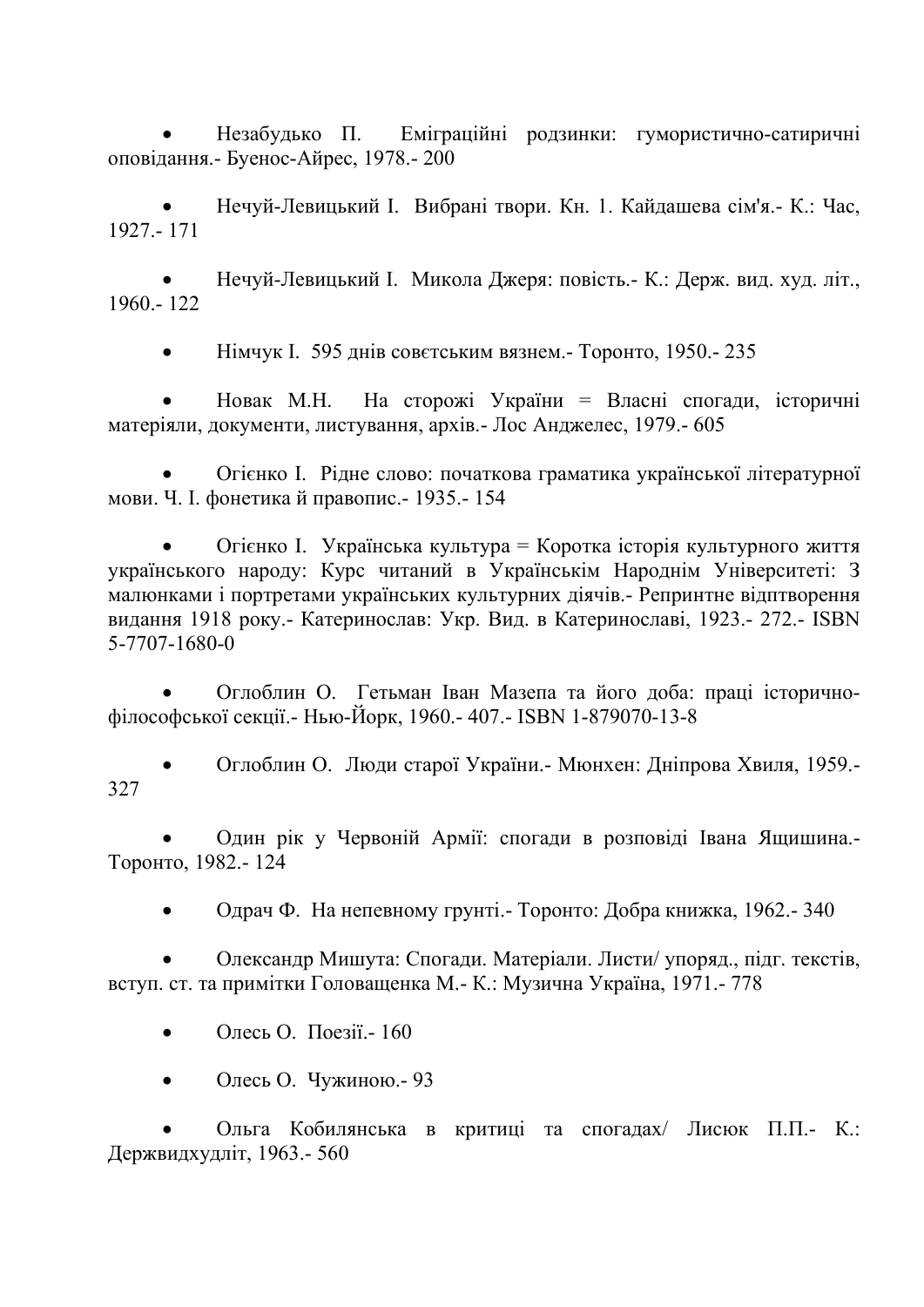• Онацький Є. Українська Мала Енциклопедія. 1. А - Б.- Буенос Айрес, 1957.- 564

• Онацький Є. Українська Мала Енциклопедія. 13. Риз - Се.- Буенос Айрес, 1964.- 2146

• Онацький Є. Українська Мала Енциклопедія. 9. На - Ол.- Буенос Айрес, 1962.- 1588

• Онацький Є. Шляхом на Ротердам.- Буенос-Айрес, 1983.- 180

• Онуфрійчук Ф. Флора у Святому Письмі.- Йорктон, 1967.- 63

• Орвел Д. Колгосп тварин: казка.- Прометей.- 90

• Ордівський С. Срібний череп: історична повість.- Вінніпег, 1942.- 125

• Ордівський С. Чорна ігуменя: історична повість ХVІІ ст.- Вінніпег, 1943.- 143

• Орищук М. Підручник французької мови.- Монреаль, 1979.- 148

• Оркзаи Б. Багряний цвіт: повість з французької революції. Т. 1.- Львів, 1929.- 163

• Орлигора Л. Герої нашого часу: новели.- Вінніпег, 1959.- 156

• Островерха М. Берегами мандрівки: репортажі.- Нью Йорк, 1974.- 348

• Осьмачка Т. Китиці часу: 1943-1948.- 1953.- 133

• Осьмачка Т. План до двору: повість.- Торонто, 1951.- 184

• Осьмачка Т. Старший боярин.- Прометей.- 116

• Павлів-Білозерський О. Диявол погноблений: історичний роман.- Заргава, 1948.- 104

• Палій Л. Мандрівки в часі й просторі.- Торонто, 1973.- 47

• Панорама найновішої літератури в УРСР: Поезія. Проза. Критика.- Мюнхен: Сучасність, 1974.- 701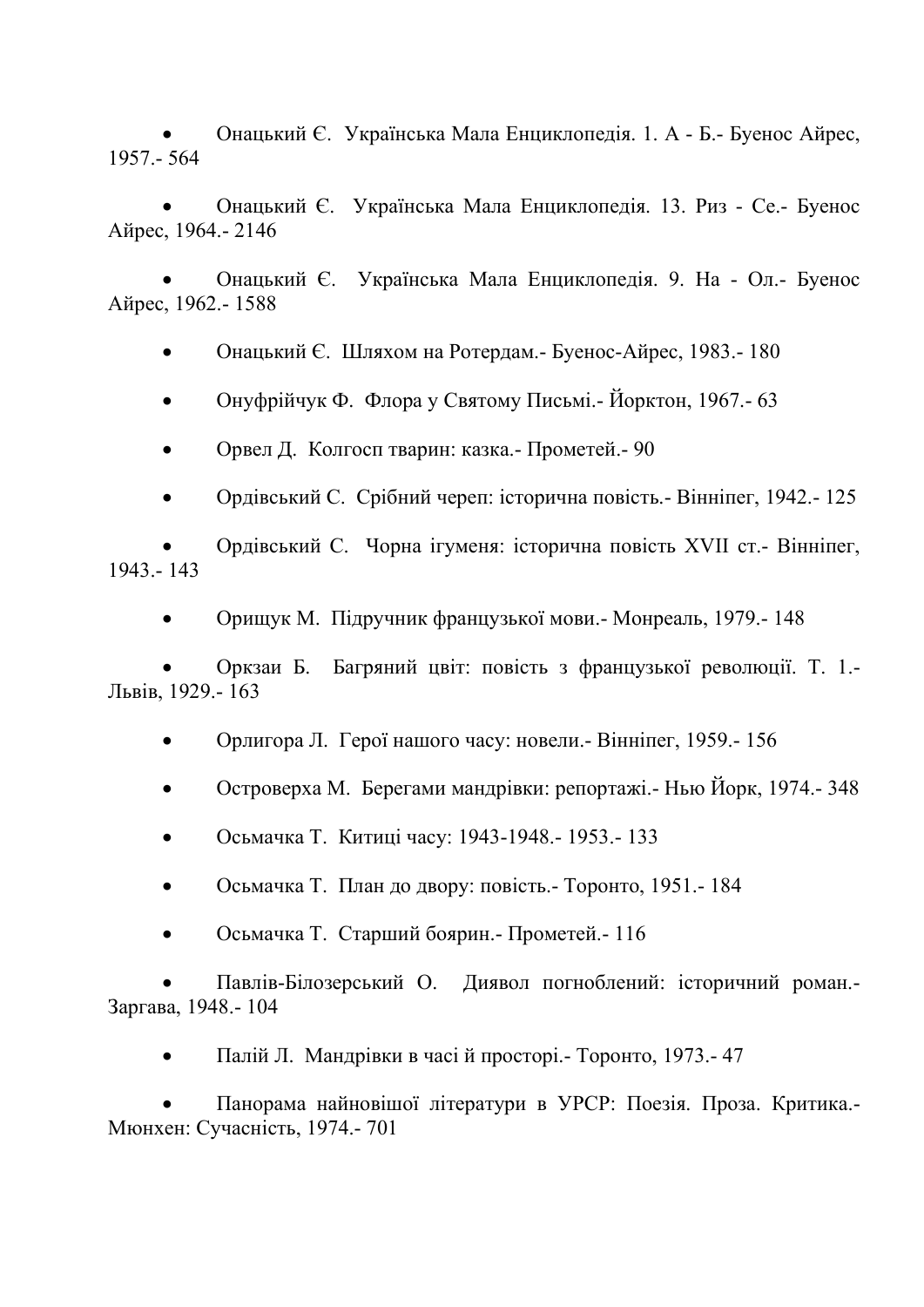• Паньківський К. Роки німецької окупації: (1941 - 1944). 7.- Ньюарк: Ключі, 1965.- 480

• Пастернак Я. Археологія України.- Торонто, 1961.- 789

• Пастернакова М. Українська жінка в хореографії.- Вінніпег, 1963.- 216

• Пауш С. Научка.- Едмонтон, 1967.- 72

• Пауш С. Научка.- Едмонтон, 1967.- 72

• Пащенко В. Греко-католики в Україні = від 40-х років ХХ століття до наших днів: монографія.- Полтава, 2002.- 615.- ISBN 966-7653-04-7

• Пащенко В. Православна церква в тоталітарній державі. Україна 1940 - початок 1990-х років: монографія.- Полтава: АСМІ, 2005.- 630.- ISBN 966-7653- 18-0

• Пеленський Е.Ю. Українська читанка.- Нью-Йорк, 1962.- 150

• Перший Все-Канадійський конгрес українців Канади: Вінніпег, Ман. - 22, 23, 24, 1943.- Вінніпег, 1943.- 216

• Петришин М. Будують чи руйнують?: з приводу діяльності ОУН.- Пролом, 1932.- 36

• Петришин Я.Б. Логіка.- Мюнхен, 1947.- 43

• Петрів В. Спомини з часів української революції (1917-1921). Ч. І. до Берестейського миру.- Львів, 1927.- 180

• Петрів В. Спомини з часів української революції (1917-1921). Ч. ІІ.- Львів, 1927.- 184

• Петрівський М. Мрії сльозами облиті.- Вінніпег, 1973.- 167

• Пігідо-Правобережний Ф. "Велика вітчизняна війна".- Вінніпег, 1954.- 229

• Підгайний С. Недостріляні. 1.- Вінніпег: Україна, 1949.- 128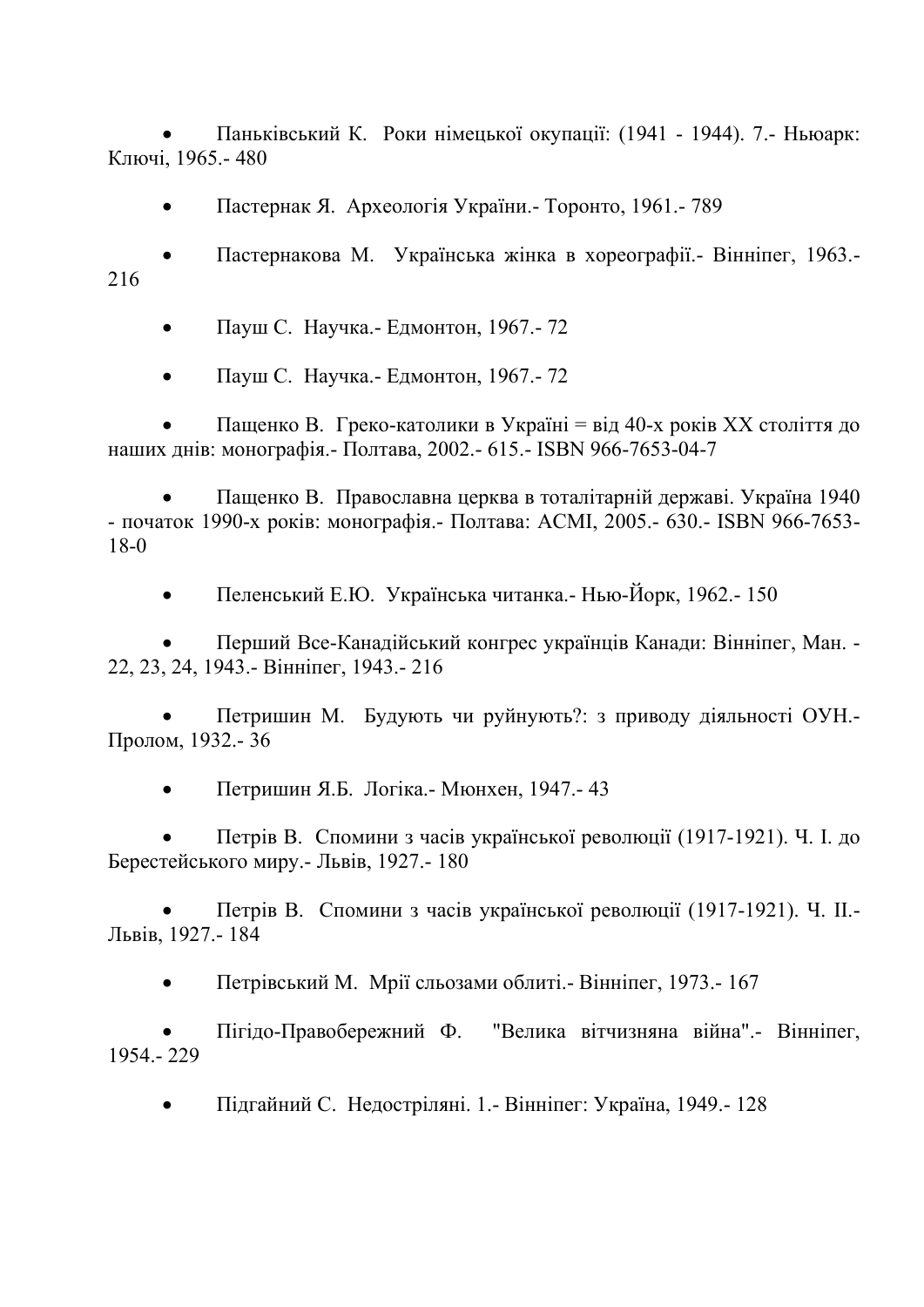• Підгайний С. Українська інтелігенція на Соловках: спогади 1933 - 1941.- Прометей, 1947.- 78

• Підсуха О. Іду на клич: поезії.- К.: Дніпро, 1965.- 400

• Пінчук С.П. Словник літературознавчих термінів Івана Франка/ С.П.Пінчук, Є.С.Регушевський.- К.: Наукова думка, 1966.- 272

• Пісні з Львівщини: пісенник/ упоряд. Корчинський Ю.О.- К.: Музична Україна, 1988.- 447

• Плющ В. Правда про хвильовізм.- Мюнхен: Спілка визволення України, 1954.- 62

• Поетична мініатюра: збірник.- К., 1963.- 89

• Полковник Євген Коновалець.- 109

• Полянич Б. Замок янгола смерти: сенсаційна повість з часів гетьмана К. Розумовського і Г. Орлика.- Торонто, 1963.- 200

• Полянич Б. Сім золотих чаш: історична повість з часів Мазепинської еміграції 1720 років.- Торонто, 1969.- 219

• Понеділок М. Говорить лише поле...: Новели, нариси, оповідання.- Торонто: Гомін України, 1962.- 317

• Приходько М. Далекими дорогами: повість. 1.- Торонто: Вільне Слово, 1961.- 288

• Приходько М. Далекими дорогами: повість. 2.- Торонто: Вільне Слово, 1961.- 295

• Приходько М. На роздоріжжях смерти.- Вінніпег, 1949.- 157

• Причини упадку Польщі.- Краків, 1940.- 300

• Пропамятна книга українського народного дому у Вінніпегу/ Ред. Д.Дорошенко.- Вінніпег: УНД, 1949.- 863

• Пропамятна книга Української Греко-Православної церкви в Канаді.- Вінніпег, 1938.- 64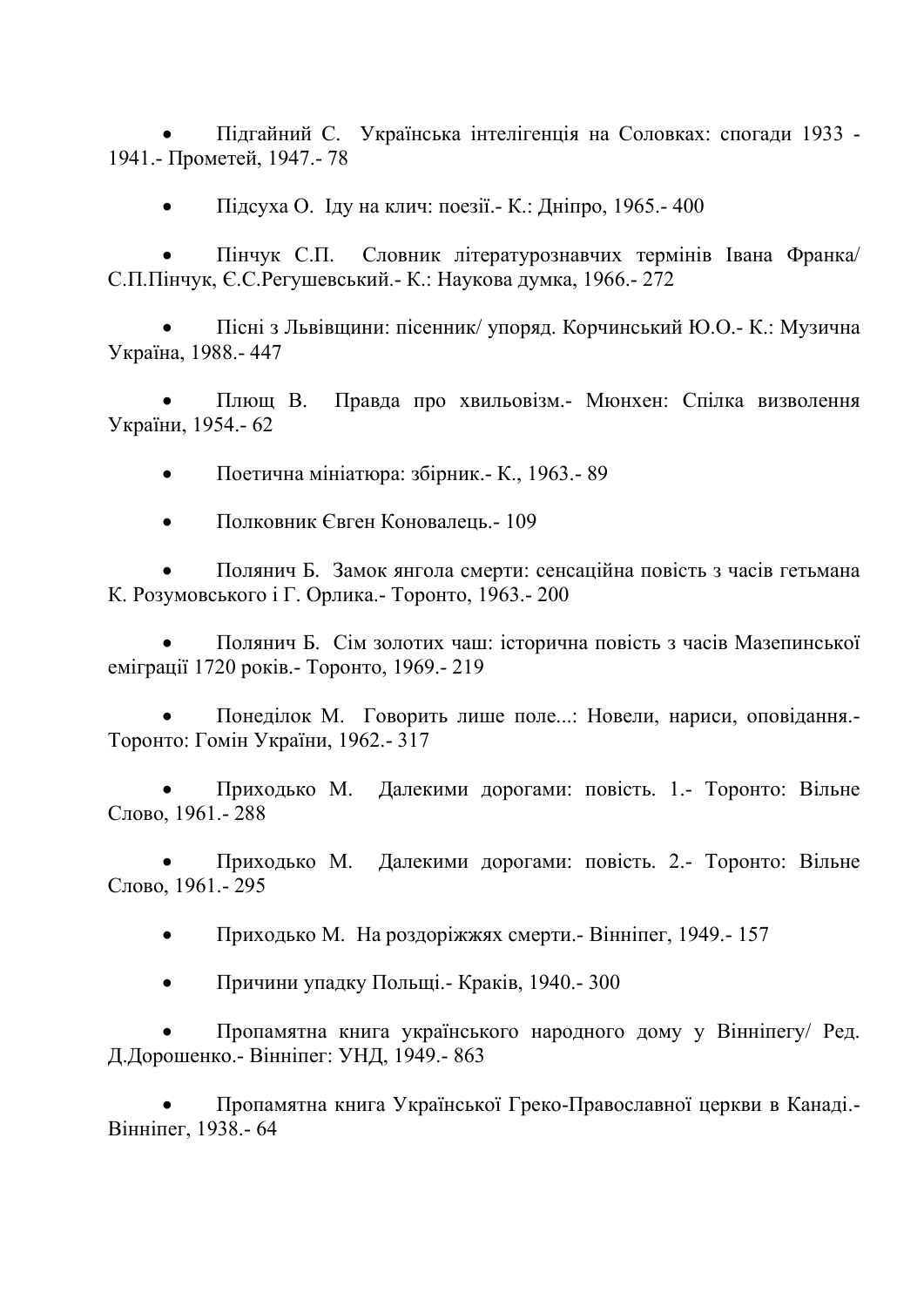• Протоколи і матеріали ювілейного зїзду Інституту ім. М. Грушевського в Едмонтоні.- Едмонтон, 1945.- 89

• Радзикевич В. Історія української літератури. 1. Давня і середня доба.- Мюнхен: Вернигора, 1947.- 92

• Радзикевич В. Історія української літератури.- Мюнхен: Вернигора, 1947.- 154

• Радзикевич В. Історія української літератури: підр. для шкіл і курсів українознавства.- Нью-Йорк, 1967.- 159

• Радзикевич В. Українська література ХХ століття.- Філадельфія, 1952.- 135

• Радзикевич Ю. Полковник Данило Нечай: історична повість.- Вінніпег, 1961.- 269

• Рильський М. Тарас Шевченко: біографічний нарис/ М.Рильський, О.Дейч.- К.: Держ. вид. худ. літ., 1964.- 80

• Робітничі страйки в Польщі/ вибір, передмова і висновки Прокопа М.- Сучасність, 1981.- 195

• Роні Ж.А. По огонь: роман з передісторичних часів.- Держ. Вид. України, 1928.- 268

• Росоха С. Сойм Карпатської України: (в 10-ти ліття проголошення самостійности).- Вінніпег: Культура й Освіта, 1940.- 97

• Руданський С. Твори.- К.: Дніпро, 1965.- 622

• Руденко М. На дні морському: трагедія.- Торонто, 1981.- 75

• Руденко М. Найбільше диво - життя: спогади.- Київ-Едмонтон-Торонто: Таксон, 1998.- 558.- ISBN 1-895571-23-5

• Руденко М. Орлова балка: Роман.- Торонто: Смолоскип, 1982.- 454

• Руденко М. Прозріння: поезії, поеми.- Торонто: Смолоскип, 1978.- 365

• Руденко М. Хрест: поема.- Балтимор, 1977.- 28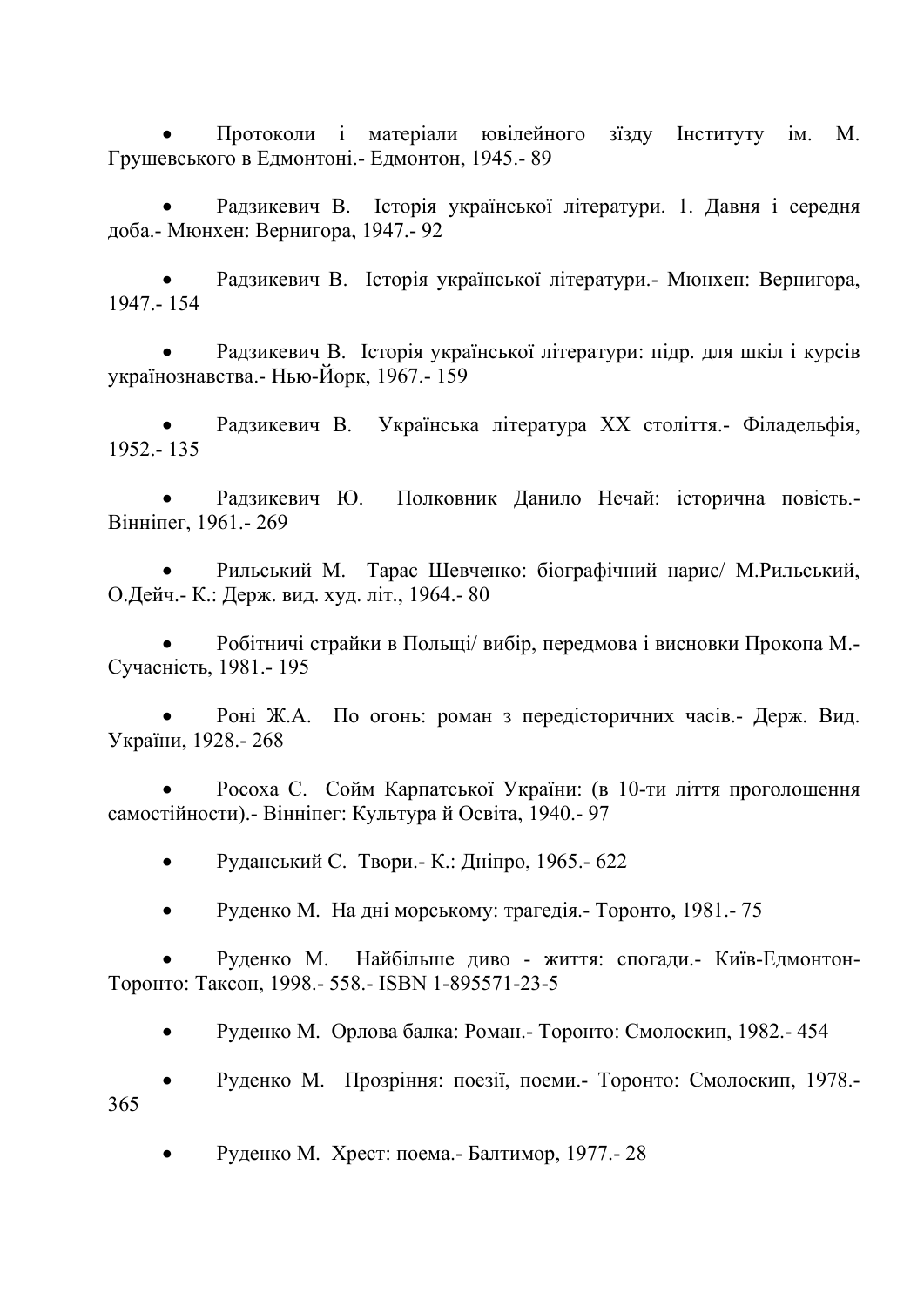• Руденко М. Я вільний: поема.- Балтимор, 1977.- 24

• Рудницький М. Непередбачені зустрічі.- Львів: Каменяр, 1969.- 208

• Рудницький Я. З подорожей по Канаді: 1949 - 1959.- Вінніпег: Іван Тиктор.- 128

• Рудницький Я. Український правопис.- Вінніпег, 1949.- 59

• Русалка Дністрова: фотокопія з видання 1837 р./ ред. Сингаївська Г.Т.; вступ. ст. Білецького О.І.- К.: Дніпро, 1972.- 135

• Русальський В. Після облоги міста: новелі.- Австралія, 1951.- 63

• Русско-немецкий словарь = Словари/ Моссе Р.- Берлин: Знание.- 710

• Садовський М. Дорога до миру й добра.- Саскатун: Накладом автора, 1961.- 477

• Самчук У. Волинь: роман-хроніка у 3-ох частинах. 1. Куди тече та річка.- Торонто, 1952.- 315

• Самчук У. Марія: хроніка одного життя.- Буенос-Айрес, 1952.- 280

• Самчук У. На твердій землі: роман.- Торонто, 1963.- 390

• Сахаровъ К. В. Белая Сибирь.- Мюнхенъ, 1923.- 325

• Сацюк О. Смертоносці: оповідання (на тлі пережитого).- Буенос Айрес: Перемога, 1947.- 145

• Сверстюк Є. Собор у Риштованні: документи ІІІ.- Париж: Смолоскип, 1970.- 174

• Свидницький А. Люборацькі: Сімейна хроніка.- К.: Українська накладня.- 303

• Семчук С. Канадійська рапсодія: поезія і проза.- Вінніпег, 1959.- 132

• Сенотаф: український воєнно-історичний інститут. 13.- Торонто, 1962.- 72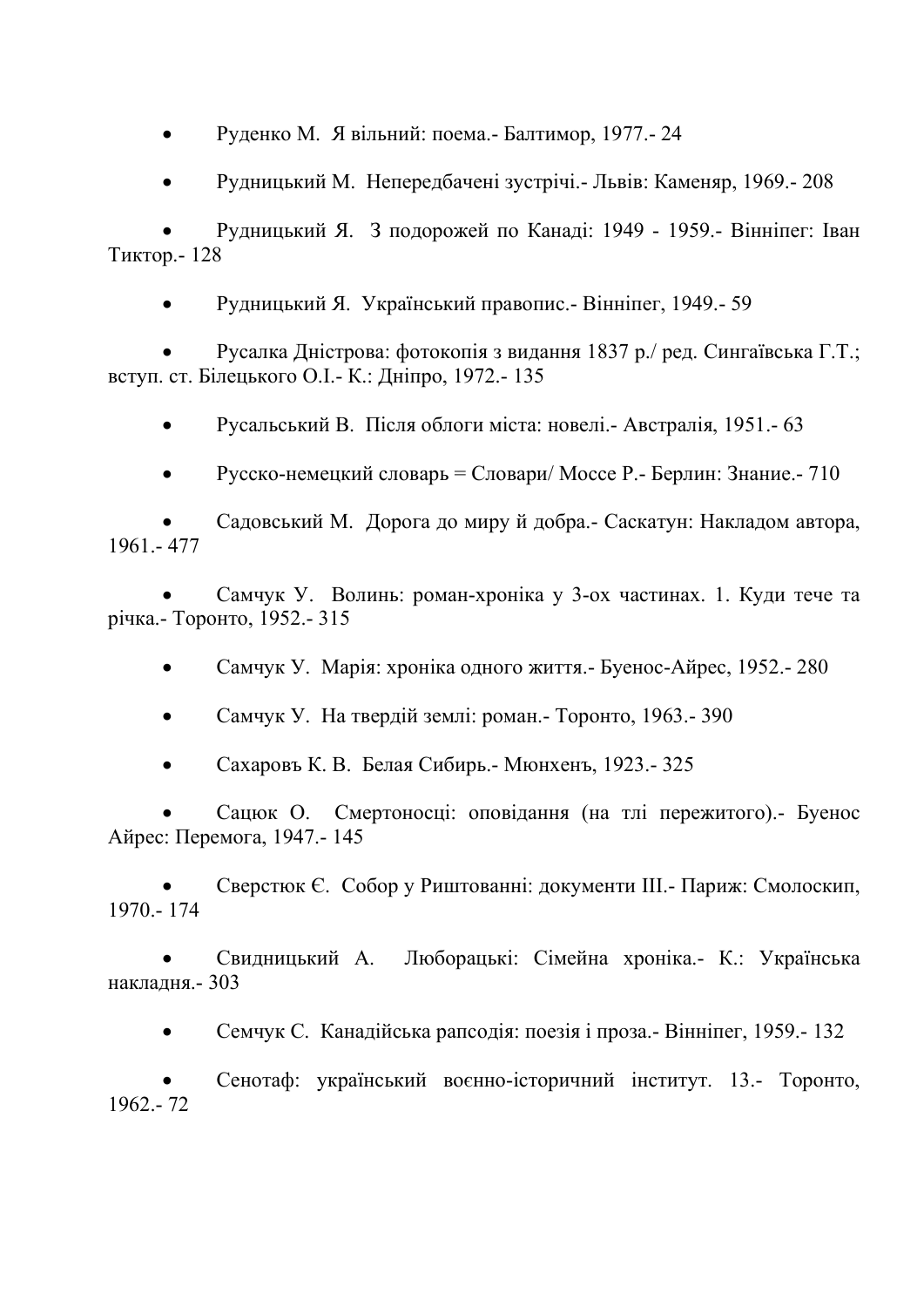• Сергієнко М. В кігтях тиранів: Спогади українця червоноармійця.- Мюнхен: Дніпрова хвиля, 1953.- 230

• Симон Петлюра: Статті, листи, документи/ С. Петлюра; Ред. Дражевська Л., Чикаленко Л. та ін.- Нью Йорк: Українська Вільна АН У США, 1956.- 480

• Симоненко В. Берег чекань.- Нью Йорк: Пролог, 1965.- 223.- ISBN 966-00-0737-Х

• Сімович В. Граматика української мови.- 584

• Сірий Ю. Україна земля моїх батьків.- Нью-Йорк, 1952.- 62

• Сірик Г. Під сонцем обездолених. 3. "Сирітськими стежками".- Торонто, 1983.- 230

• Сірик Г. Під сонцем обездолених. 4. "Сирітськими стежками".- Торонто, 1986.- 198

• Сірик Г. Під сонцем обездолених. 6. "Під подвійною окупацією".- Торонто, 1987.- 281.- ISBN 0-9200365-26-4

• Сірик Г. Під сонцем обездолених: Уривки зі спогадів: "Трагедія моєї родини". 1.- Торонто, 1982.- 233.- ISBN 0-9200365-26-4

• Сірик Г. Під сонцем обездолених: Уривки зі спогадів: "Трагедія моєї родини". 2. "Під подвійною окупацією".- Торонто, 1983.- 281.- ISBN 0-9200365-26- 4

• Січинський В. Історія українського мистецтва. 1. Архітектура.- Нью-Йорк: НТШ в Америці, 1956.- 180

• Січинський В. Історія українського мистецтва. 2. Архітектура.- Нью-Йорк: НТШ в Америці, 1956.- 150

• Скакальський І. Паломництво по святих місцях Сходу.- Вінніпег1966.- 198

• Склепович В.Т. Гори кличуть: оповідання.- Вінніпег, 1975.- 294

• Сковорода Г. Твори в двох томах. 1.- К.: АН УРСР, 1961.- 636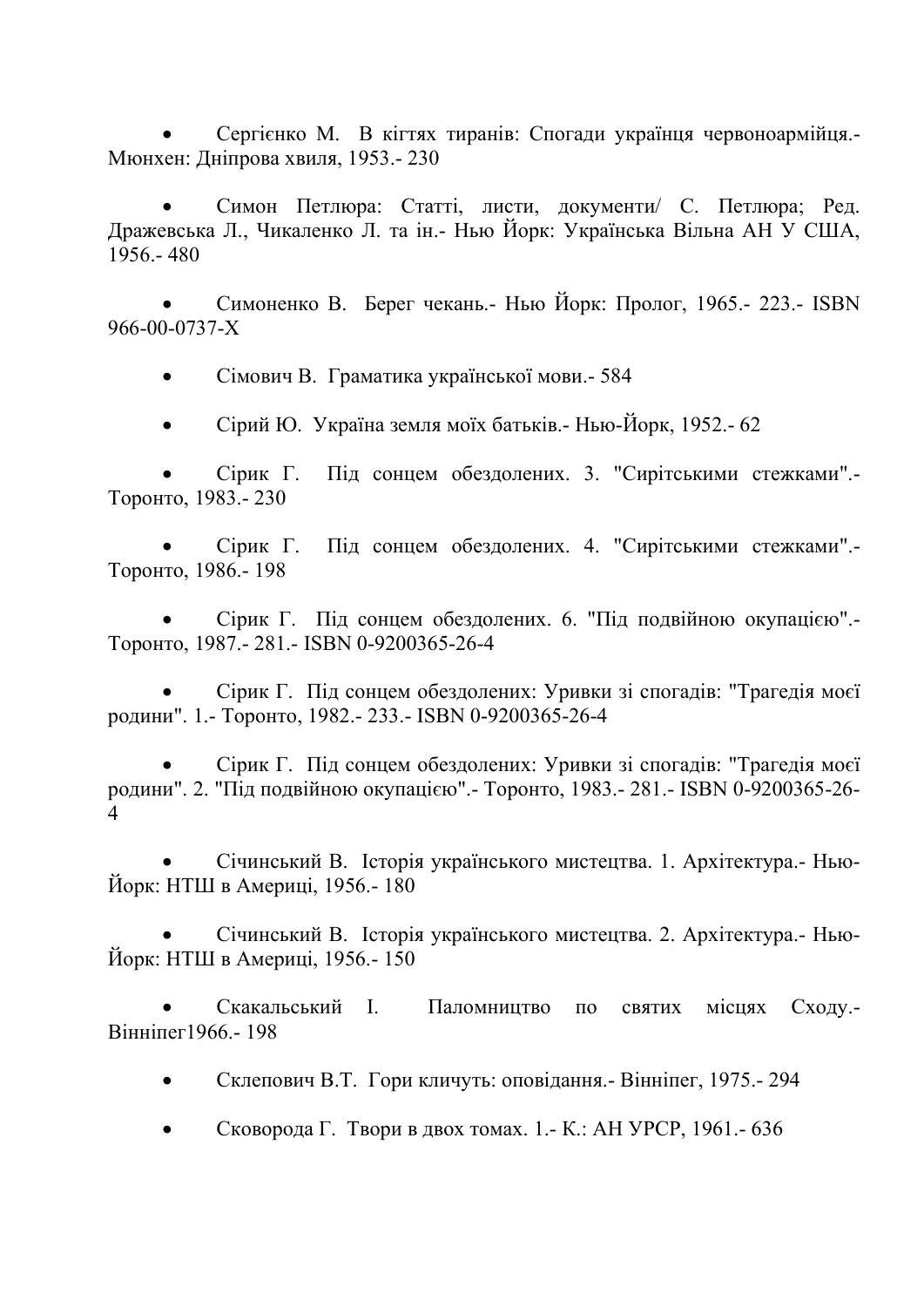• Сковорода Г. Твори в двох томах. 1.- К.: АН УРСР, 1961.- 636

• Сковорода Г. Твори в двох томах. 2.- К.: АН УРСР, 1961.- 621

• Скорупський В. Без рідного порога: поеми.- Едмонтон, 1958.- 62

• Скорупський В. Із джерела: поезії.- Торонто, 1961.- 80

• Скорупський В. У дорозі: поезії.- Торонто, 1957.- 56

• Скрипник М. Статті й промови з національного питання.- Мюнхен: Сучасність, 1974.- 269

• Славному з славних: в 15-ті роковини смерти полк. Є. Коновальця 1938-1953.- 57

• Славутич Я. Зібрані твори 1938 - 1978.- Едмонтон: Славута, 1978.- 408

• Славутич Я. Модерна українська поезія: 1900-1950.- Філадельфія, 1950.- 72

• Славутич Я. Мудрощі мандрів.- Едмонтон, 1972.- 90

• Славутич Я. Розстріляна муза: сильвети.- Детроіт: Прометей, 1955.- 93

• Смолій І. Зрада: оповідання.- Буенос-Айрес: Юліяна Середяка, 1959.- 152

• Смолій І. Кордони падуть: повість.- Вінніпег, 1951.- 160

• Смолій І. Неспокійна осінь: роман.- Сучасність, 1981.- 377

• Соколовський О. Богун: історичний роман з часів Хмельниччини.- Мюнхен: Дніпрова хвиля, 1957.- 432

• Соловій Д. Стежками на голготу: винищення в Україні мільйонів людей терором та штучним голодом в 1929-1933 роках. 1.- Нью-Йорк-Детройт-Скрентон, 1952.- 85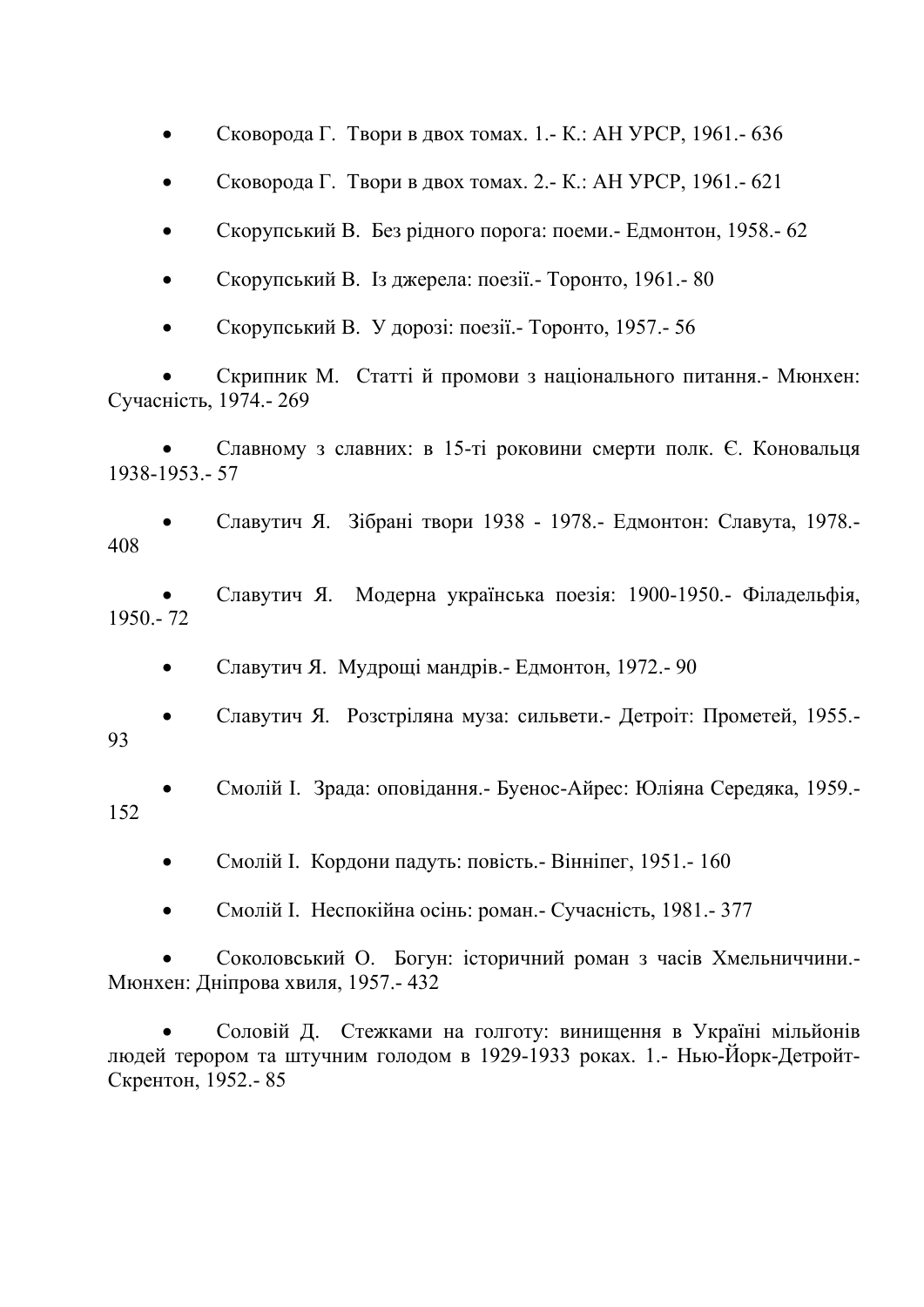• Соломія К. Спогади. Матеріали. Листування: у двох частинах. 2. Матеріали. Листування/ упоряд. і приміт. Головащенка М.- К.: Музична Україна, 1979.- 435

• Сорокліття Інституту Св. Івана = (бувшого Інституту ім. М.Грушевського): в Едмонтоні, Альберта.- Едмонтон, 1959.- 266

• Сорохан В. Відкритий лист до провідників світу.- 1961.- 97

• Срібна сурма: спогади й матеріали до діяння української військової організації.- Торонто.- 128

• Старицький М. Перед бурею: історичний роман з часів Хмельниччини. 1.- Львів, 1930.- 400

• Старицький М. Перед бурею: історичний роман з часів Хмельниччини. 2/ Старицька Л.- Львів: Т-во ім. Шевченка, 1930.- 400

• Статут і правила Української Греко-Православної церкви в Канаді.- Вінніпег, 1952.- 72

• Стечишин М. "Апостольські канони".- 1963.- 193

- Стечишин М. Байки. Ч. 1.- Вінніпег, 1959.- 186
- Стечишин М. Машина, наука й економічні кризи.- Вінніпег, 1941.- 78

• Стечишин С. Нариси з історії української культури. Кн. 1.- Едмонтон, 1984.- 174

• Стечишин Ю. Історія поселення українців у Канаді.- Едмонтон: Союзу Українців Самостійників, 1975.- 352

• Страшний монах Распутін і упадок російського царату!.- Едмонтон.-

- 65
- Східний Г. Аркадій Ярош: повість.- Малін, 1946.- 186
- Тарнович Ю. На згарищах закерзоння.- Торонто.- 127
- Твен М. Пригоди Гека Фінна.- К., 1908.- 420
- Теліга О. Душа на сторожі: вибір з поезій.- Культура, 1946.- 32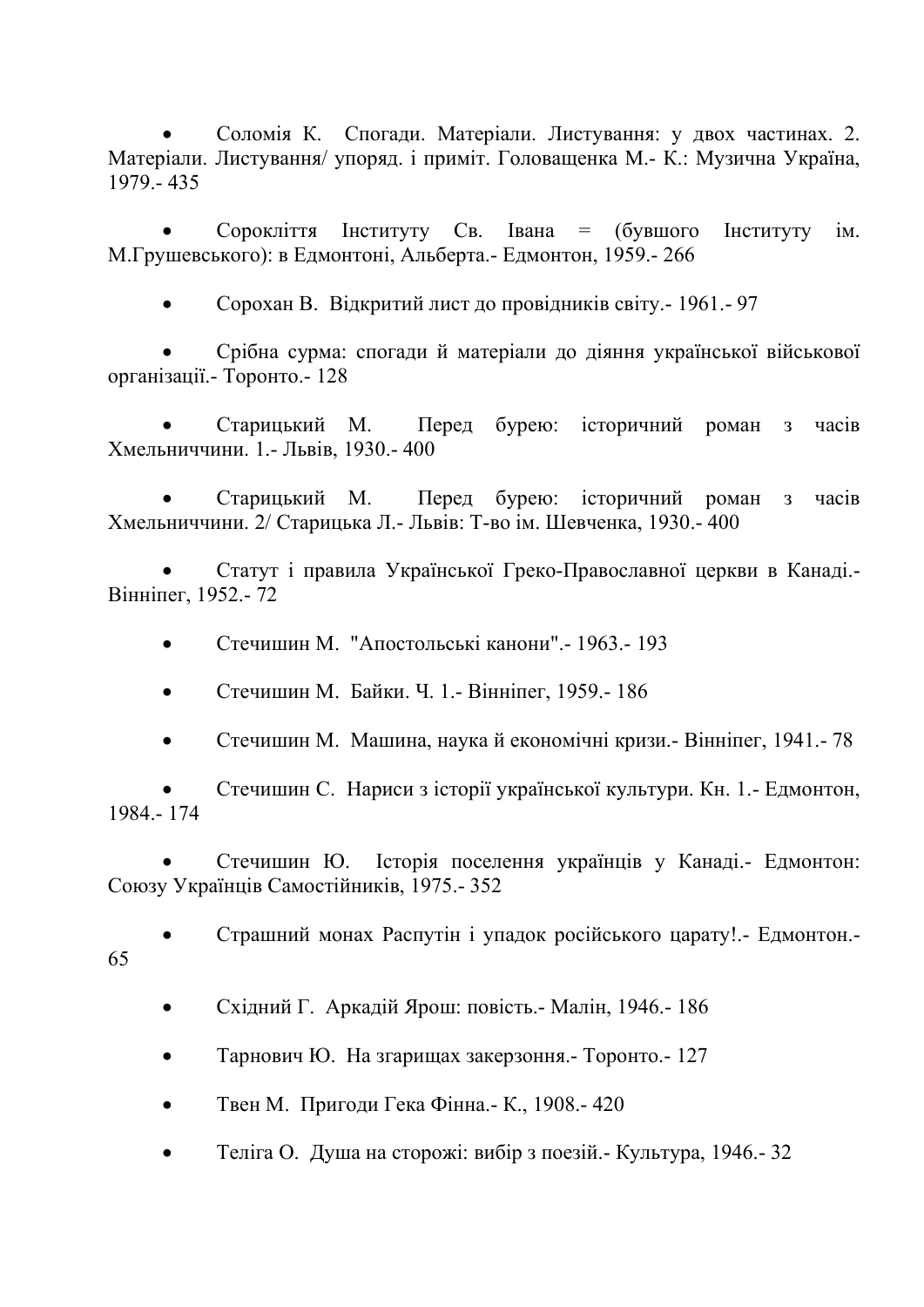• Терлецький М. Всесвітня історія. Нові віки.- Мюнхен: Вернигора, 1947.- 180

• Терлецький О. Україна заборолом культури й цивілізації перед степовиками.- Львів, 1930.- 91

• Тис-Крохмалюк Ю. Бої Хмельницького: військово-історична студія.- Мюнхен, 1954.- 185

• Тисяча і одна ніч: арабські оповідання.- Вінніпег, 1931.- 159

• Тихий О. Роздуми: Збірник статтей, документів, спогадів.- Балтимор: Смолоскип, 1982.- 79.- ISBN 0-914834-49-5

- Толстой Л. На кожний день.- К.: Чайка.- 104
- Точило М. Бомби на весело.- Нюрнберг, 1947.- 160
- Турко К. Ходіть зі мною: читанка.- Едмонтон, 1978.- 218
- Тягнигоре Д. Козацьке серце.- Вінніпег, 1927.- 190

• Тягнигоре Д. Королева розбійників: і інші оповідання.- Вінінпег, 1938.- 154

• Удод Г. Українська Греко-Православна Катедра Пресвятої Тройці в Саскатуні 1918 - 1971.- Вінніпег: Саскатун, 1973.- 211

• Українець І. За Україну: драма на три дії.- Вінніпег, 1951.- 68

• Українська гельсінкська група 1978-1982: Документи і матеріали/ Упоряд. О. Зінкевич.- Торонто: Смолоскип, 1983.- 998

• Українська загальна енцикльопедія = Книга знання: в 3-ох томах. 1. А - Ж/ під гол. ред. Раковського І.- Львів: Рідна школа.- 1311

• Українська загальна енцикльопедія = Книга знання: в 3-ох томах. 2. З - Р/ під гол. ред. Раковського І.- Львів: Рідна школа.- 1311

• Українська книжка і її початки в Британській Колюмбії: з нагоди 40 річчя існування бібліотеки при 20-тім відділі взаємної помочі у Ванкувері.- Вінніпег, 1969.- 63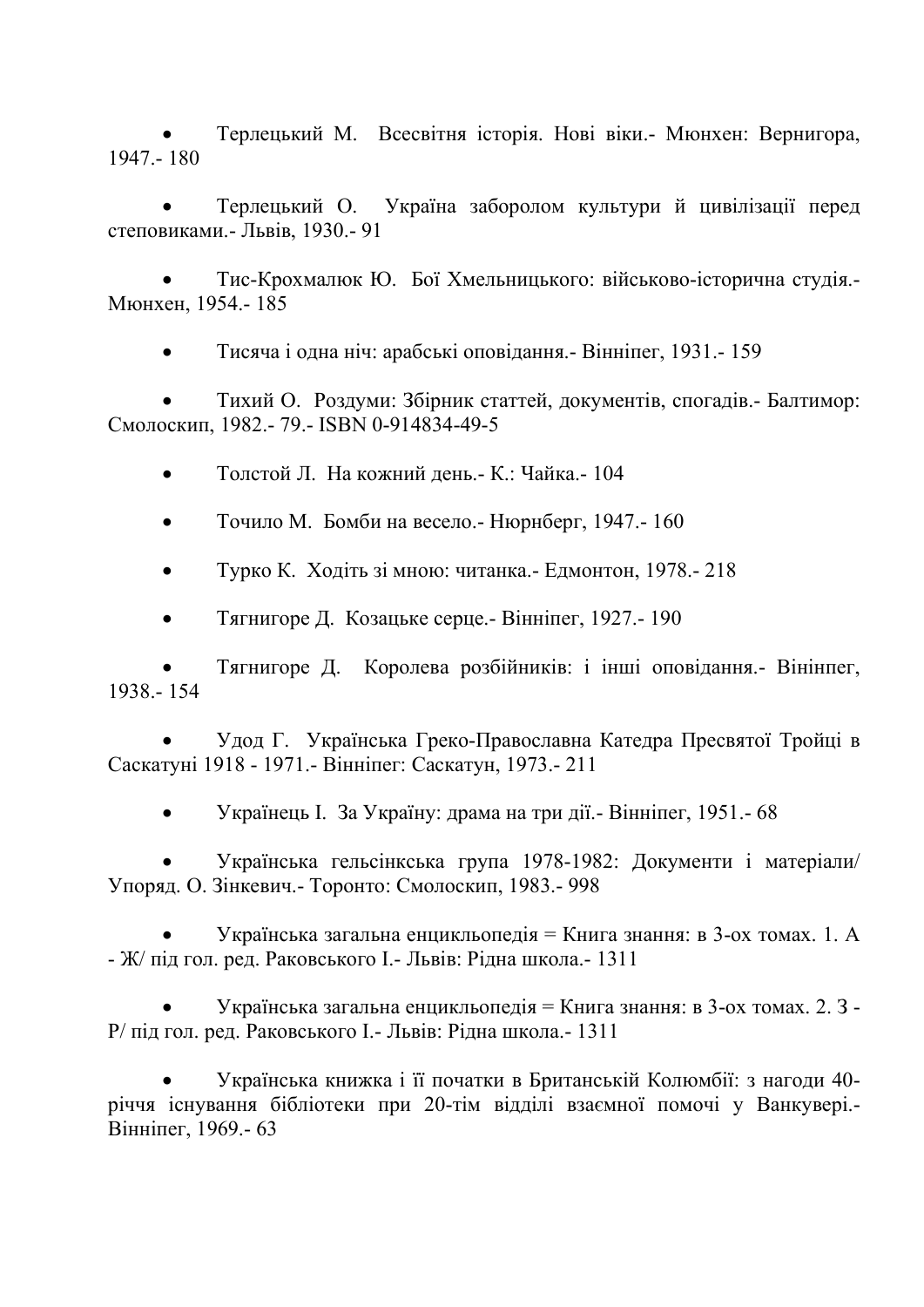• Українська Революційно-Демократична Партія (УРДП - УДРП): збірник матеріалів і документів/ упор. Коновал О.- Чикаго-Київ: Фундація імені Івана Багряного, 1997.- 856

• Український вісник.- випуск ІІІ, жовтень 1970.- Балтимор: Смолоскип, 1971.- 116

• Український вісник: документи V.- випуск І - ІІ, Січень 1970 - Травень 1970.- Балтимор: Смолоскип, 1971.- 245

• Українських народних пісень.- Paris-New York.- 140

• Українські народні казки.- 1947.- 143

• Феденко П. Ісаак Мазепа - борець за волю України.- Лондон: Наше слово, 1954.- 228

• Феденко П. Марксистські і большевицькі теорії національного питання.- Мюнхен, 1960.- 76

• Филипчак І. Дмитро детько: історична повість.- Буенос-айрес, 1985.- 124

• Филипчак І. Княгиня Романова: історична повість з початку ХІІІ віку/ І.Филипчак, І.Зубенко.- Коломия, 1927.- 245

• Филипчак І. Сила волі: повість з купецького життя з другої половини ХІХ віку, на тлі дійсної події.- Жовква: Русалка, 1930.- 118

• Франко І. Boa Constrictor: повість.- Вінніпег, 1956.- 91

- Франко І. Батьківщина і инші оповідання.- Едмонтон, 1919.- 59
- Франко І. Для домашнього вогнища: повість.- Вінніпег.- 142
- Франко І. Захар Беркут.- Вінніпег, 1968.- 203

• Франко І. Захар Беркут: Історична повість.- Регенсбург: Українське Слово, 1946.- 158.- ISBN 158

• Франко І. Молода Україна. Ч. 1. Провідні ідеї і епізоди.- Вінніпег, 1920.- 102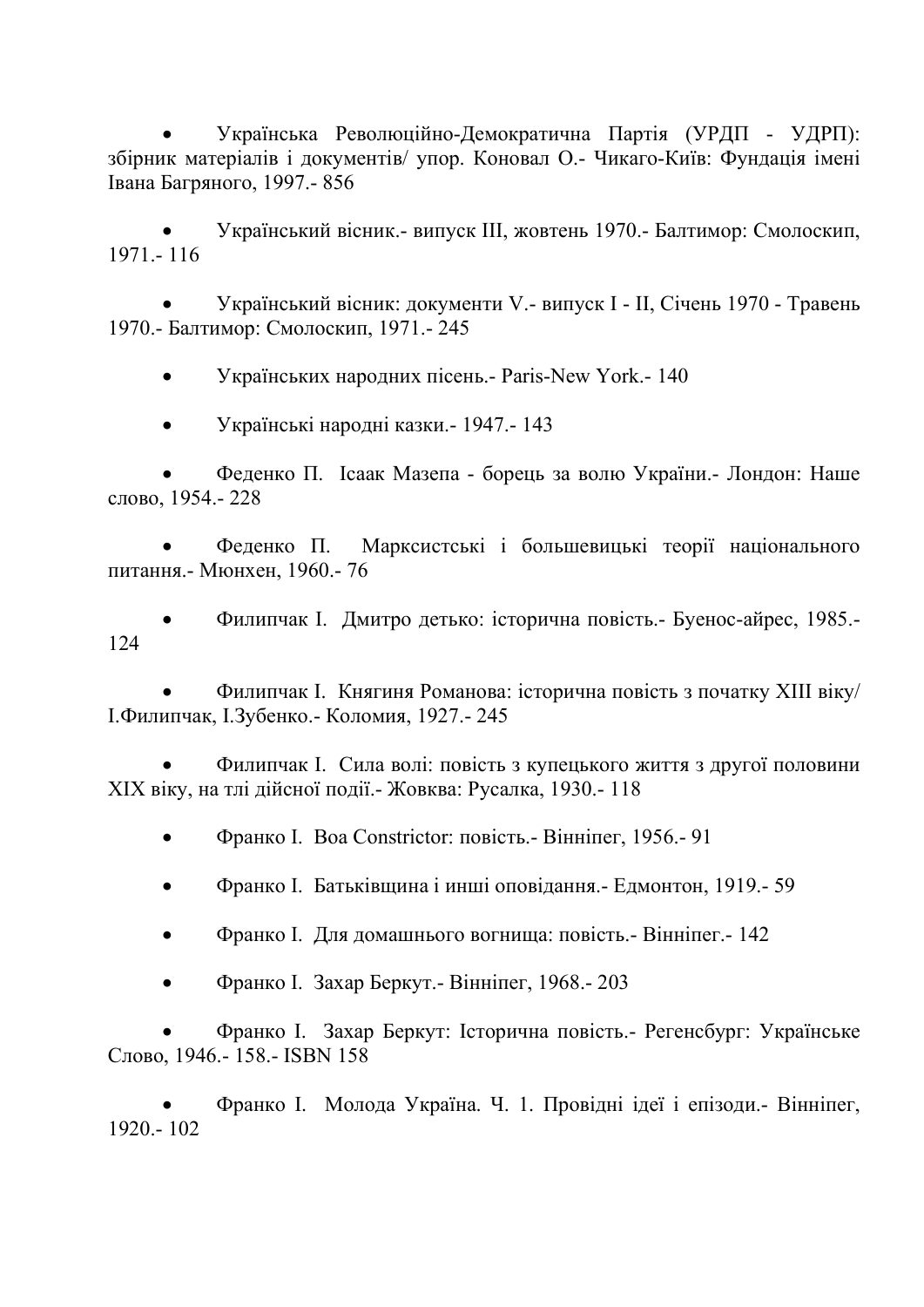• Франко І. Народна справа і попи.- Нью Йорк: Українська Друкарська і Видавнича Спілка, 1918.- 18

- Франко І. Панські жарти.- Вінніпег, 1956.- 132
- Франко І. Твори. 2. Оповідання.- Нью-Йорк: Книгоспілка, 1956.- 405

• Франко-Ключко А. Іван Франко і його родина: спомини.- Торонто: Ліга Визволення України, 1956.- 129

• Хвильовий М. Вальдшнепи.- Зальцбург: Нові дні, 1946.- 120

• Хвильовий М. Вальдшнепи: роман.- 1952.- 168

• Холодний М. Про Душу в Пісні та про Пісню в Душі/ М. Холодний; Упоряд. О. Зінкевич; Упоряд. О.Зінкевич.- Торонто: Смолоскип, 1981.- 140 с.: cпортр.- (Бібліотека "Смолоскип")

• Хомин П. Вічне місто Рим.- Торонто, 1964.- 192

• Хомичів Я. В степах України (хроніка наших днів). Ч. 2. Під окупацією червоної Москви.- Буенос-Айрес, 1958.- 343

- Хоткевич Г. Камінна душа: повість.- Вінніпег.- 124
- Целевич В. Нарід, нація, держава.- Львів, 1934.- 117

• Ценевич М. Злощасний самоцвіт: повість козацьких часів.- Львів: Добра книжка, 1928.- 224

• Чайківський Й. Всесьвітна істория. Т. ІІІ. нові часи.- Коломия.- 303

• Чайковський А. Відвдячив ся: оповіданнє з козацької давнини для української молоді.- УВС.- 224

• Чайковський А. З ласки родини: повість у трьох частях. 1.- Едмонтон.- 352

• Чайковський А. З татарської неволі: історичне оповідання для дітей.- Вінніпег, 1954.- 65

• Чайковський А. За сестрою: Оповідання з козацької старини.- Вінніпег, б/р.- 106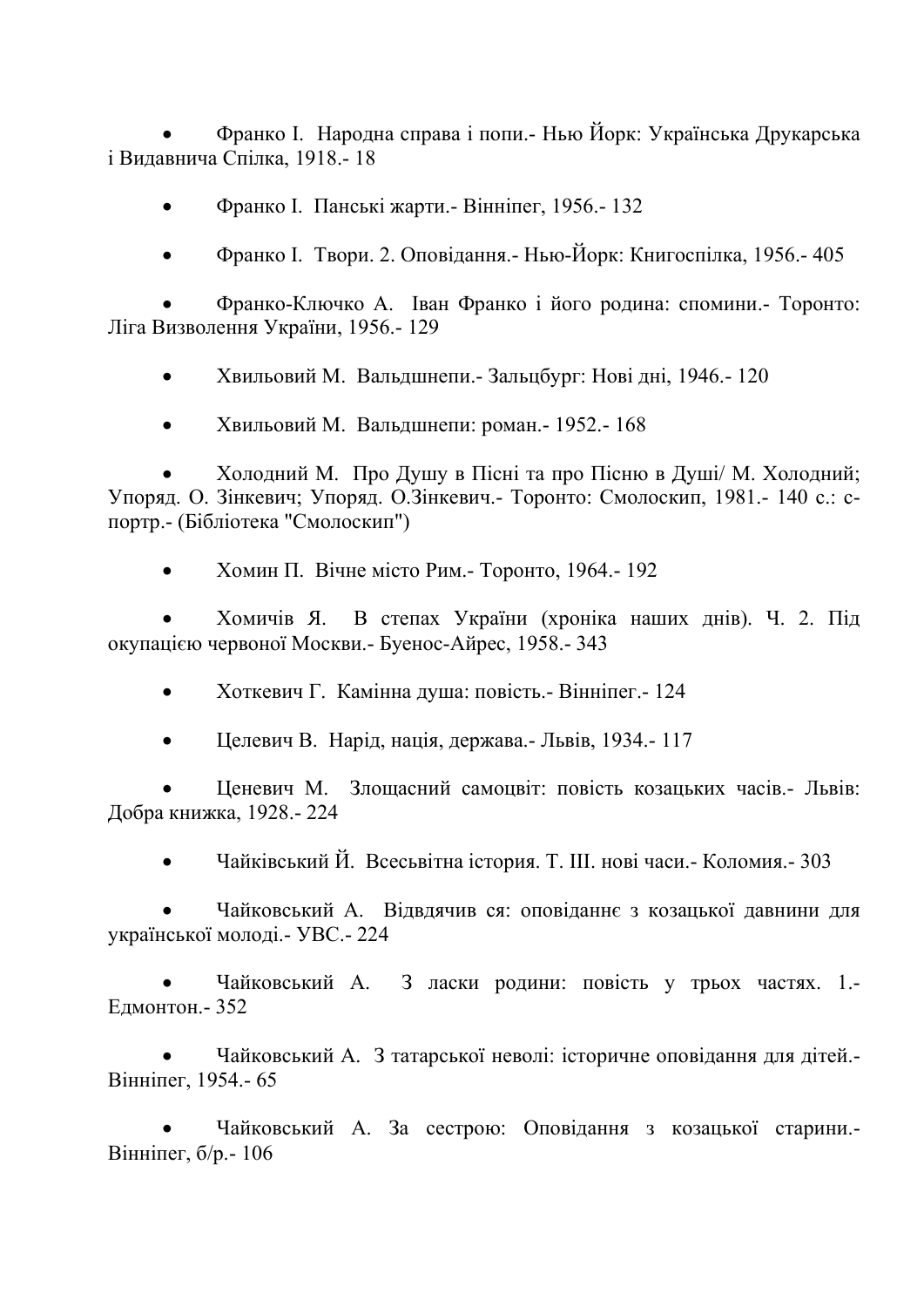• Чайковський А. Козацька помста: історичне оповідання.- 1947.- 61

• Чайковський А. Козацька помста: оповідання з козацької старовини.- Вінніпег.- 84

• Чайковський А. На уходах: повість для молоді.- Ню Йорк, 1962.- 238

• Чайковський А. Олексій Корнієнко: історична повість з XVII віку. 2.- Говерла, 1955.- 197

• Чайковський А. Полковник Михайло Кричевський.- Вінніпег, 1949.- 131

• Чайковський А. Сонце заходить: історична повість.- Нью-Йорк, 1955.- 205

- Чапленко В. Люди в тенетах: сатирична повість. Т. 1.- Вінніпег, 1951.- 127
- Чапленко В. Люди в тенетах: сатирична повість. Т. 2.- Вінніпег, 1951.- 131
	- Чапленко В. Уводини до мовознавства: конспект.- Торонто, 1963.- 56
	- Черінь Г. Хитра макитра: збірка гуморесок.- Вінніпег: УЗХ.- 320
	- Черінь Г. Чорнозем.- 1962.- 233

• Четвертий великий збір Організації Українських Націоналістів (ОУН). Т. 2. доповіді й статті.- 1972.- 320

• Чуб Д. В лісах під Вязьмою: репортаж-спогади про Другу світову війну.- Мюнхен, 1958.- 108

• Чубатий М. Княжа Русь-Україна та виникнення трьох східнослов'янських націй.- Нью-Йорк, 1964.- 159

• Чумер В. Спомини про переживання перших українських переселенців в Канаді: 1892-1942.- Едмонтон.- 188

• Чупринка Г. Твори.- Прага, 1926.- 535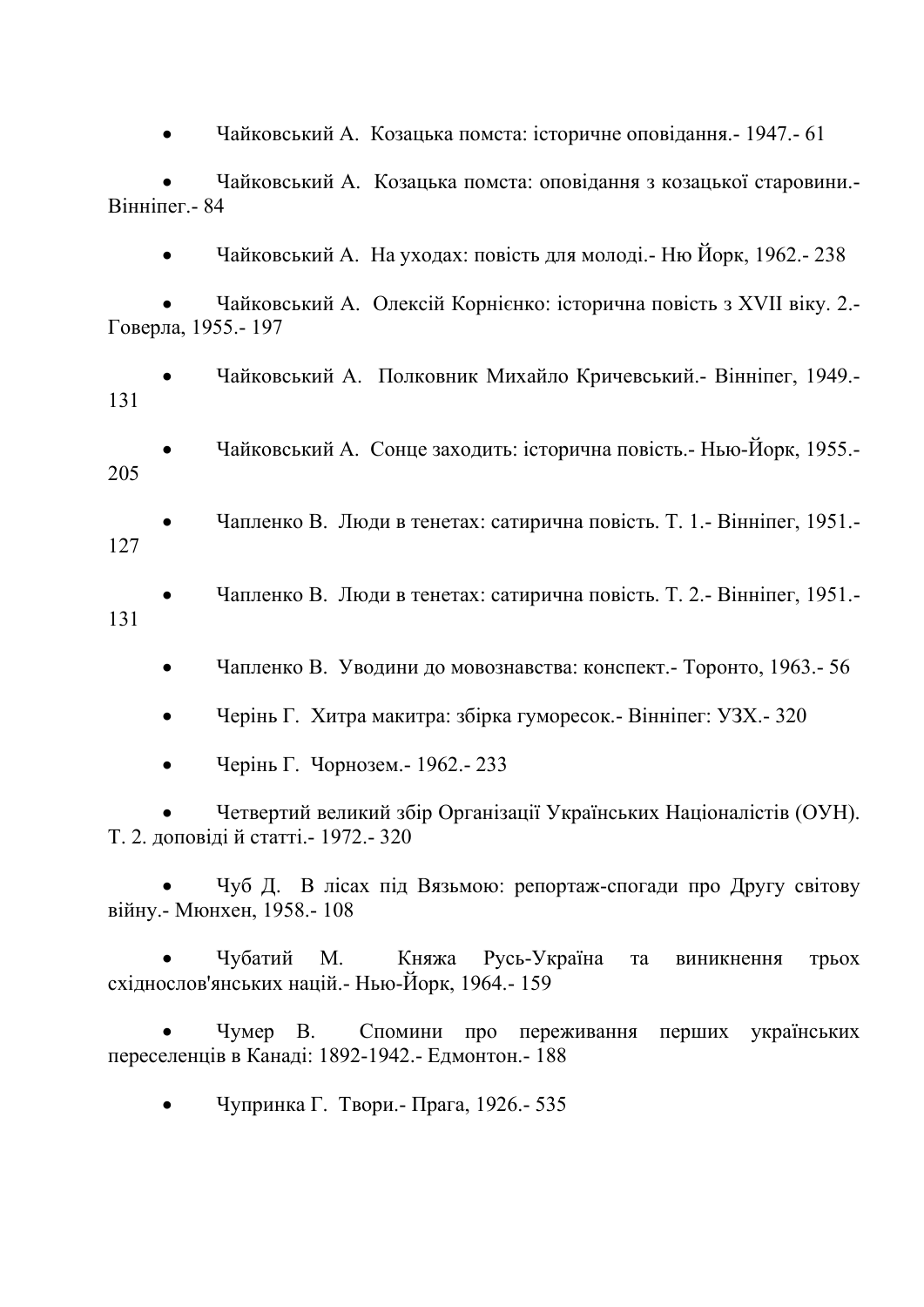• Шанін Ю. Міфи і люди Олімпії: нариси. Для серед. шкіл. віку.- К.: Веселка, 1980.- 159

• Шарик М. Діти війни: спогади.- Вінніпег, 1956.- 128

• Шарик М. З віддалі 50 літ: Боротьба за наше обличчя і волю українського народу.- Книга перша.- Торонто: Накладом українського видавництва "Пробоєм", 1969.- 432

• Шах С. Львів - місто моєї молодости: Спомин присвячений Тіням забутих Львов'ян. 1 і 2.- Мюнхен: Християнський голос, 1955.- 268

• Шевченко Т. Поезії.- Мюнхен: Молоде життя, 1961.- 115

• Шевченко Т. Гайдамаки: поема.- Едмонтон: Григорій Йопік, 1954.- 88

• Шевченко Т. Твори. 1. Поезії 1837 - 1842 рр./ за ред. Зайцева П.- Чікаго: Миколи Денисюка, 1959.- 352

• Шевченко Т. Твори. 10. Листи/ за ред. Зайцева П.- Чікаго: Миколи Денисюка, 1960.- 390

• Шевченко Т. Твори. 11. Шевченко - маляр, гравер і скульптор/ передм. Кравцева Б.- Чікаго: Миколи Денисюка, 1963.- 352

• Шевченко Т. Твори. 12. Поезія Шевченка чужими мовами/ за ред. Кравцева Б.- Чікаго: Миколи Денисюка, 1963.- 455

• Шевченко Т. Твори. 14. Покажчик видань шевченкових творів/ упоряд. Дорошенко В.- Чікаго: Миколи Денисюка, 1961.- 505

• Шевченко Т. Твори. 2. Поезії 1843 - 47 рр./ за ред. Зайцева П.- Чікаго: Миколи Денисюка, 1961.- 390

• Шевченко Т. Твори. 3. Поезії 1847 -1850 рр./ за ред. Зайцева П.- Чікаго: Миколи Денисюка, 1959.- 390

• Шевченко Т. Твори. 4. Поезії 1857 - 1861 рр./ за ред. Кравцева Б.- Чікаго: Миколи Денисюка, 1962.- 400

• Шевченко Т. Твори. 5. "Назар Стодоля" та різні твори/ за ред. Зайцева П.- Чікаго: Миколи Денисюка, 1959.- 390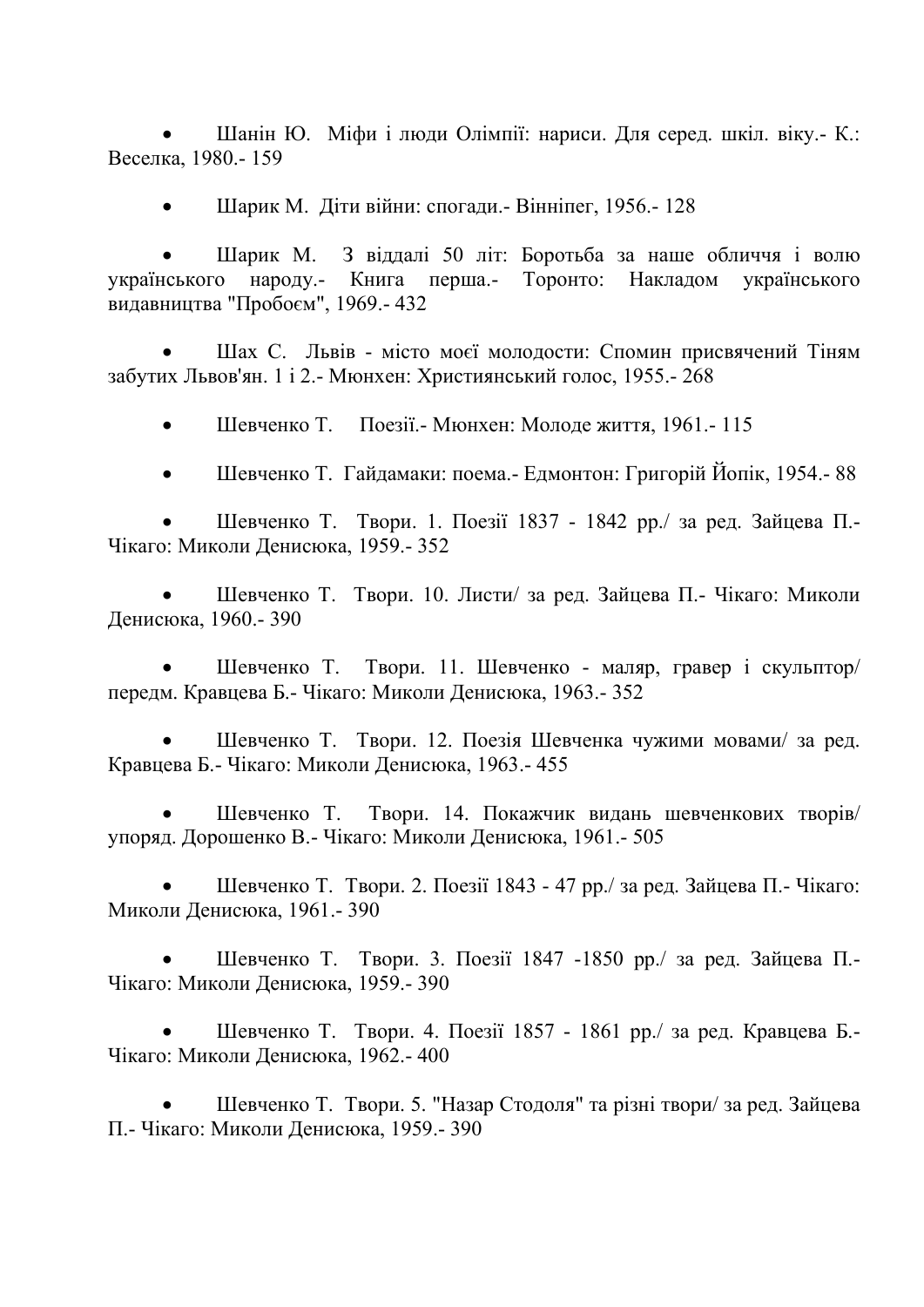• Шевченко Т. Твори. 6. Повісті й оповідання.- Чікаго: Миколи Денисюка, 1959.- 337

• Шевченко Т. Твори. 6. Повісті й оповідання/ за ред. Зайцева П.- Чікаго: Миколи Денисюка, 1959.- 326

• Шевченко Т. Твори. 8. Повісті/ за ред. Зайцева П.- Чікаго: Миколи Денисюка, 1960.- 380

• Шевченко Т. Твори. 9. Журнал (Щоденні записки)/ за ред. Зайцева П.- Чікаго: Миколи Денисюка, 1960.- 390

• Шевченко Т. Твори: збірник праць і статей. 13. Шевченко і його творчість/ за ред. Кравцева Б.- Чікаго: Миколи Денисюка, 1963.- 304

• Шерех Ю. Головні правила українського правопису.- Прометей, 1946.- 59

• Шерех Ю. Нарис сучасної української літературної мови.- Мюнхен: Молоде життя, 1951.- 402

• Широке море України: документи VII/ Сверстюк Є.- Париж: Смолоскип, 1972.- 380

• Шкварко І. Проклинаю: з щоденника українського політв'язня.- Вінніпег, 1947.- 216

• Шмалій П. Данило Вирва: повість.- Буенос Айрес, 1965.- 275

• Шухевич С. Гіркий то сміх: воєнні пригоди.- Львів: Новий час, 1930.- 200

• Щоденник національного героя Селепка Лавочки/ Климко А.- Буенос-Айрес, 1954.- 155

• Ювілей сорокліття Української православної катедральної громади Св. Івана: 1923-1963.- Едмонтон, 1963.- 112

• Ювілейна книга 25-ліття інститута ім. М. Грушевського в Едмонтоні.- Вінніпег, 1943.- 203

• Ювілейна книга 25-ліття інституту ім. Петра Могили в Саскатуні.- Вінніпег, 1945.- 435